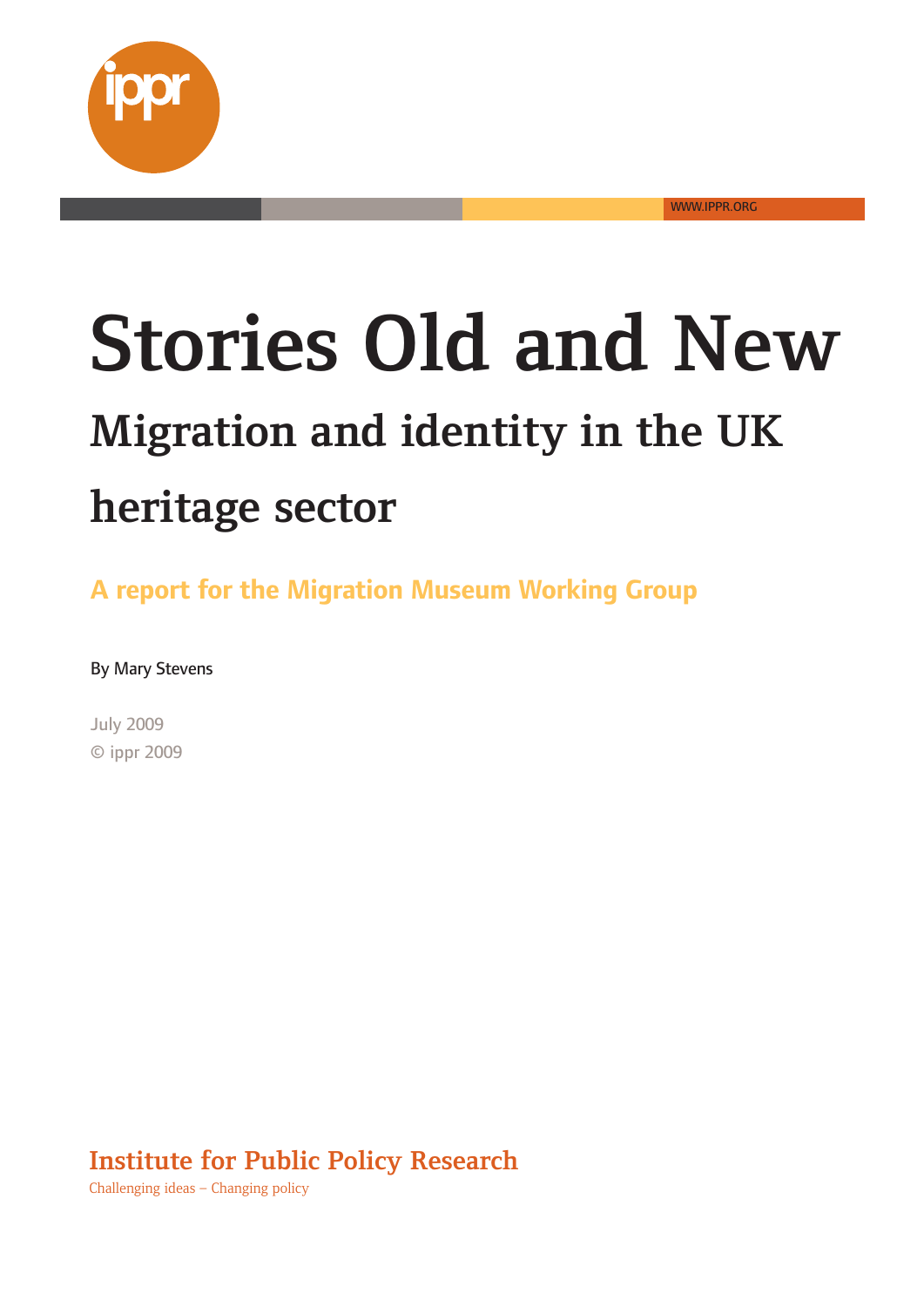# **Contents**

| Appendix 1. Key publications to have addressed cultural diversity in the heritage sector |  |
|------------------------------------------------------------------------------------------|--|
|                                                                                          |  |
|                                                                                          |  |
|                                                                                          |  |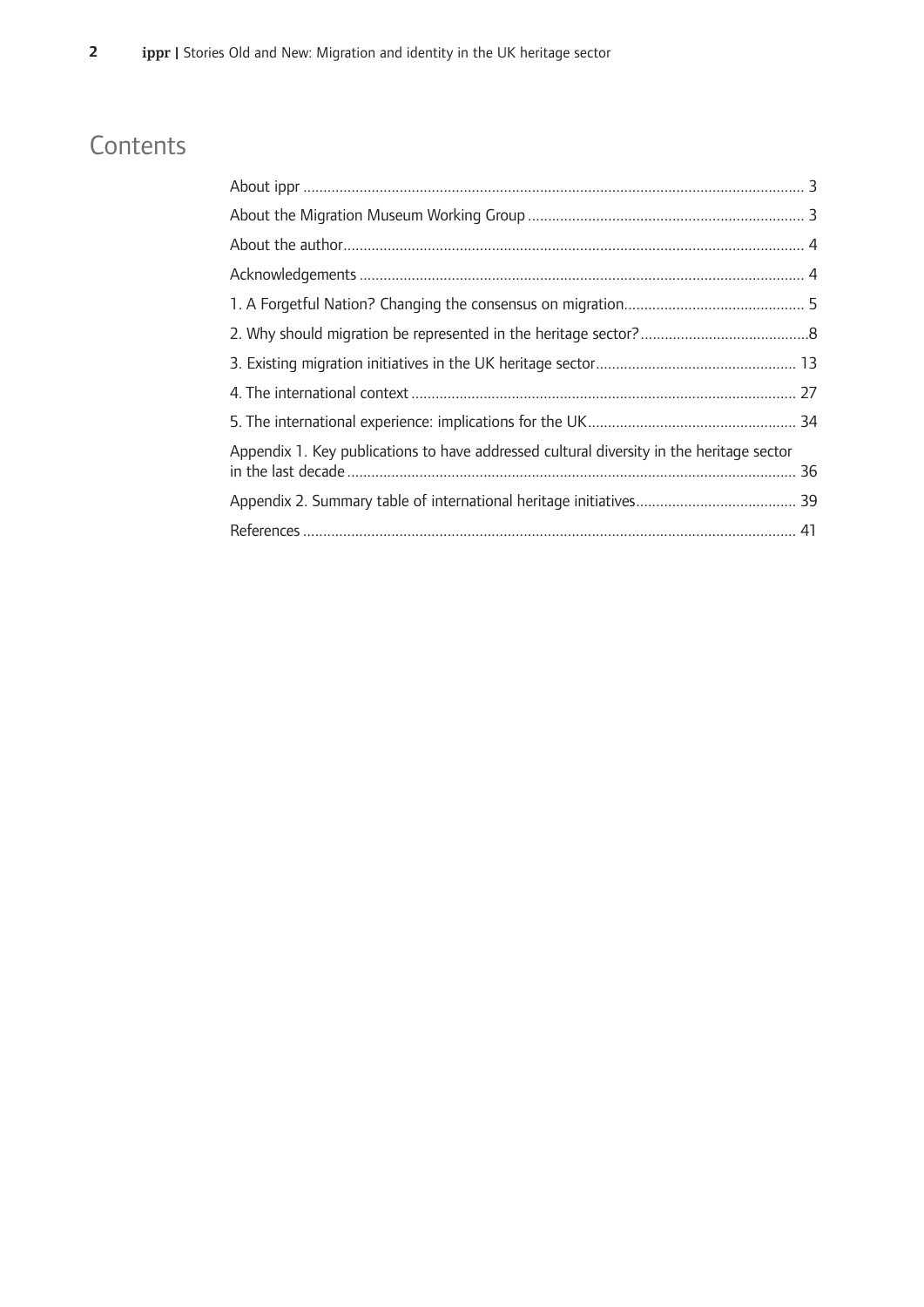## About ippr

The Institute for Public Policy Research (ippr) is the UK's leading progressive think tank, producing cutting-edge research and innovative policy ideas for a just, democratic and sustainable-world.

Since 1988, we have been at the forefront of progressive debate and policymaking in the UK. Through our independent research and analysis we define new agendas for change and provide practical solutions to challenges across the full range of public policy issues.

With offices in both London and Newcastle, we ensure our outlook is as broad-based as possible, while our international and migration teams and climate change programme extend our partnerships and influence beyond the UK, giving us a truly world-class reputation for high quality research.

ippr, 30-32 Southampton Street, London WC2E 7RA. Tel: +44 (0)20 7470 6100 E: info@ippr.org www.ippr.org. Registered Charity No. 800065

This paper was first published in July 2009. © ippr 2009

## About the Migration Museum Working Group

The Migration Museum Working Group was formed in late 2006 after a meeting held at the Institute for Public Policy Research (ippr) to discuss what more could be done to represent migration issues within the UK museum and heritage sector. It consists of the following people who share an interest in these issues and a passion for seeing migration more appropriately represented in cultural life in the UK:

- Barbara Roche (Chair), former UK Minister for Immigration
- Zelda Baveystock, Newcastle University
- Dr Gareth Griffiths, Director of British Empire and Commonwealth Museum
- Dr Jill Rutter, ippr
- Dr Dhananjayan Sriskandarajah, formerly ippr, now Director of the Royal Commonwealth-Society
- Ratan Vaswani, Museums Association
- Ian Wilson, National Trust
- Robert Winder, author of *Bloody Foreigners*

Members of the working group serve as private individuals and do not represent any organisations.

The working group was supported by the Baring Foundation, National Trust and the Stone Ashdown Trust whose backing allowed the commissioning of independent research on what already exists in terms of representing migration within the UK museum and heritage sector, and on what more could be done.

This research was conducted by Dr Mary Stevens, an expert in this field. Her PhD thesis is on the French national museum of immigration (Re-membering the Nation: the Project for the Cité nationale de l'histoire de l'immigration, University of London, 2008) and she is currently a post-doctoral research associate in the School of Library, Archive and Information Studies at University College London. Dr Stevens's report, published as a companion to this discussion paper, looks at the many and various ways that museums and other institutions in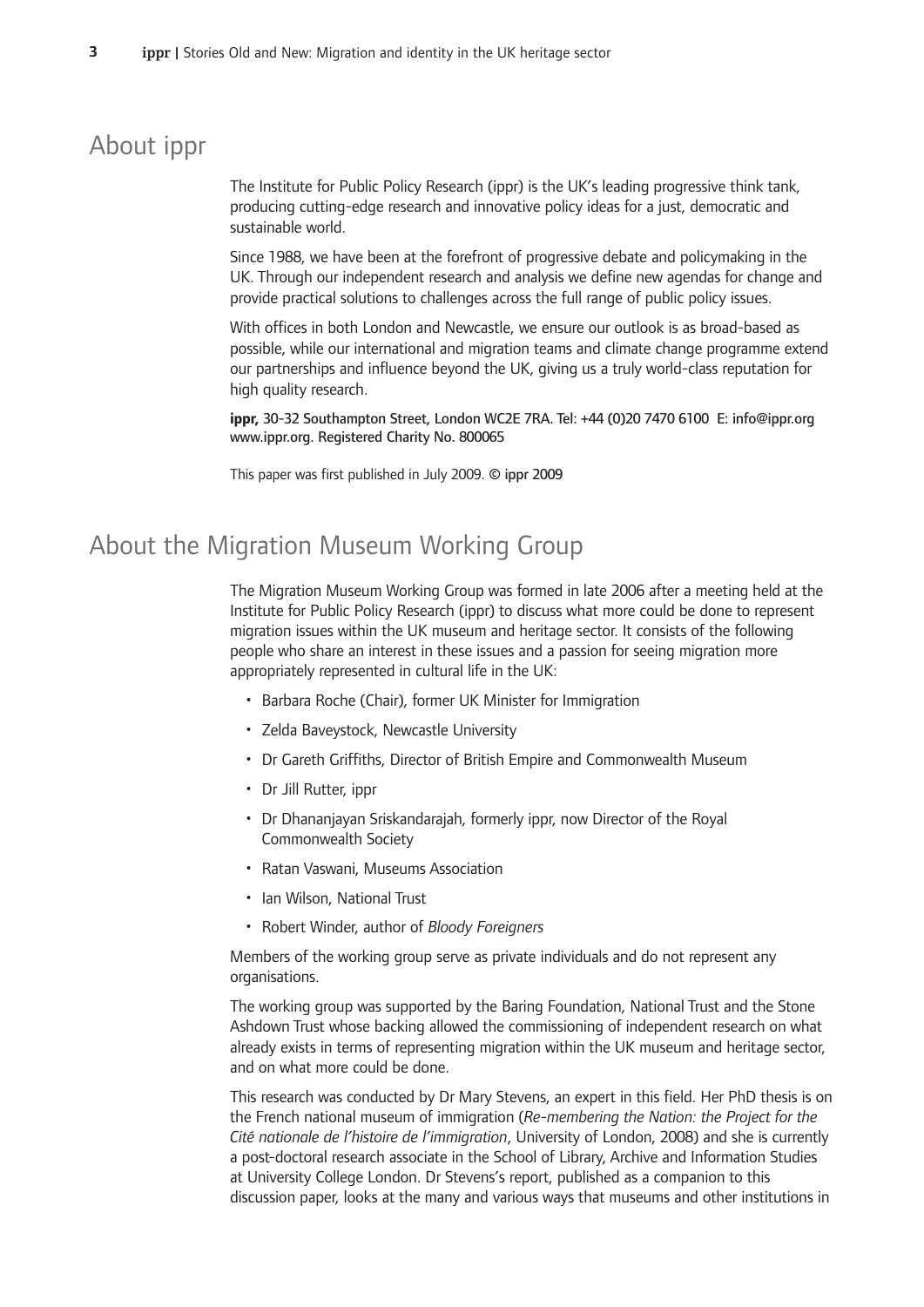the UK and around the world have covered migration. It is an excellent contribution to the debate on the merits of museums of migration. The working group has drawn on some of her ideas. And it is our hope that we may be able to commission more research of this nature in the future.

ippr has served as the hub for the working group. This report has also been designed and published by ippr, and the working group is particularly grateful to Georgina Kyriacou for overseeing this process.

## About the author

Dr Mary Stevens is currently a post-doctoral research associate in the Department of Information Studies at University College London. Her PhD thesis concerns the French national-museum-of-immigration-(*Re-membering-the-Nation:-the-Project-for-the-Cité* nationale de l'histoire de l'immigration, University of London, 2008).

## Acknowledgements

The author would particularly like to acknowledge the support given to her in writing this report by Zelda Baveystock, Ellen Chapman and Jill Rutter. Zelda Baveystock drafted the section on The Americas and Australia and New Zealand, with help from Ellen Chapman. Jill Rutter drafted the 'educational need' section.

The section on the Netherlands was based in large part on material submitted to the author by Renée Kistemaker, from the Cultural Heritage of Minorities (Cultureel Erfgoed Minderheden) project.

The author also wishes to thank the following people who were interviewed as part of her research:

Barbara Roche; Janice Cheddie, Heritage Diversity Task Force; Susie Symes, Chair of the Trustees, 19 Princelet Street; David Feldman, School of History, Classics and Archaeology Birkbeck, University of London; Gareth Griffiths, Director, British Empire and Commonwealth Museum; Donald Henson, Head of Education and Outreach, Council for British Archaeology; John Iveson, Museums and Tourism Manager, Dover Museums; David Miles, Chief Archaeologist, English Heritage; Jane Sarre (Director) and the staff of the Hackney Museum, Hackney Museum; Karen Brookfield, Director of Policy, Heritage Lottery Fund; Rickie Burman, Director, Jewish Museum London; Jon Newman, Archives Manager, Lambeth Archives; Maureen Roberts, Interpretation Officer, London Metropolitan Archives & Trustee, Black Cultural Archives; Sue Wilkinson, Deputy Chief Executive, MLA; Emily Candler, Museum of British History Project, MLA; Ratan Vaswani, Head of Events, Museums Association; Ruth Clarke, Community Learning Manager for London Properties, Anne Finnie, Director of Community, Learning & Volunteering, Anna Russell, (Birmingham Property Manager, National Trust; Ruth Williams, Wales External Affairs Manager/Rheolwr Materion Allanol Cymru, National Trust (Wales); Ian Wilson, Area Manager for London, National Trust; Tristram Hunt, Department of History, Queen Mary, University of London; Esme Peach, Refugee Awareness Project, Refugee Action; Michelynn Laflèche, Director, Runnymede Trust; David Taylor, Project Development Manager, Scottish Emigration Museum; Kate Pahl, School of Education, University of Sheffield; Richard Axelby, Research, MLA Museum of British History Project; Kylea Little, Keeper of Contemporary Collecting, Tyne & Wear Museums; Eithne Nightingale, Head of Access, Social Inclusion and Community Development, Victoria & Albert Museum.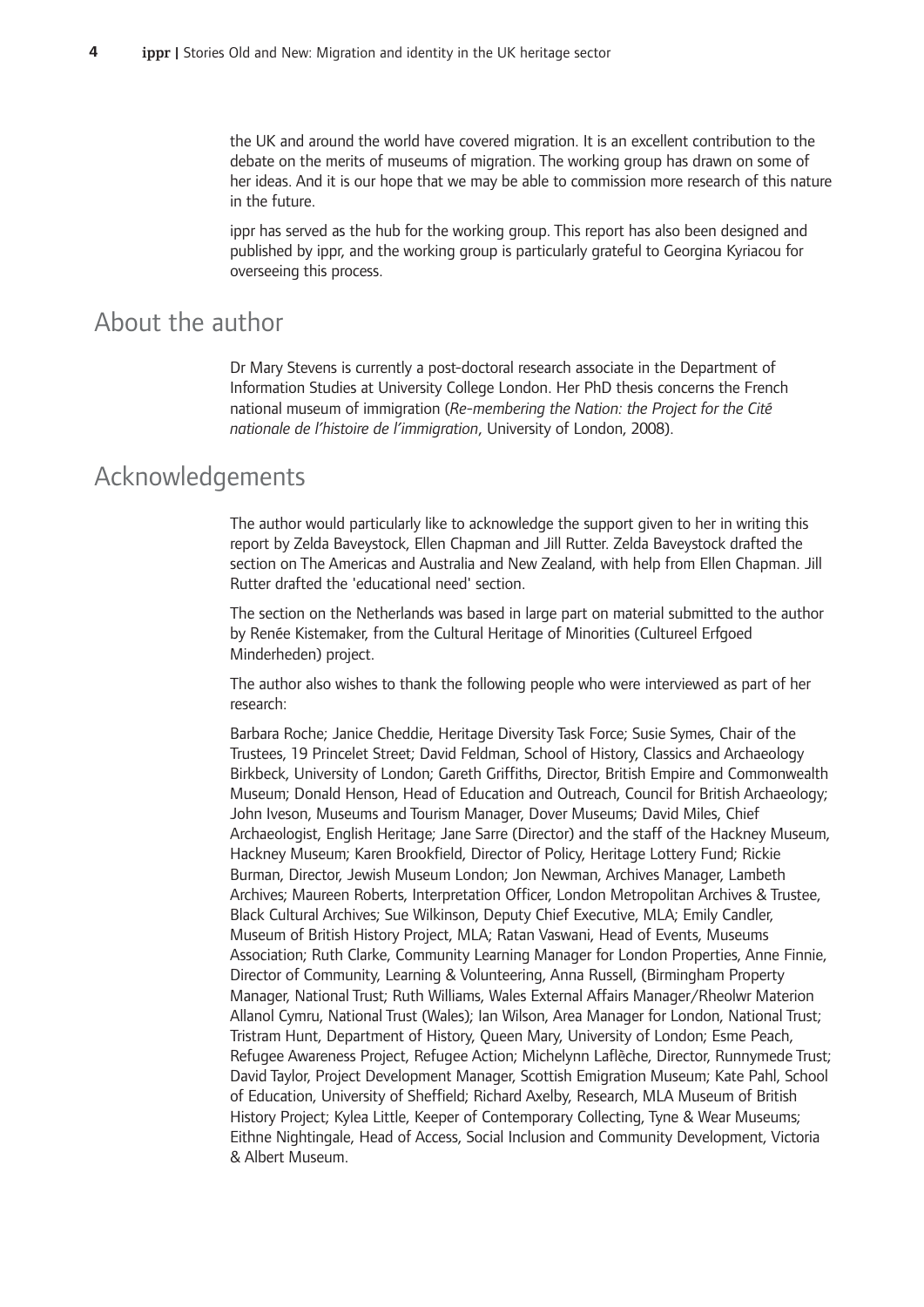## 1. A forgetful nation? Changing the consensus on migration

The history of migration to and from the British Isles is as old as the islands themselves. However, the common understanding of this history as passed down through the education system as well as by museums, archives and other heritage sites, has often glossed over or ignored this crucial aspect of our island story. There are understandable historical reasons for this: at times, the vision of Britain as a tightly-bonded self-sufficient place has been instrumental in securing our common defence. The period of the emergence of national museums in Europe coincided with the age of Romantic nationalism, and later, the Great Power struggles of the age of empire. In capturing specific national 'genius', these new institutions defined the nation in opposition both to rivals on the other side of the English Channel and 'less advanced' peoples across the globe and acted to generate and reinforce a politically useful sense of cultural and racial superiority (Kaplan 1994, Simpson 2001).

Histories of migration, diaspora and cultural exchange did not fit this vision of Britain, and so they were silenced. Yet, for example, there were Africans present in Britain with the Roman army long before any of the peoples we have traditionally been encouraged to think of as 'English' (such as the Saxons) arrived, and many will have settled (Fryer 1984).

The composite, plural, constantly evolving nature of the population of the British Isles is described by Marika Sherwood, founder of the Black and Asian Studies Association (BASA) and Senior Research Fellow at the Institute of Commonwealth Studies in a recent article on British identity for the 'Who do we think we are?' website.<sup>1</sup> As she points out, someone who says they are 'English' or 'British' could have ancestors who were Celts, a people originally from the Russian steppes or Picts, who originated from the Black Sea region. After the Romans left, Saxons, Angles and Jutes invaded from the area that is today Germany. She writes of the Danish conquests in the eleventh century, followed by the Normans, the Flemish, Plantagenets from Anjou, and so on, continuing this account up to the present day before concluding with the provocative question: 'which of these ancestries do you claim when you say you are "British"?' (Sherwood 2008).

It does not take long to realise that while our island status may have encouraged the idea of the 'fortress built by Nature', populated by a single 'happy breed of men', for the vast majority of our history the sea has acted less as a barrier and more as a highway and a bridge: 'the inhabitants of these maritime crossroads could reach out into the world and the world could come to them' (Miles 2005: 26). In the words of a former Culture Minister, Margaret Hodge, 'we have to understand that the essence of our cultural identity is not fixed or immutable – we have always been an open society, traditional importers and exporters of talent and ideas' (Hodge 2008). And talent and ideas rarely travel alone, they are borne by people. 'Outsiders' have been behind many of the most significant innovations in technology and society in Britain (Wood et al 2006).

Yet unlike many other countries migration is not part of our national mythology; rarely do we think of ourselves as a nation of migrants, however misguided and contradictory the concept of the 'true-born Englishman' may be, as Daniel Defoe pointed out in 1700 (Winder 2004: 12). Migration history also remains a marginal topic for historical research: as historians Kathy Burrell and Panikos Panayi have highlighted, 'immigration remains neglected in both national history and public memory' (Burrell and Panayi 2006: 16). The consequence of our collective forgetfulness has been to open up a space for the stigmatisation of more recent migrants as

<sup>1.</sup> www.wdwtwa.org.uk/whatiswdwtwa. The project follows the recent Curriculum Review on Diversity and Citizenship, undertaken by Sir Keith Ajegbo. Who Do We Think We Are? is led by the Royal Geographical Society (with the Institute of British Geographers), Historical Association and Citizenship Consultant Paula Kitching and supported by the Department for Children, Schools and Families.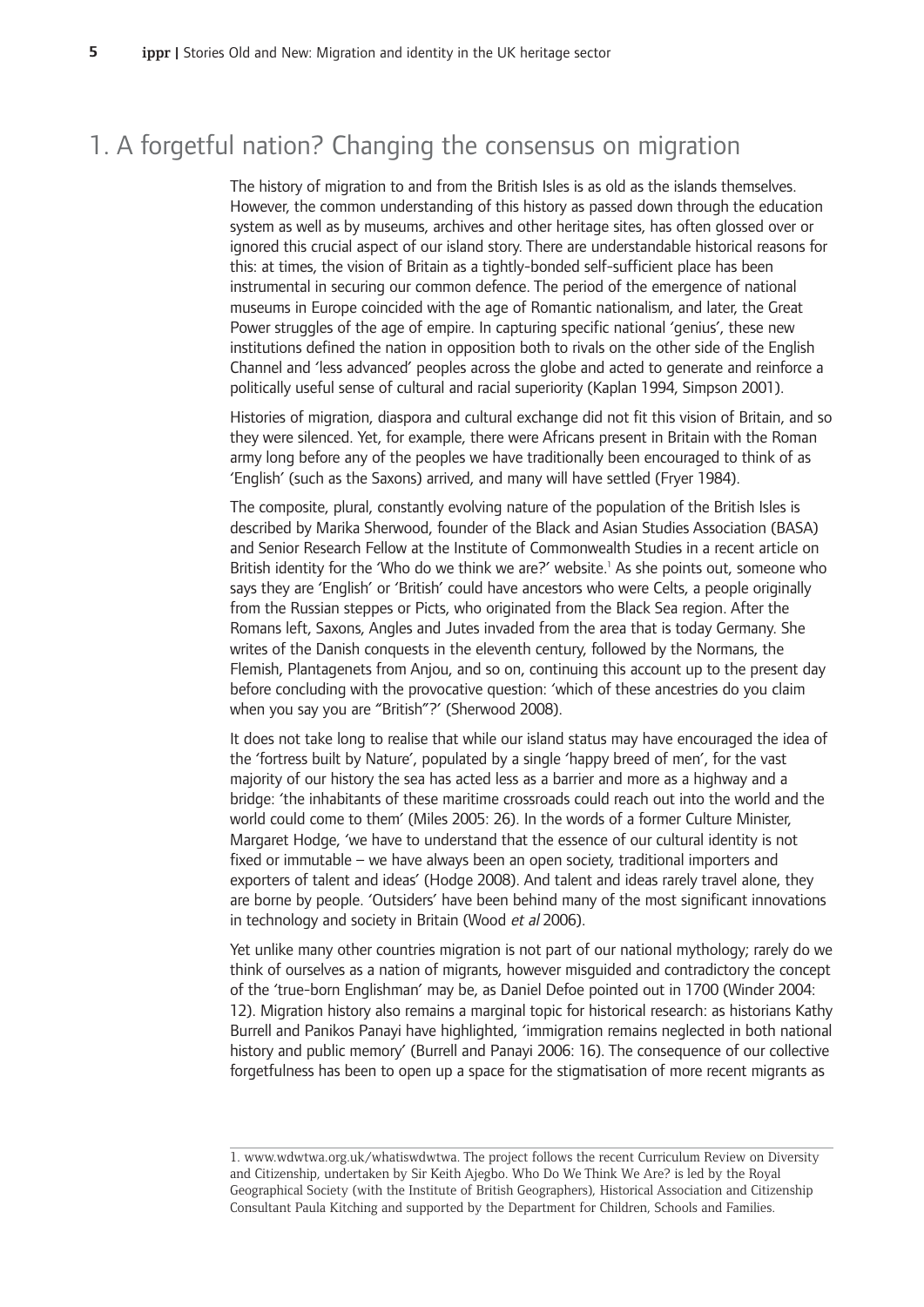a threat, particularly those whose 'race' or ethnicity made their differences visible: a threat to law and order, to job security and above all to some ill-defined but widely held notion of 'Britishness'. If anything, attitudes towards immigration have hardened in recent years with more people believing, perversely, that immigration 'closes Britain off to new ideas and cultures' (BBC 2004).

As Nick Merriman, formerly a curator at the Museum of London (and now the Director of the Manchester Museum) noted when conducting the research for the seminal 'Peopling of London' exhibition in 1993:

> 'Perusal of the rhetoric of racist groups made it clear that much of their message was predicated on the notion that  $-$  in Britain at least  $-$  there had been a homogeneous white population prior to 1945, bound together by a common history and set of values, and that after 1945 this homogeneity had been overlain by the introduction of  $-$  in their terms - alien non-white populations with different histories, values and cultural backgrounds who did not belong to Britain and were the source of many of the nation's current woes.' (Merriman 1997: 121)

At that time the heritage sector did little to dispel these myths; nowhere in the Museum of London's displays was there evidence of the medieval Jewish community (and its subsequent expulsion and return), the continuous black presence since the sixteenth century, the establishment of Asian communities since the seventeenth century and the significant populations of Chinese, Italian and German origin in the nineteenth century. The cultural heritage of traveller communities, the quintessential migrants, is also invariably absent from the records.

These gaps matter. They matter because they have the effect of fostering an exclusive, hierarchical understanding of British identity, in which a sense of entitlement is felt by many to derive from notions about the length of time a particular group may have been present in these islands, notions that are often aligned with race. They matter too in a globalised world, where there is a growing need for collective narratives that provide a historical framework for today's interconnectedness and help us to understand our place in the world (Urry 1996). To think about the British history of immigration and emigration is to engage profoundly with just what it means to be British. It is not to tack a new story on to an established set of agreed accounts. Rather, it is to rise to Professor Stuart Hall's challenge to 're-define the nation' and re-imagine 'Britishness' itself 'in a more profoundly inclusive manner' (Hall 1999:  $10$ ).

This does not mean finding ways to grudgingly acknowledge that recent arrivals can be British too; it means learning to think of even the most deeply-rooted inhabitants as, once, new arrivals themselves. The idea of a 'profoundly inclusive' heritage has often been taken as synonymous with (in some quarters increasingly maligned) policies of multiculturalism. But this is to misunderstand the opportunity our shared heritage of migration represents; pluralising, but above all complicating, 'our island story' is, as another former Culture Minister David Lammy has pointed out, a way of staking out *more*, not less, common ground between the contemporary inhabitants of these islands (Lammy 2005).

In advocating a conceptual shift from the idea of Britain as island fortress to Britain as a global crossroads our aim is not to substitute one myth for another. Nor is it to suggest that all migrations across all historical periods are readily or usefully comparable. There have been periods of greater population stasis, just as there have been periods of more flux. The years since the fall of the Berlin Wall have seen particularly high levels of movement across Europe's borders, both internal and external (Feldman 2008); indeed it is the pressing need to adapt our outmoded concepts of collective belonging better to accommodate these phenomena that lies behind the desire to revisit the dominant historical narrative.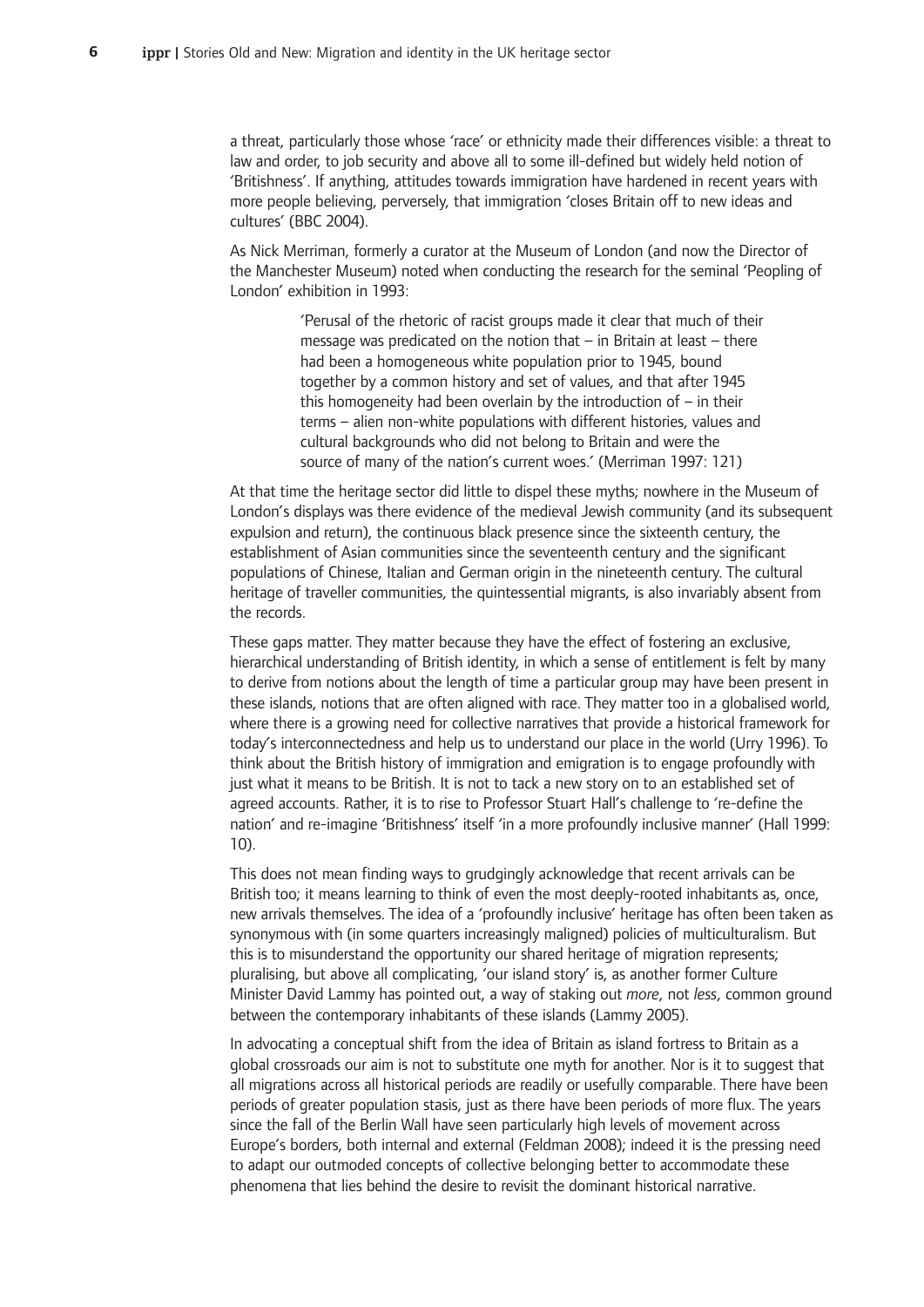However, the intention remains to open up Britain's history to a wider range of influences and interpretations, not to dictate a new orthodoxy. Our introspective 'island story' was monolithic and oppressive of difference; our outward-looking 'island stories' should be anything but. And they should trouble notions of 'Britishness', including the newer revised versions, just as much as they serve to shape them. Heritage, like migration, is *process* not product, the 'locus and instrument of undoing and redoing history' (Prakash 2004: 208), not its immutable material expression.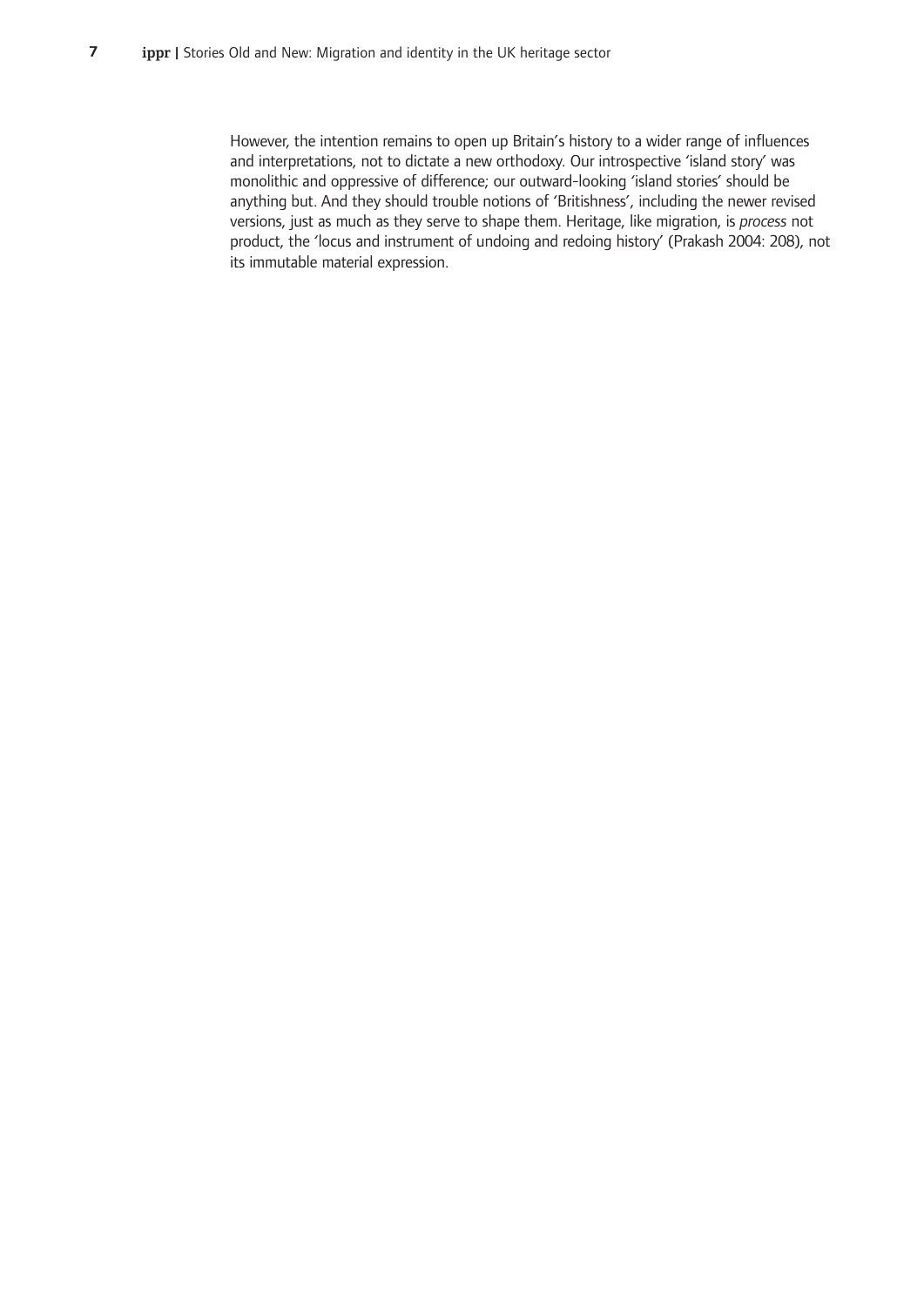## 2. Why should migration be represented in the heritage sector?

Even if we accept the premise that migration deserves to play a greater role in the national imagination, we might nevertheless ask what it is about the heritage sector that equips it to achieve this outcome. While museum and gallery attendance in the UK is relatively high (41.5 per cent of all adults attended a museum or a gallery in 2006-7) many adults never enter one (71.7 per cent of adults in the 'low socio-economic' priority group did not visit a museum or gallery in the same year) (Museums, Libraries and Archives Council [MLA] 2008). However, museums, archives and heritage sites have an impact that extends beyond the changes they can make to the lives of individual visitors. They send out strong signals about what we value as a nation. They can help foster a sense of belonging. They are also, increasingly, spaces for debate. And they do all these things not by reinventing themselves as agents of social policy but by returning to their core activities: collecting and interpreting the material traces of our past.

### **Heritage-as-mirror**

The heritage sector carries great symbolic weight. As such it is a powerful source of cultural meanings. The choices we make in developing collections, or, for an organisation like the National Trust, in acquiring sites, determine who and what we see as belonging to our national community and reflecting our values (Hall 1999). In recent years we have seen how an expanding understanding of cultural heritage has impacted on the priorities of heritage organisations; the idea that the National Trust might acquire properties such as the nineteenth century Back-to-Backs in Birmingham or the childhood home of John Lennon in Liverpool would have been unthinkable not so long ago since popular and working-class culture did not use to be considered 'culture' at all. It follows that, like popular culture and working-class lives, our migration stories deserve a more prominent place in our national self-understanding and need to be more visible in our heritage institutions.

Moreover, our collective failure to engage in an informed way with contemporary migration patterns derives from our ignorance about this aspect of our history, the product of a carefully orchestrated amnesia. What is needed to redress this is a form of 'memory work', a new archaeology of our past to reveal buried meanings. Because of the richness of their collections, museums, archives and heritage sites are ideally placed to carry out this work. As the museum anthropologist Anthony Shelton has explained, 'In a society that has consistently failed to come to terms with its historical relationship with less industrialized societies and the nature of its own cultural identity in a newly aligned Europe, museums are in a unique position to encourage public debate about such issues since they are the custodians of the fragmentary evidence that provides the greatest contradictions to prejudiced misconception' (cited in Coxall 1997: 115). It is these fragments that need to be unearthed and held up in the mirror for all to see.

Undertaking more of this work may represent a shift for some heritage organisations, but in the long run not doing so represents the greater risk. For when a group or individual's heritage is ignored or overshadowed by the dominant narratives – in other words, when they cannot see themselves reflected anywhere in the mirror – the long-term outcome can be 'disaffection, disillusionment and disenfranchisement' (MCAAH 2005: 10). The absence of certain groups from 'national cultural institutions' and 'the official view of history' is 'significant': 'it is like being rubbed out of history' (Wood et al 2006: 34). Rather than fostering a more cohesive society, if the heritage sector continues to underrepresent migration histories it may find it is contributing unwittingly to its fragmentation.

An English Heritage-commissioned MORI poll in 2000 found that 75 per cent of the black community and 63 per cent of the Asian community thought that they were underrepresented in the nation's heritage; somewhat surprisingly 45 per cent of the white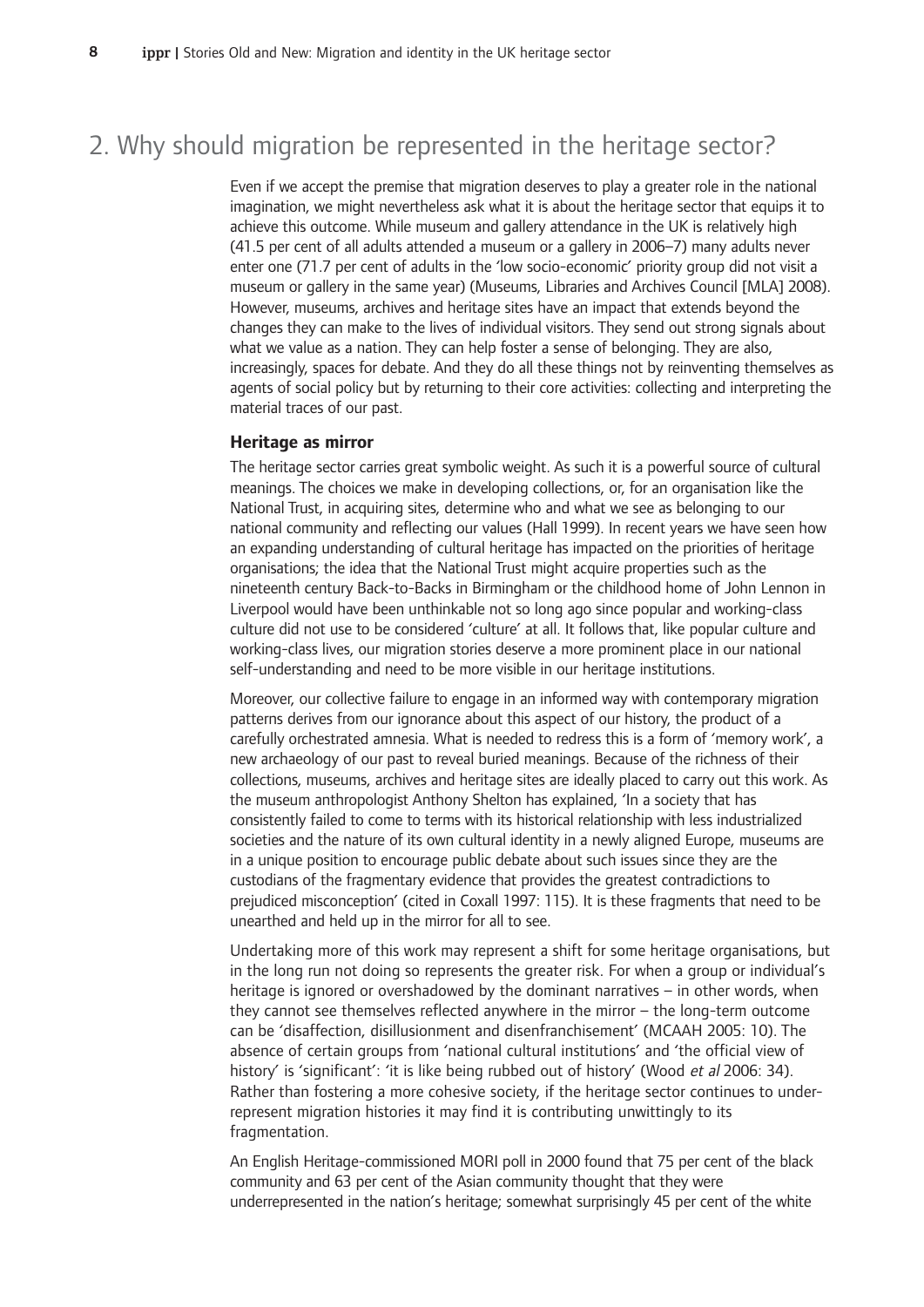community agreed with them (MORI 2000).<sup>2</sup> Much has been done even since these surveys were conducted but in short, there is widespread public support for more work in this area and the nervousness at management level that many museum and heritage professionals report about conducting more work of this type would not appear to be justified.

#### **Heritage-as-broker**

Above and beyond its symbolic value, the value of the heritage sector lies in its ability to provide 'the safe, shared spaces in which assumptions can be challenged, where difficult issues can be addressed, where we can test the boundaries, but in the process move towards a better sense of ourselves' (Hodge 2008). This is important: 'In this era of plural identities, we need civil times and civil spaces more than ever, for these are essential to the democratic process by which individuals and groups come together to discuss, debate and negotiate the past and, through this process, define the future' (Gillis 1994: 20). As civil spaces, heritage sites have the potential to host conversations around contentious issues, including migration.

At 19 Princelet Street, the independent museum of immigration and diversity in the East End of London, a site specific installation by Suzana Tamamovic uses the fabric of the building to explore the fears, anxieties, longings and desires of refugees. This work often provokes thoughtful, impassioned and sometimes angry responses from visitors which volunteers are encouraged to channel into a constructive exchange of ideas, often bringing other visitors into the discussion. Heritage, in short, has the potential to build on material culture to broker a more nuanced, complex reading of the past and, by extension, of the present.

Once again, stimulating critical debate is not an add-on to core activities: it derives from the very nature of the sites and collections whose greatest asset is their availability for multiple interpretations. For example, a document or an artefact relating to the founding of Barings Bank could be used to tell the story of the role of Protestant immigrants and refugees in establishing many of the great institutions of the City of London. Alternatively, it could also be used to stimulate reflection on the legacy of the slave trade since the bank was founded largely on Francis Baring's profits from this activity. The aim of this example is not to point the finger, merely to provide a simple illustration of the ways in which the documentary and material culture of the past can be used to draw out the complexities of our migration heritage. Britain's migration history, with its continual interweaving of narratives of immigration, emigration and forced migration, sometimes even in the course of a single individual's or family's life, is unusually complex. Heritage sites, as places where these threads can be untangled, examined and rewound, can play a unique role in helping us as a nation to come to terms with this unstable and intricate past.

#### **Towards-heritage-diversity**

In recognition both of the heritage sector's responsibility to serve society as a whole (including previously under-represented audiences, such as communities of African and Asian heritage) and the unique role it can play in fostering intercultural dialogue, it has in recent years engaged at length with cultural diversity and how best to represent it. In this report we take the view that 'cultural diversity' is only one aspect of a much bigger national picture that should include many categories of individuals who do not necessarily feel themselves to be concerned by the 'cultural diversity' agenda. Nevertheless, it is useful briefly to review this literature, since its findings inform the thinking of this report. The debate about the representation and presence in museums and galleries of culturally diverse arts and artists was kicked off in 1976 by Naseem Khan's influential and wide-reaching study *The Arts* Britain Ignores (see Khan 2005). Appendix 1 lists some of the key publications that have

<sup>2.</sup> By 2003, overall 72 per cent of people thought that more should be done to recognise the contribution made by different communities to our heritage (English Heritage 2003).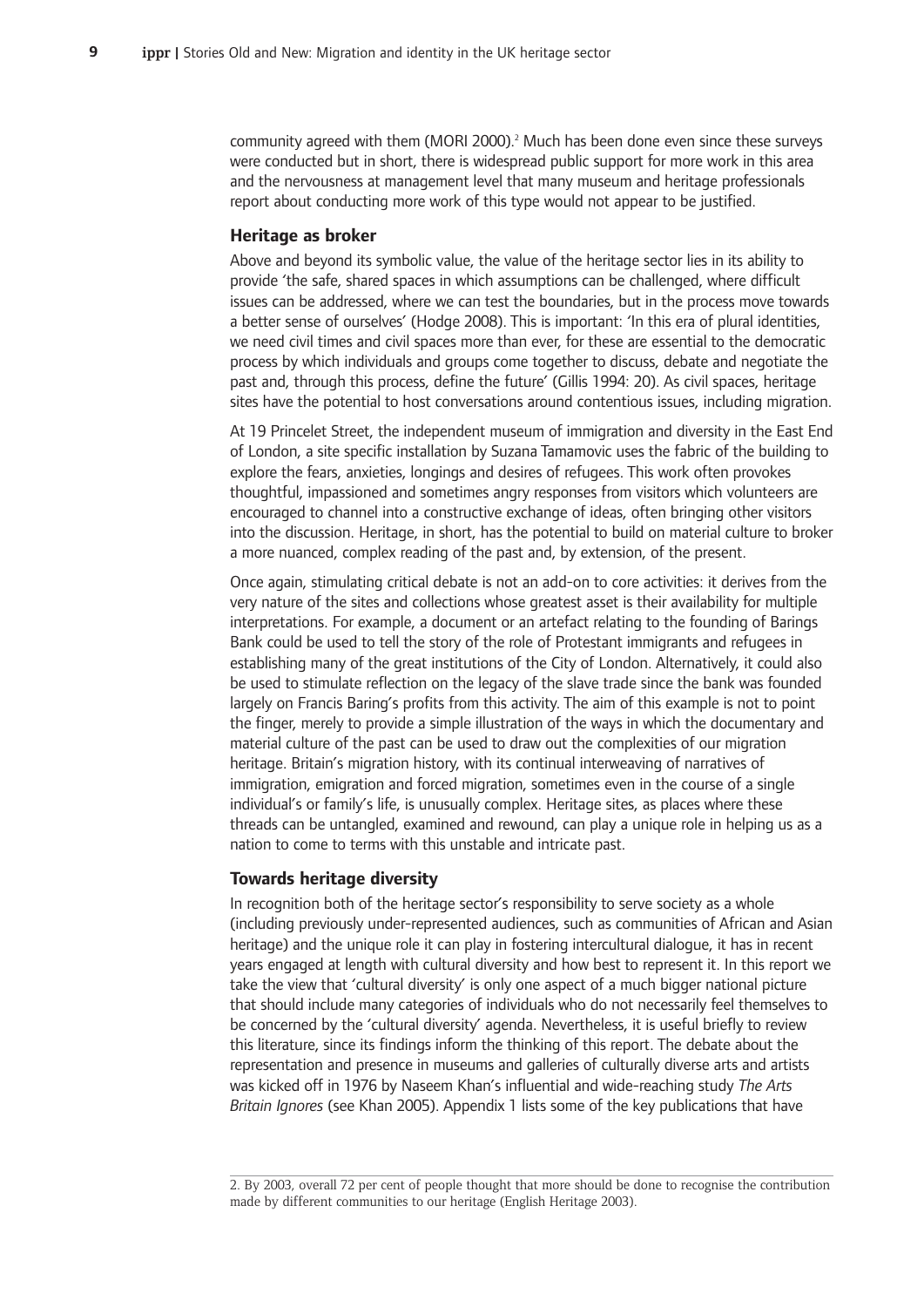addressed the issues around cultural diversity in the heritage sector in the last decade. For the fullest overview of the theoretical and practical background to this debate see Lola Young's essay for the Museum of London<sup>3</sup>.

### **Beyond-diversity**

While the emphasis on cultural diversity has done much to move the heritage sector forward, as a strategy it also has its limitations. Put simply, there is a risk that the emphasis on cultural diversity encourages museums, galleries and heritage sites to present a very static picture of diversity, a 'mosaic' approach, which, if not handled with great sensitivity, may encourage an idea of society of composed of discrete, exclusive communities. Moreover, a predominantly celebratory approach to previously hidden histories can institutionalise new silences and hierarchies (Kushner 2006).

The risk of a reductive tokenism was acknowledged by the Department for Culture, Media and Sport in its 2006 major review of the museum sector:

> 'There is a risk of pigeonholing people in a tokenistic way. In choosing which identities to explore, museums, are making an implicit statement that these are the identities that matter. We risk replacing a single dominant story with a series of stories that fail to connect with one another – the "Muslim" story or the "working class" story. [...] Museums need to recognise the multiple histories of our diverse communities, but also to be places where cross-cutting stories can encounter one another, allowing different historical traditions to meet.' (DCMS 2006: 13)

One way in which this can be achieved is by placing the emphasis on *migration as process* as much as on *diversity as outcome*. This approach also helps to encourage an understanding of identities as self-representations that are neither immutable nor somehow 'natural', but created over time in response to changing circumstances, new environments and encounters with new peoples. The heritage sector is uniquely placed to restore a sense of historical temporality to representations of diversity, or, in other words, to ground a growing number of interlocking 'horizontal' stories about who we are today in a complex web of 'vertical' stories about where we have come from (DCMS 2006).

Rather than migration being seen as one aspect of a cultural diversity agenda, cultural diversity (in so far as it refers to 'ethnicity and race'<sup>4</sup>) could instead be perceived as a subset of a much more far-reaching national migration story. Situating contemporary diversity in the context of the long history of population and settlement, but also of the movements of people in and out of Britain that defined the Imperial period, would make it harder to maintain existing assumptions about 'majority' and 'minority' communities by emphasising not so much difference as commonality.

#### **The-educational-need**

There are more than 10 million children of school age in the UK. As a group they comprise a significant proportion of the heritage sector's visitors, either with their families, or through school-organised visits. Policy changes in English schools announced in 2008 will guarantee

<sup>3. &#</sup>x27;Our lives, our histories, our collections' by Lola Young,

www.museumoflondon.org.uk/English/Collections/OnlineResources/RWWC/Essays/Essay2/- 4. In the MLA's document Cultural Diversity Statement, Issues and Action Plan for Resource (Resource 2003), cultural diversity is defined as 'diversity based around ethnicity and race'. The MLA's current agreed definition of diversity is much broader: 'Diversity is about the range of visible and non-visible differences that exist between people. These differences include those relating to ethnicity and race, class, intellectual and physical ability, urban and rural living, faith and gender, sexuality and age' (Hylton 2004: 2).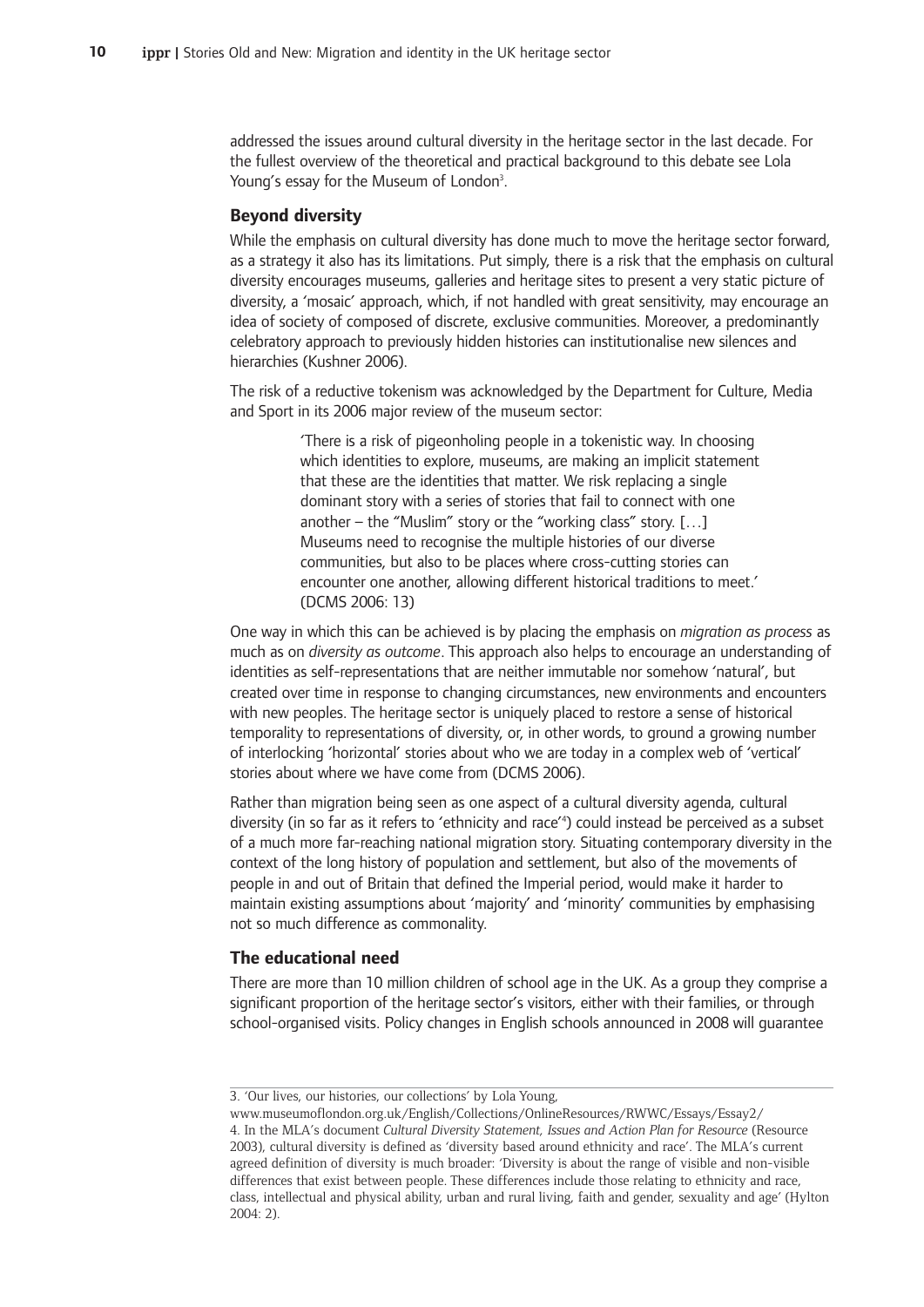every child five hours of cultural activities every week, which at times will include visits to museums. Additionally, pressures on teaching time in the primary school curriculum means that there is less formal teaching of History in these schools than there was 20 years ago. Instead, primary school children usually receive much of their historical knowledge and understanding through one-off museum visits.

English schools also have a duty to promote social cohesion, and the study of migration is a compulsory part of the curriculum in England, Northern Ireland and Wales, through Citizenship education, History and Geography. As a consequence there is a growing demand for the heritage sector to provide suitable resources in this area. Any new approach to representing migration in the UK heritage sector must respond effectively to the needs of child visitors, who will comprise a significant audience.

In the UK there has been a long history of educational interventions that have aimed to build better inter-ethnic relations, to which the heritage sector has contributed. The multicultural education movement of the late 1970s and early 1980s aimed to prepare children from the majority community for life in a multi-ethnic society. At this time schools began to celebrate festivals other than those that were Christian. School textbooks were also reviewed for their portrayal of minority cultures.

But by the mid-1980s, multicultural education had begun to attract criticism for homogenising and exoticising the cultural forms of minority groups, as well as failing to challenge the deep-rooted inequalities within British society. A growing anti-racist movement called for minority groups to unify as British Blacks and fight racism. This more assertive movement again led to a rewriting of school textbooks, school projects that explicitly examined ethnic inequalities in the UK, as well as school policies that aimed to confront racism (Klein 1993). A number of heritage sector diversity initiatives have their roots in this period, for example, Black History Month, the Black Cultural Archives, and the now defunct Ethnic Communities Oral History Project.

But there was criticism in some quarters of the tone of some anti-racist initiatives. Academics challenged dominant constructions of race and anti-racism for failing to acknowledge the range of different types of racism in the UK and the experiences of groups such as Cypriots, Irish, Polish and Gypsy Roma (Anthias and Yuval-Davies 1992, Rattansi 1992). In schools, implementing wider educational reforms made demands on teachers' time and energy and in such a climate educational initiatives that examined diversity or ethnic inequality were given less priority. But this lull was only temporary. Increased refugee migration during the 1990s and the demonisation of this group by some sectors of the media led a number of refugee NGOs to produce teaching resources and organise educational programmes as a means of getting their message across to a youth audience. These same organisations formed Refugee Week in 1998, a week of events that involves schools and the heritage sector, as well as many community organisations.

But since late 2001, terms such as racism and race equality have been replaced in schools as in a number of other areas of government by a new policy agenda: social cohesion. This policy shift was caused by concerns about religious extremism after the 2001 and 2005 atrocities in New York and London, the Bradford and Oldham disturbances of 2001 and reports into the latter events which identified the housing, educational and employment segregation of Muslims within a number of British cities.

In response to these concerns, government imposed a duty on schools to promote social cohesion and as part of this process initiated a review of the English school citizenship curriculum, with the aim of using this subject to bring diverse communities together and create a common British identity. This review led to a redrafting of the secondary citizenship curriculum, with the obligation that schools now teach children about 'migration, to, from and within the UK'. However, this new requirement is not yet matched by sufficient educational resources beyond the school gates, in sites such as museums. The launch of the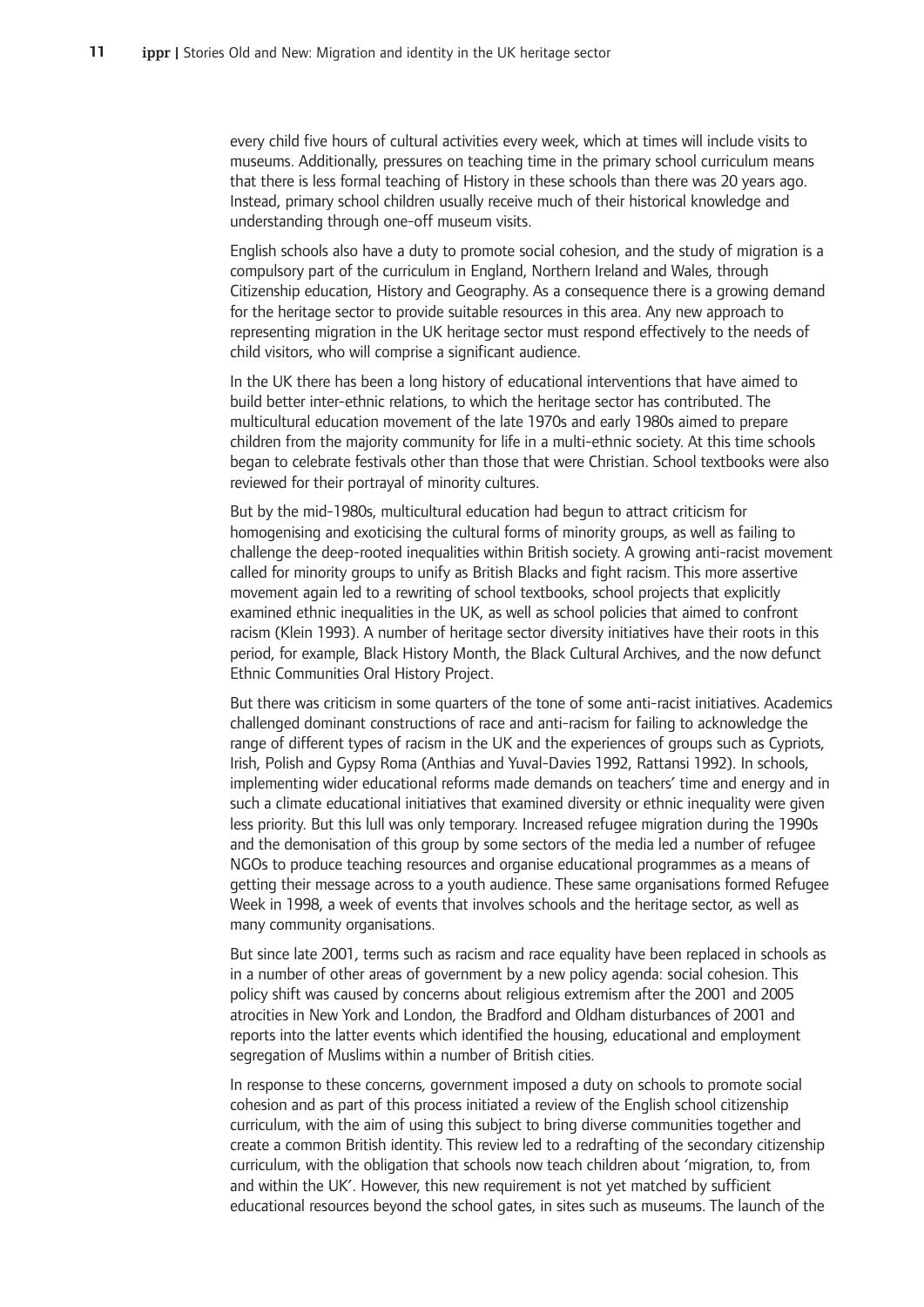'Who-do-we-think we are?' website<sup>5</sup> in 2008 which provides resources to teachers in this area is both a useful new resource in itself and evidence of the urgent need for additional resources.

This policy context raises four questions for the heritage sector educators:

- 1. What resources are presently available in the heritage sector for teaching about migration?
- 2. What migratory movements are represented in education initiatives, and what gaps exist?
- 3. How effective are present heritage sector educational initiatives in building good inter-ethnic relations and greater social cohesion?
- 4. If we want to promote our migration heritage, what form should the educational and child-centred components take?

Many of the specialist sites, as well as temporary exhibitions discussed in this report have attached educational programmes. Websites such as Moving Here (www.movinghere.org.uk) have been designed to be accessible for all age groups. But like the exhibits themselves, much of the educational material (as well as school books) places greater emphasis on cultural diversity and downplays both migration as a process and the impact of new arrivals on shaping the host cultures. There are many gaps in coverage, in particular emigration from the UK, European immigration and the smaller and newer communities that have arrived in the UK during the last ten years. Indeed, in many respects the gaps in educational coverage mirror those in the heritage sector as a whole (see below).

Many specialist sites and temporary exhibitions have been located in London and other large metropolitan areas. Children who live outside the big cities have had much less opportunity to visit these exhibitions. In general, there is little 'hands-on' material relating to migration and available on a regular basis to young people across the UK. Heritage sector online resources that might help fill this gap struggle to compete with the sophisticated media platforms many children are used to. There is scope, then, for more educational work in more locations, but also for better work. Many educational interventions that have aimed to challenge prejudice have not been informed by research into social identity and cognitive development theories of prejudice (unlike in post-conflict zones such as Rwanda and the Balkans) and as such have not scored well in evaluations (Lemos 2005).

It is essential that any future heritage sector migration initiative both fills the historical gaps and successfully engages the child audience.

<sup>5.</sup> For the website's approach to migration see the article by Keith Ajegbo, 'These days people are on the move', www.wdwtwa.org.uk/news/55/these-days-people-are-on-the-move.html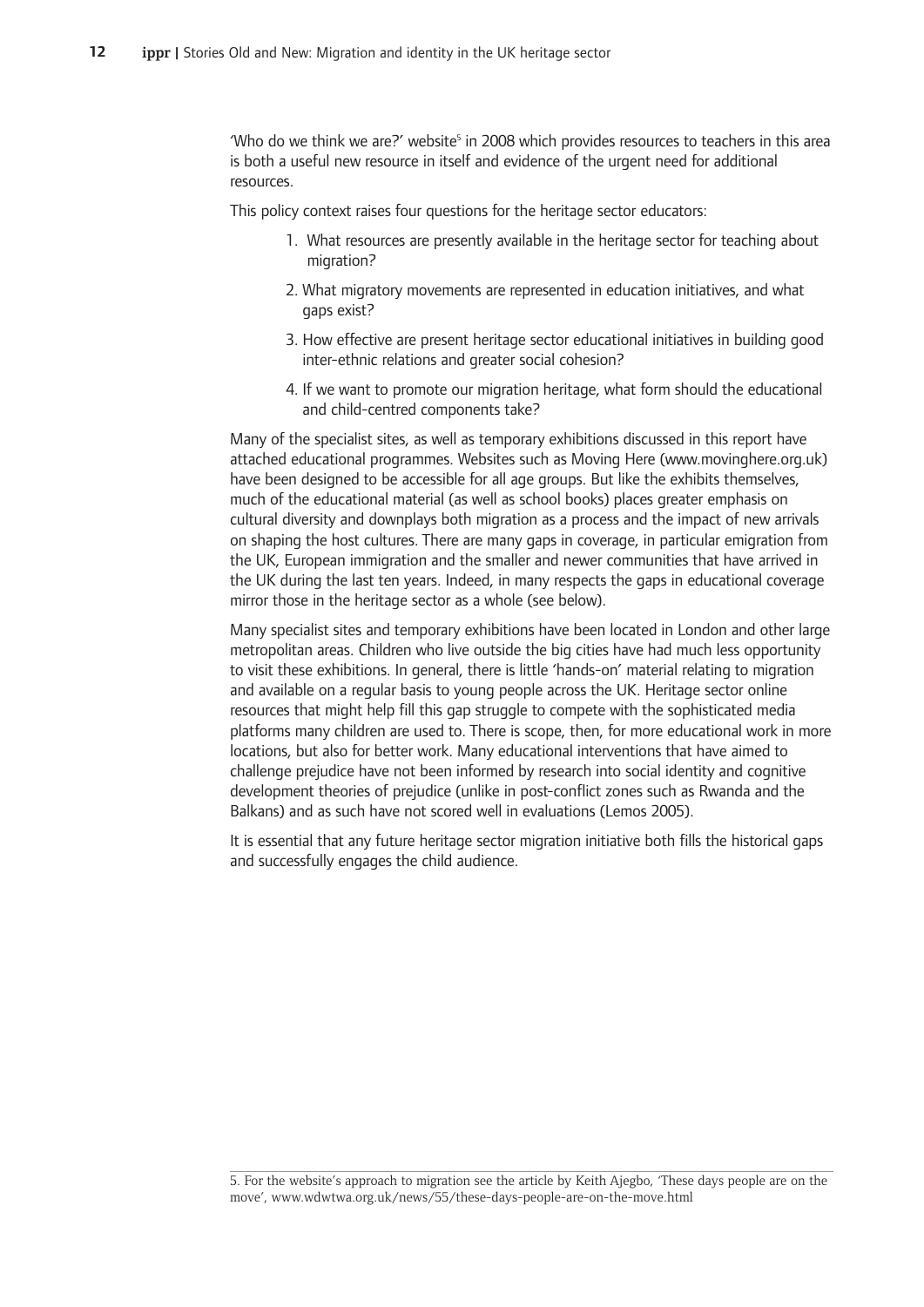## 3. Existing migration initiatives in the UK

In recent years many museums, heritage sites and community organisations have taken up the challenge of improving the public representation of migration. This section provides an overview of these initiatives, based on information provided by heritage professionals working in this field. It is by no means comprehensive and there may be important projects that have not been included. Moreover, the range and diversity of these initiatives should not disguise the fact that coverage remains patchy. Many visitors to museums and heritage sites may still come away with no inkling of the complexity of population histories in a given area. And often organisations depend on the commitment of individual curators of this agenda. There is still much work to be done to embed migration histories in the heritage mainstream.

#### **From the margins to the mainstream: the 1980s to the present**

In Jon McGregor's 2006 novel So Many Ways to Begin the central character, David Carter, a curator at Coventry Museum, decides to curate an exhibition entitled 'Refugees, Migrants, New Arrivals'. The year is 1975 and while Carter's fictional Director is reluctant to support the project, he recognises that this is a 'fashionable' subject. Had a real life David Carter been engaging with Coventry's various communities to put together an exhibition about migration histories as early as 1975 he would have been a very early pioneer.

That said, it was in the mid 1970s that migration as a subject the heritage sector should be tackling was first discussed with any seriousness. In this section we attempt to review what has happened since, but it is important to note first that this working group is not the first body to float the idea of a national museum of migration. Indeed, in 1999, the Asha Foundation was awarded £10 million by the Millennium Commission to establish such a museum. Sadly, it failed to come up with the matched funding and the project had to be abandoned (Dean 2005).

Back in the 1970s, ambitions were much more modest than they are today. Small, local museums quietly started to consider how the migration stories of their local audiences could be better represented: Hackney, Bruce Castle in Haringey and Leicester Museums are notable examples (Fussell 1991). This engagement with migration came out of the extent to which such museums are embedded in their local communities. This often comes with a strong sense of responsibility towards the community as a whole and a more immediate awareness of who is being left out, which then translates into a desire to build 'a responsive museum service' (MacDonald 1995).

Today, following recent redevelopments, migration stories are at the heart of some of these same institutions: Hackney and Brent in London remain outstanding examples. In a similar vein, museums in areas that have long been key points of arrival and departure, such as the Dover Museum, necessarily place narratives of exchange of peoples and cultures in the foreground. However, openness to migration narratives is not always synonymous with a willingness to use the museum to tackle the prejudice and hostility experienced by newcomers. Dover Museum, for example, uses its award-winning Bronze Age Boat display to explore cross-Channel links 3,500 years ago, but it does not seem to have been prepared to tackle head on the thornier contemporary questions of clandestine immigration across the English Channel and the duty of care towards refugees, issues that have cast a dark shadow over local politics in recent years.

While various local initiatives were taking place during the 1970s and 1980s, it was not until 1993 that a truly landmark event in the representation of migration took place, with the Museum of London's 'The Peopling of London' exhibition. Beginning in 15,000 BCE, the exhibition charted a broad range of migration streams into the city of London from the Romans, via the 'Age of Empire' to a final section, 'The World in a City', mapping out the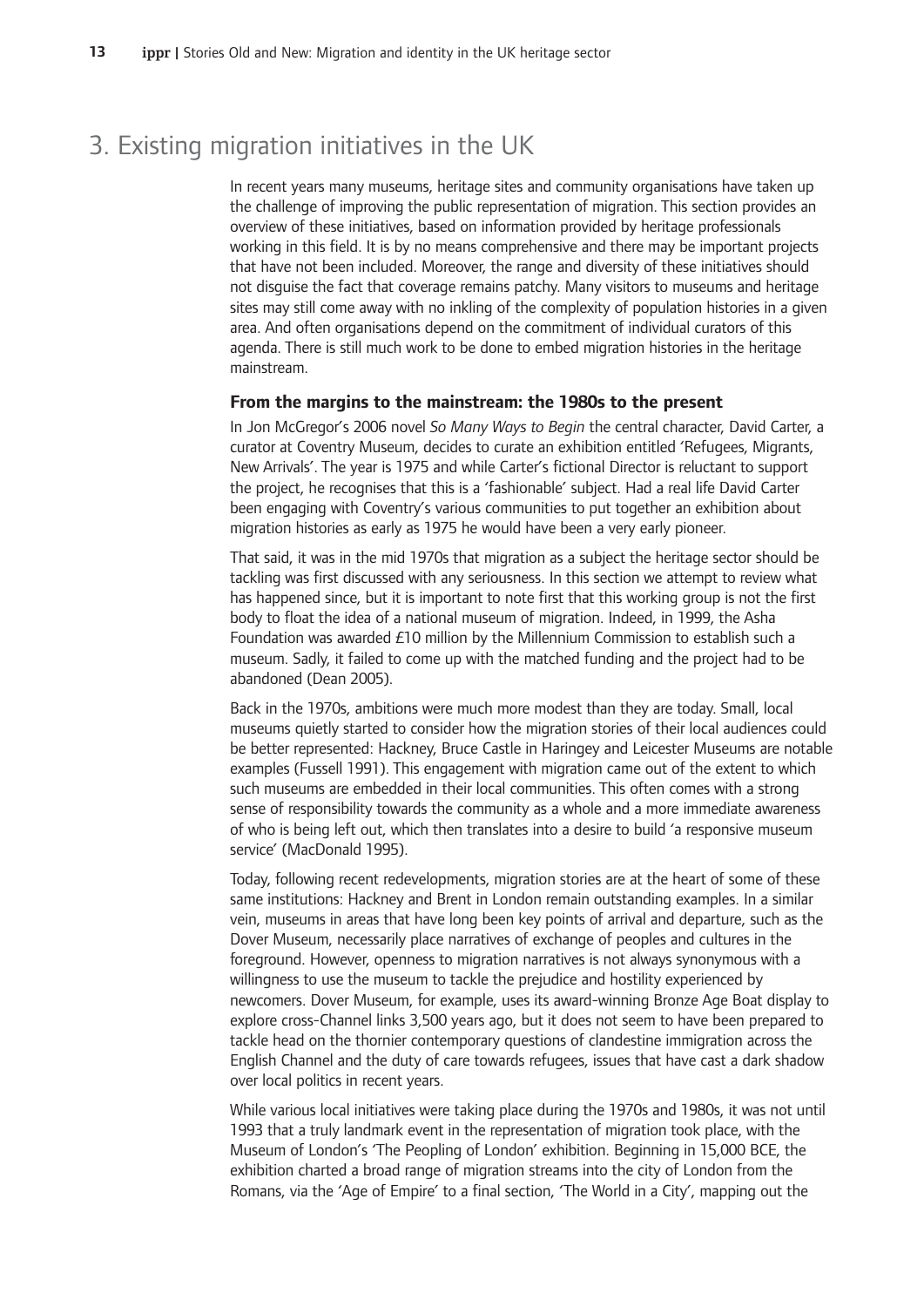demographic character of London since 1945. As Raminder Kaur has argued in an essay for the Museum of London, through this exhibition 'the island race is rapidly dispelled as the myth that it always was' (Kaur 2005).

There were, inevitably, grounds for criticism of the Peopling of London exhibition: some people felt consultation was tokenistic and that the exhibition was at times essentialising in its representation of London's minority communities (see Merriman et al 1996). Nevertheless, the legacy of the exhibition has been significant. At the Museum of London itself it has informed the thinking behind a series of redevelopments, notably the complete redesign of the contemporary galleries (which look at 1666 to the present), scheduled to open in 2010 at a cost of  $E20.5$  million<sup>6</sup>. Migration is also now a prominent theme in the Medieval and Roman galleries, thanks in part to the impetus provided by The Peopling of London.

The conclusion to the evaluation of the exhibition – that migration stories should be 'mainstreamed' throughout the museum's work - is now a view shared by professionals across the sector, even if change is sometimes frustratingly slow. Nevertheless, new museums, or museums undergoing substantial redevelopment, are increasingly placing migration at the heart of their new narratives. The 'Global City' gallery in the new Museum of Liverpool, opening in 2010/11, will, for example, 'give an overview of the places Liverpool traded with across the world, what was imported and exported, and where people who settled in Liverpool migrated from', in conjunction with the wider objective of giving due consideration to 'Liverpool and Britain's role in the British Empire'7.

Similarly, as part of the consultation process for the new Museum of Bristol (opening 2011) stories about migration to the area, under the title 'When and why did you or your family come to Bristol?', are being collected from the public<sup>8</sup>. The new museum will also include a gallery on Bristol and the slave trade (Heritage Lottery Fund 2006).

Outside the Museum of London, one of the first museums to mainstream migration histories was Birmingham Museum and Art Gallery in the 1990 refit of 'Gallery 33' ('A Meeting Ground of Cultures'). Eschewing the tendency to take a celebratory, multicultural approach, the gallery aimed to 'deconstruct colonialism, recontextualise twentieth-century migrations and integrate the histories of white Britons and ethnic minorities' (Pierson Jones 1992: 240).

A good example of how migration is increasingly embedded in museum representations of both national and local history in areas where it might previously not have been expected is provided by the British Galleries at London's Victoria and Albert Museum (V&A). Throughout, the exhibition acknowledges the contributions of migratory flows to the decorative arts in Britain, for example, in the influence of French Huguenot weavers on textile design and of Imperial trading networks on seventeenth and eighteenth century manufacturing. Through the 'Whose Story?' project, the National Trust has also been integrating migration stories into its interpretative strategies, notably at Charlecote Park and Wightwick Manor (see Grosvenor and Myers 2006 on the latter).

In the archives sector a growing awareness of the importance of developing representative collections has led archives to develop more proactive acquisitions policies with a view to filling in some of gaps in their collections (for example, around migration). The London Metropolitan Archives provides a good example of this change: recent deposits include the important collections of African-Caribbean activists and publishers Eric and Jessica Huntley,

7. 'Global City', www.liverpoolmuseums.org.uk/mol/galleries/globalcity/index.aspx

<sup>6. &#</sup>x27;What's happening at the Museum of London?'

www.museumoflondon.org.uk/english/supportus/capitalcityproject/whatshappenmol.htm

<sup>8. &#</sup>x27;What's Your Bristol?', www.bristol.gov.uk/ccm/content/Leisure-Culture/Museums-Galleries/museumof-bristol---whats-your-bristol.en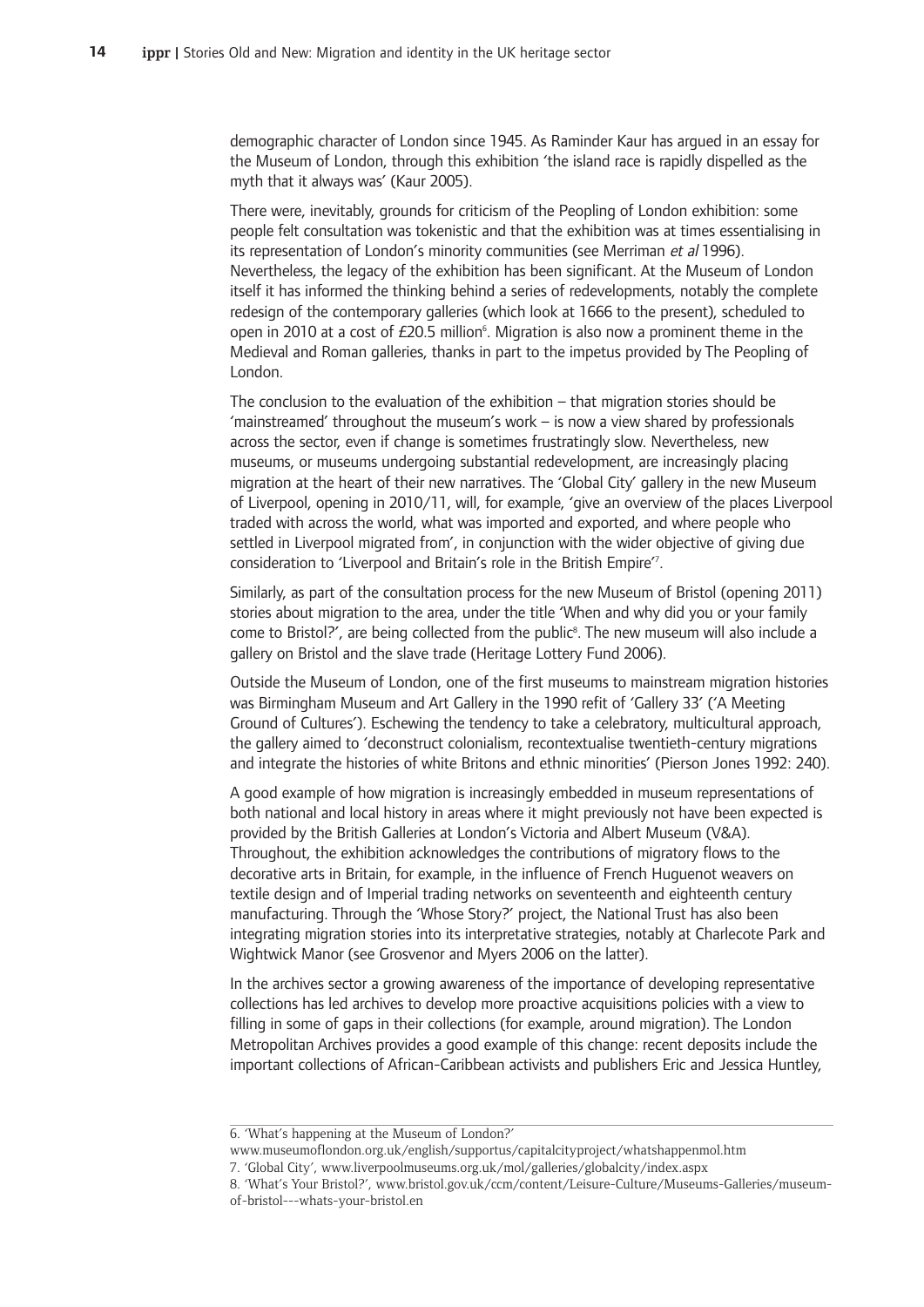of the Muslim Women's Helpline and, of particular interest for the theme of migration, 44 metres of records from the Spanish and Portuguese Jews' Congregation dating from the mid-seventeenth century. The 'Legacy' project at Tyne and Wear archives has focused on revisiting the collections in order to draw out hidden migration histories in the existing mainstream collections and making these more accessible to users, through the production of a user guide to records of ethnic communities and (separately) to migration. The migration user guide includes references from workhouse admission lists and trade union archives, highlighting the pervasiveness of the migration experience.

Whether 'migration' or 'cultural diversity' is the best way of framing an inclusive approach to heritage is, however, a subject for debate. St Fagan's, the National History Museum of Wales, is currently engaged in developing a new museum-wide interpretation strategy with a view to contributing to a significant collective re-evaluation of what it means to be Welsh. The main message of the new strategy is as follows:

> 'There is no such thing as one Welsh identity - there are many. The exhibition will explore how our sense of who we are, and where we belong, is shaped by language, beliefs, family ties and a sense of nationhood. It will show that culture and traditions are constantly evolving, and will question what the future holds for a nation like Wales in a global age.' (St Fagans 2007: 1)

Clearly, migration patterns will be fundamental to an understanding of 'a nation like Wales in a global age'. Elsewhere in the strategy this is made more explicit: Wales's complex religious tapestry is for example to be interpreted as a product of migration. But it should not be assumed that migration stories alone can support the whole fabric of a renewed Welsh identity. This example highlights the fact that migration histories need to complement and deepen rather than displace cultural diversity themes.

## **Temporary exhibitions: cross-cultural immigration stories**

'The Peopling of London' established a temporary exhibition model that has been copied in a number of organisations. The following initiatives are all linked by the fact that they have taken 'the long view' with regard to the history of migration and have sought to emphasise links between communities by taking a chronological or thematic approach. All have, however, focused on immigration rather than broader migration histories.

- 'Moving In The Peopling of Ealing over 1000 years', Gunnersbury Park Museum, Acton, 2000.
- 'Encounters: The Meeting of Asia and Europe 1500-1800', V&A, 2004. While this exhibition was not focused on the history of migration, its three sections discoveries, encounters, exchanges - necessarily engaged in an in-depth way with Britain in the world, and the world in Britain, in this crucial historical period.
- 'Our People Our Times', Northern Ireland Museums Council, 2004. This exhibition, which began with 'Ireland's first migrants' in the Mesolithic period, toured to a number of locations. Each host institution prepared a series of activities to accompany the exhibition (Crooke 2007).
- 'Closing the Door? Immigrants to Britain 1905-2005', The Jewish Museum, London, 2005. This exhibition took the centenary of the Aliens Act as the starting point for exploring 'how migrant and refugee communities have struggled and survived, despite the restrictions on their right of entry, and how they have enriched and enhanced British society.'
- 'What would you do if...?', Salford Museum, 2006. This exhibition focused on the experience of refugees in North West England but also included a 'migration timeline', documenting the history of migration to Salford since the fourteenth century.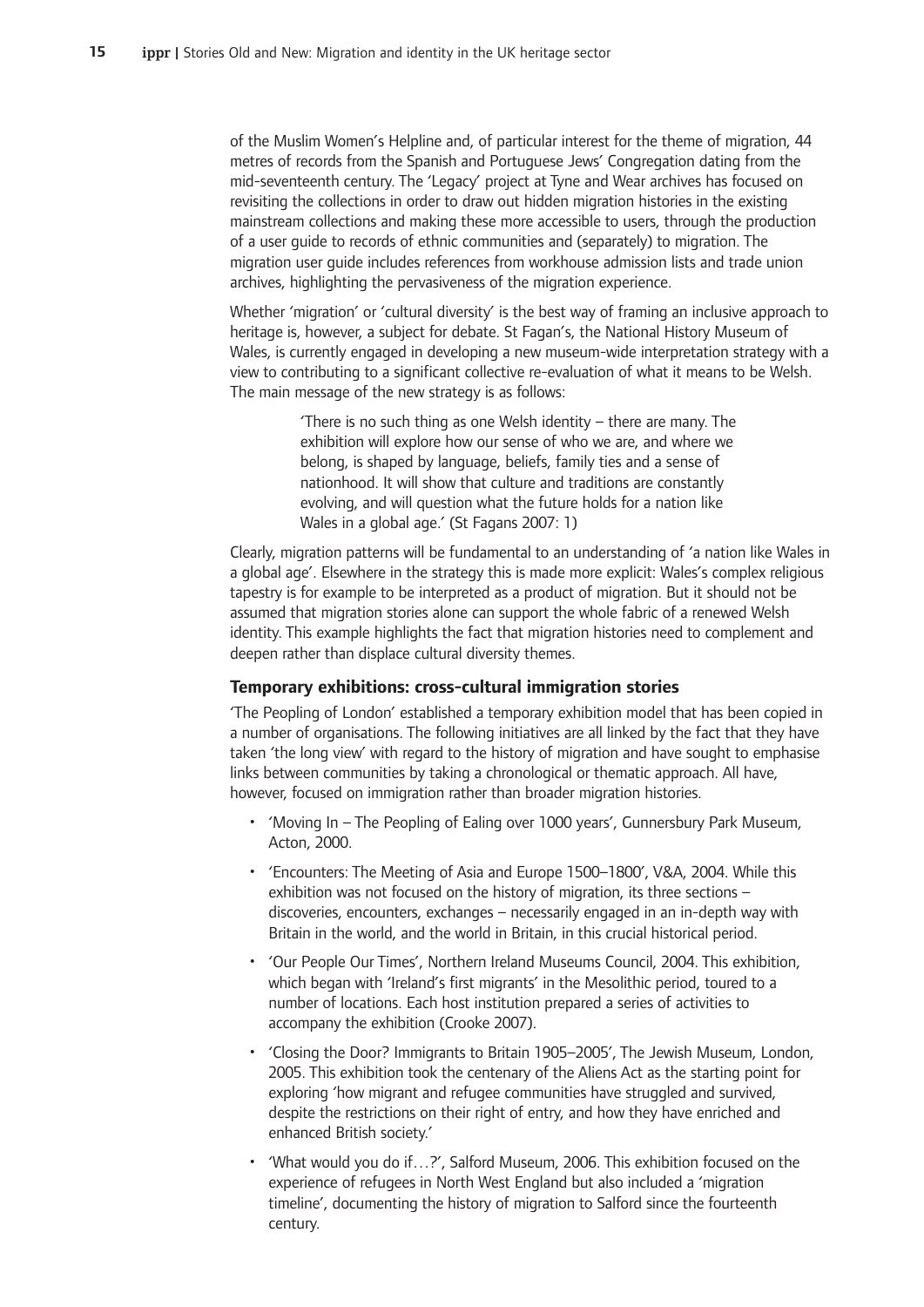- 'Roots to Cardiff how the world made a city', Cardiff Museum, 2007.
- 'Destination Tyne & Wear Stories of Migrant Communities in the North East', Sunderland Museum and Winter Gardens, 2008.
- 'Connections: hidden British histories', touring, 2005 to present. The 'Connections' exhibition is one outcome of a joint project launched in 1998 between the Jewish Council for Racial Equality (JCORE), the Asian-Black-Jewish Forum and the Parkes Institute for the Study of Jewish/non-Jewish Relations at Southampton University. In addition to a website that explores the parallels between Black, Jewish and Asian histories in Britain a 24-panel exhibition for young people was prepared. This exhibition has toured to schools, libraries and community centres.

### **Showcasing-cultural-diversity**

Not all museums and heritage sites have engaged with the history of migration in a crosscultural context, but most have at some stage used exhibitions to showcase the cultural diversity resulting from migration. Sometimes these have been developed by museum professionals keen to provide a more inclusive service to their communities, and sometimes the impetus has come from within the community. The various options are discussed by Crooke (2007). Here we list only a few key exhibitions:

- 'Reflections of the Black Experience', Brixton Art Gallery, 1986. This group show was the first to showcase the work of Black British photographers. It led to the creation of the agency Autograph, which has just recently established the first archive of culturally diverse visual arts at Rivington Place in Shoreditch, London. The archive will be a major resource for the study of the representation of migration in the visual arts.
- The Other Story: Afro-Asian Artists in Post-War Britain', The Hayward Gallery, London,-1989.
- 'Warm, Rich and Fearless: A Brief Survey of the Sikh Culture', Cartwright Hall, Bradford Art Galleries and Museums, 1991. The reflections of the curator, Nima Poovaya-Smith have been very influential in shaping the way museums and galleries work with under-represented communities (Poovaya-Smith 1997).

A long and varied list could be drawn up from institutions of all sizes: 'Black British Style' (V&A 2004), 'Coal, Frankincense & Myrrh: Yemen and British Yemenis' (Weston Park Museum, Sheffield, 2007–8), 'The World in the East End' (Museum of Childhood, 2005–8), 'Identities' (Jewish Museum, 2006), 'Little Italy: The Story of London's Italian Quarter' (Camden Local Studies and Archives Centre, 2008), 'From Bec to Broadway' (Wandsworth Museum, 2003) and so on. The 'Moving Here' project (see below) facilitated a lot of projects focused on individual community narratives (including 'From Bec to Broadway', which explored the South Asian community in the Tooting area of South London) as did the Local History Initiative (2000-6).

## **Issue-based-initiatives**

#### **Asylum-and-refugees-**

Asylum and refugees have been the focus of a number of projects, designed to challenge negative stereotypes around refugees, to attract new audiences and to use heritage sites to contribute to the integration of refugees in the UK.

With regard to exhibitions, 'Belonging: Voices of London's Refugees' at the Museum of London (2006) is the most high-profile example. 'Belonging' was created as part of the Refugee Communities History Project, a partnership between the Evelyn Oldfield Unit, Museum of London, London Metropolitan University and more than fifteen refugee community organisations and resulted in the collection of more than 160 in-depth life story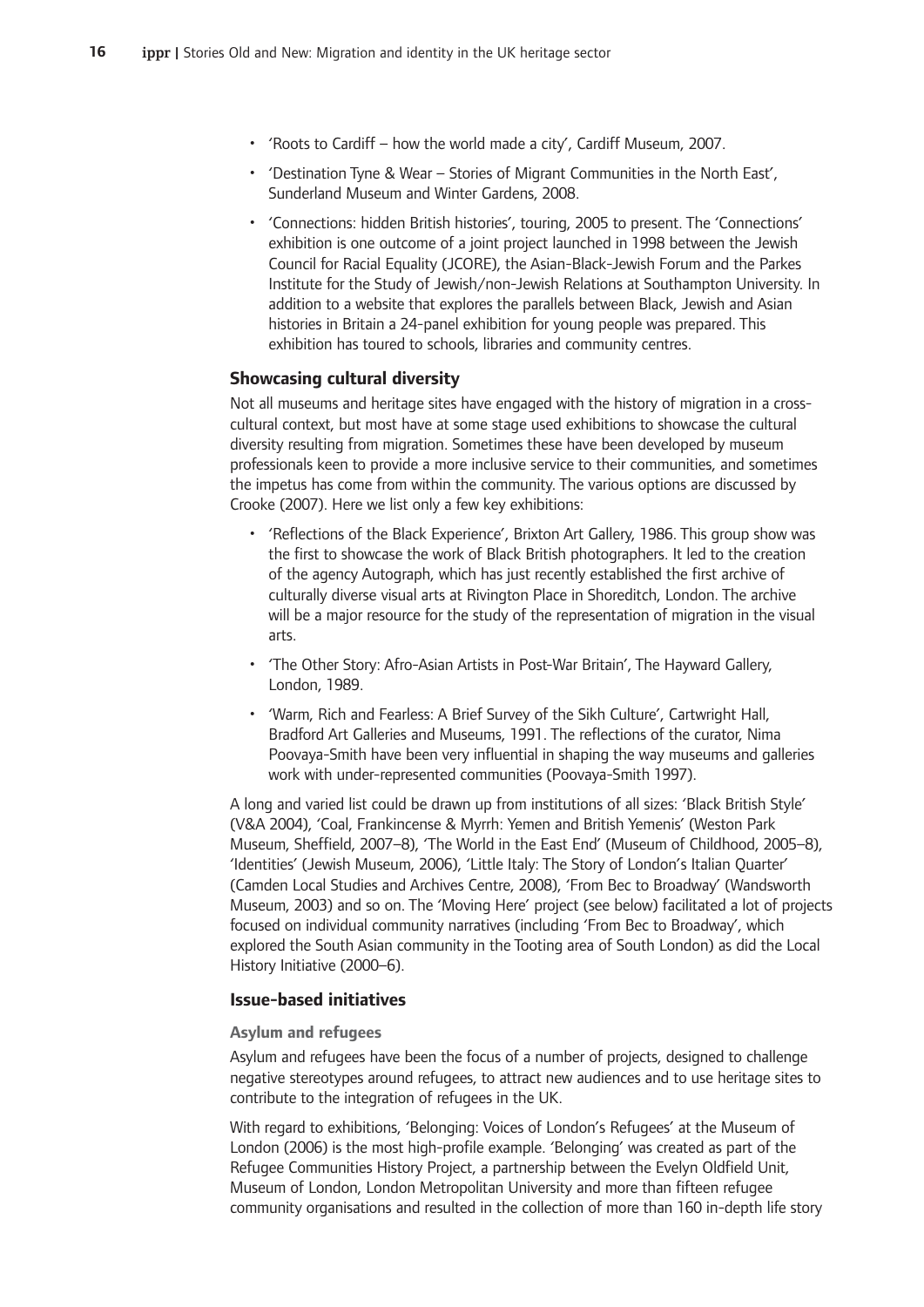interviews, as well as photographs and objects. It also featured work created as part of the Refugee Heritage Programme, an initiative of the London Museums Hub, funded by the Renaissance programme, in which four local museums worked with five refugee organisations. The museums involved were: Croydon, Hackney, The Ragged School Museum (Tower Hamlets) and the Redbridge Museum. The museums worked with African, Kurdish, Somali and Afghan groups respectively. The Refugee Heritage Programme culminated in a conference at the Museum in Docklands in March 2008 which revealed the diversity of initiatives around refugee involvement in the heritage sector.

Glasgow's Gallery of Modern Art addressed this theme in a 2003 exhibition, as did Salford Museum and Art Gallery in the 2006 exhibition 'What would you do if...?'. Both these institutions were also engaging with refugee communities behind the scenes. Salford developed a Refugee Volunteer Programme, and Glasgow's exhibition was part of a bigger 'Sanctuary' project that included fourteen outreach projects in partnership with Amnesty International (Mulhearn 2007). The Salford project was part of a joint initiative by the DCMS and Department for Education and Skills (now the Department for Children, Schools and Families) entitled 'Engaging Refugees and Asylum Seekers'. Other partners included National Museums Liverpool, Leicester City Museums Service, and Tyne and Wear Museums (Hybrid 2008).

The focus of this report is on representation rather than community engagement and as such there is not space to go into the full range of heritage sector initiatives aimed at engaging refugees. It is important to highlight the work of Refugee Action in delivering 'refugee awareness training' to staff in museums and libraries in Bristol, Liverpool and Nottingham. The growing trend for heritage sector organisations to engage with refugees through ESOL teaching (English for Speakers of Other Languages) should also be mentioned; the V&A has been a leader in this area.

#### **Enslavement and the slave trade**

With the projects developed to mark the bicentenary of the abolition of the trans-Atlantic slave trade in 2007 the forced migration of enslaved Africans and the legacy of the trade in Britain became firmly embedded in the UK heritage landscape. Over £20 million was awarded by the Heritage Lottery Fund for projects inspired by the bicentenary (DCLG 2007), often leaving a permanent (or at least long-term) legacy (for example the International Slavery Museum in Liverpool and the acclaimed 'London, Sugar and Slavery' exhibition at Museum in Docklands).

#### **Migration in rural areas**

Compared with migration in cities, this aspect of migration heritage has been underrepresented. However, there have been a number of recent initiatives inspired by the need to provide a context for understanding the presence and needs of migrant agricultural workers in rural areas. 'Feast of Fenland' (Norfolk Museums and Archaeology Service, Wisbech and Fenland Museum and touring, 2007–8), was a travelling exhibition centred on food, but which used this theme to 'put migrant workers in a proper historical context and show they are nothing new' (David Worthington, Renaissance East Midlands projects manager, cited in Stephens 2007). Also in Norfolk, the 'Brandon Cultural Heritage Project' was a local history project that focused on migrant workers in Brandon in Suffolk and Thetford in Norfolk.

'I packed this myself' was a travelling exhibition put together by Bridging Arts with migrant artists' association Apart Arts and funding from the Diocese of Truro and administered by Cornwall Community Foundation. A community-based exhibition, it sought to 'throw a spotlight on the hundreds of migrant workers who work across Cornwall throughout the year'.11

<sup>11.</sup> www.bridging-arts.com/news/i-packed-this-myself-photogallery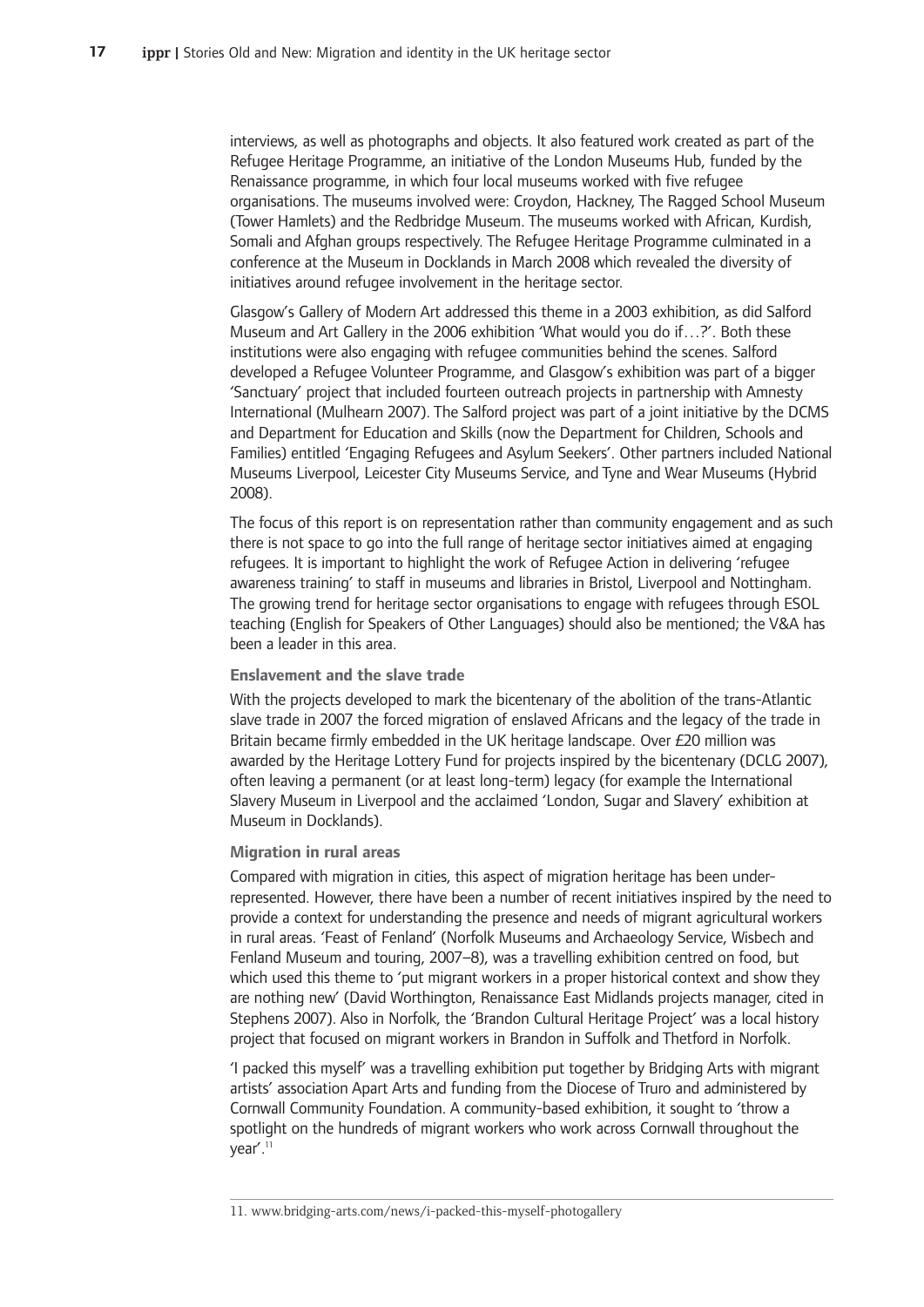A number of projects in the Local History Initiative, which was administered by the Countryside Agency, also explored migration in rural areas, for example, the 'Biddulph East Oral History Art Project', which explored the impact of migration from Central and Eastern Europe 'and from all areas of Britain' to this area of Staffordshire apparently known locally as the 'Little United Nations.'<sup>12</sup>

#### **Migration and the armed forces**

Until recently the involvement of troops from the British Empire in fighting in the conflicts of the twentieth century in particular had largely been ignored. This was particularly true for Africans and African-Caribbeans. The stationing of Caribbean troops on the home front during the Second World War makes this a particularly important episode in the history of the African-Caribbean presence in the UK. However, there are some signs that contributions like this are starting to gain more recognition.

The Ministry of Defence's 'We Were There' exhibition has been touring the UK, highlighting the often under-recognised contribution made to Britain's Defence over the last 250 years by men and women from Africa, Asia, the West Indies and other Commonwealth countries. 'From War to Windrush' at the Imperial War Museum, London (2008–9) is another attempt to fill this gap. Similarly, artist Said Adrus's 'Pavillion Recaptured' exhibition for The Lightbox, Woking (2008) explored the complex and forgotten history of the Muslim soldiers of the Indian Army who fought for Britain in the First World War.

Refugee Week in June and Black History Month in October are key drivers for temporary exhibitions or events. These weeks are useful in that they raise the profile of particular histories. However, Black History Month, now in its 21st year in the UK, is seen by some as 'ghettoizing' and even as a barrier to mainstreaming Black history in the heritage sector.

#### **Specialist-sites-and-institutions**

In addition to projects within existing institutions there are a number of specialist sites with migration-related collections. These organisations are often independent and struggle to gather the necessary funds.

#### 19 Princelet Street

19 Princelet Street is currently as close as the UK comes to having a permanent migration museum. Many generations of migrants from across the globe have found shelter in this eighteenth century house in the East End of London, from the Huguenot refugees who were its first residents to the Polish Jews who paved over the garden to build a synagogue in the ninenteenth century and their successors who held anti-fascist meetings in the basement in the 1930s. What makes the site so precious is the way the traces of these successive habitations are all preserved in the fabric of the building: 'Listen to the walls', one of the installations urges.

The building was purchased in 1981 by a charitable trust, the 'Spitalfields Centre for the Study of Minorities', which was set up in order to secure the house's preservation. 19 Princelet Street was registered as a charity in 1983. The project was pioneered by Tassaduq Ahmed, a leading figure in the local Bengali community, and Rabbi Hugo Gryn. From the outset, fostering intercultural understanding has been at the heart of the charity's work. One example is the 2000 'Suitcases and Sanctuaries' exhibition project, undertaken with the support of the Paul Hamlyn Foundation, where children from predominantly Muslim schools worked on Jewish histories and vice versa. The intercultural emphasis is also reflected in the profile of the volunteers, who are drawn from a wide range of backgrounds (and include refugees).

<sup>12.</sup> www.lhi.org.uk/projects\_directory/projects\_by\_region/west\_midlands/staffordshire/biddulph\_east\_ oral\_history\_art\_project/index.html-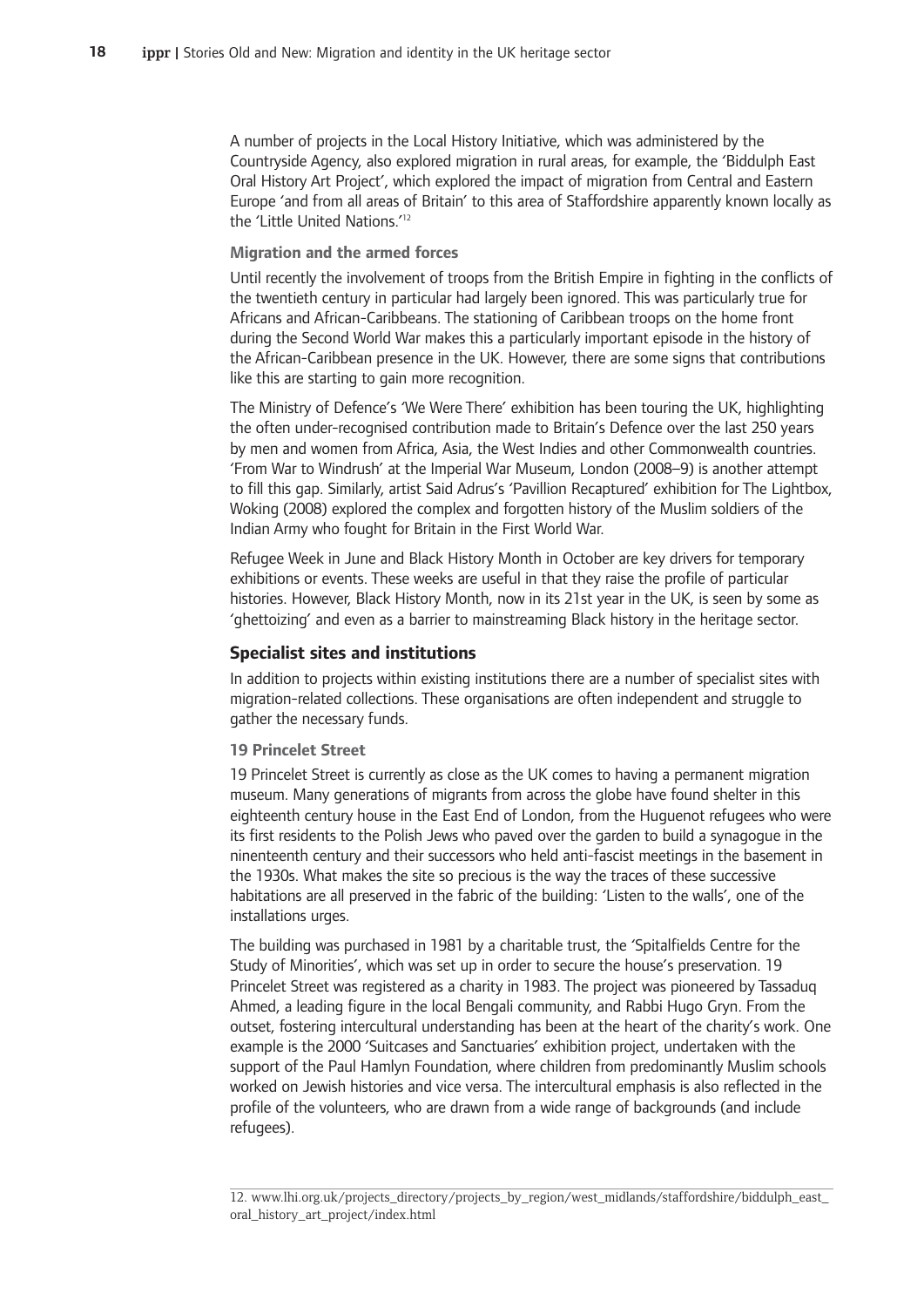19 Princelet Street enjoys a high level of public recognition following profiles in a wide range of media<sup>13</sup> and would be a popular choice for a permanent museum of migration. The main difficulty the charity faces in moving to the next level is raising the matched funding necessary to draw on public sources, such as the Heritage Lottery Fund (at least  $E_3$  million is required). Immigration, apparently, remains a subject with which private sponsors are uncomfortable. Ironically, this may be because the absence of a national museum or similarly high-profile initiative means that it is not seen by many as part of the national heritage. In 2002 19 Princelet Street was placed on English Heritage's 'Buildings at Risk' register. English Heritage also contributed £30,000 for urgent structural repairs. The ongoing fragility of the building means it can currently only open for a few days a year.

19 Princelet Street is a founder member of the UNESCO migration museums network and is also part of the International Coalition of Historic Site Museums of Conscience, which also includes the Lower East Side Tenement Museum in New York City.

### **Butetown History and Arts Centre**

The Butetown Centre in Cardiff is a local history and cultural centre established in 1987 which aims 'to ensure that the social and cultural history of Cardiff Docklands, one of Britain's most famous communities, is carefully collected and preserved'. The centre aims to create a 'Bay Peoples' archive and museum and to that end is building up collections relating to the history of the area, including the important history of migration in the docks. The centre is an independent charity.

### **Specialist-sites-by-community**

The following major institutions specialise in the heritage of particular communities (with important migration histories). Their activities reflect the strengths of their expert staff and collections.-

- Jewish museums. There are notable Jewish museums in London and Manchester. Both hold collections documenting the social and cultural history of Jews in Britain, in addition to impressive collections of Judaica. The Jewish Museum in London is currently undergoing a £9.2 million redevelopment programme. The renewed museum will aim to 'build on its valuable work in combating racism and prejudice, promoting interfaith respect and understanding, and contributing to cultural diversity in London and the UK.'
- The Black Cultural Archives. Thirty years in the making, the Black Cultural Archives in Brixton, South London, has recently been awarded £4 million by the Heritage Lottery Fund to become a permanent museum and archive of the black presence in Britain.
- The Ulster American Folkpark. Documenting an emigrant rather than an immigrant community, the Ulster American Folkpark is an open-air museum in Co Tyrone, Northern Ireland that tells the story of emigration from Ulster to America in the eighteenth and nineteenth centuries. The Folkpark was founded in 1976. Since 1998 it has been part of National Museums and Galleries of Northern Ireland. Plans are currently being prepared to develop a National Museum of Emigration.

### **Specialist sites by theme**

Just as temporary exhibitions have explored particular themes in the history of migration, so there are dedicated thematic sites.

· International Slavery Museum (ISM), Liverpool. Opened in 2007 within Merseyside Maritime Museum, the ISM is part of National Museums Liverpool.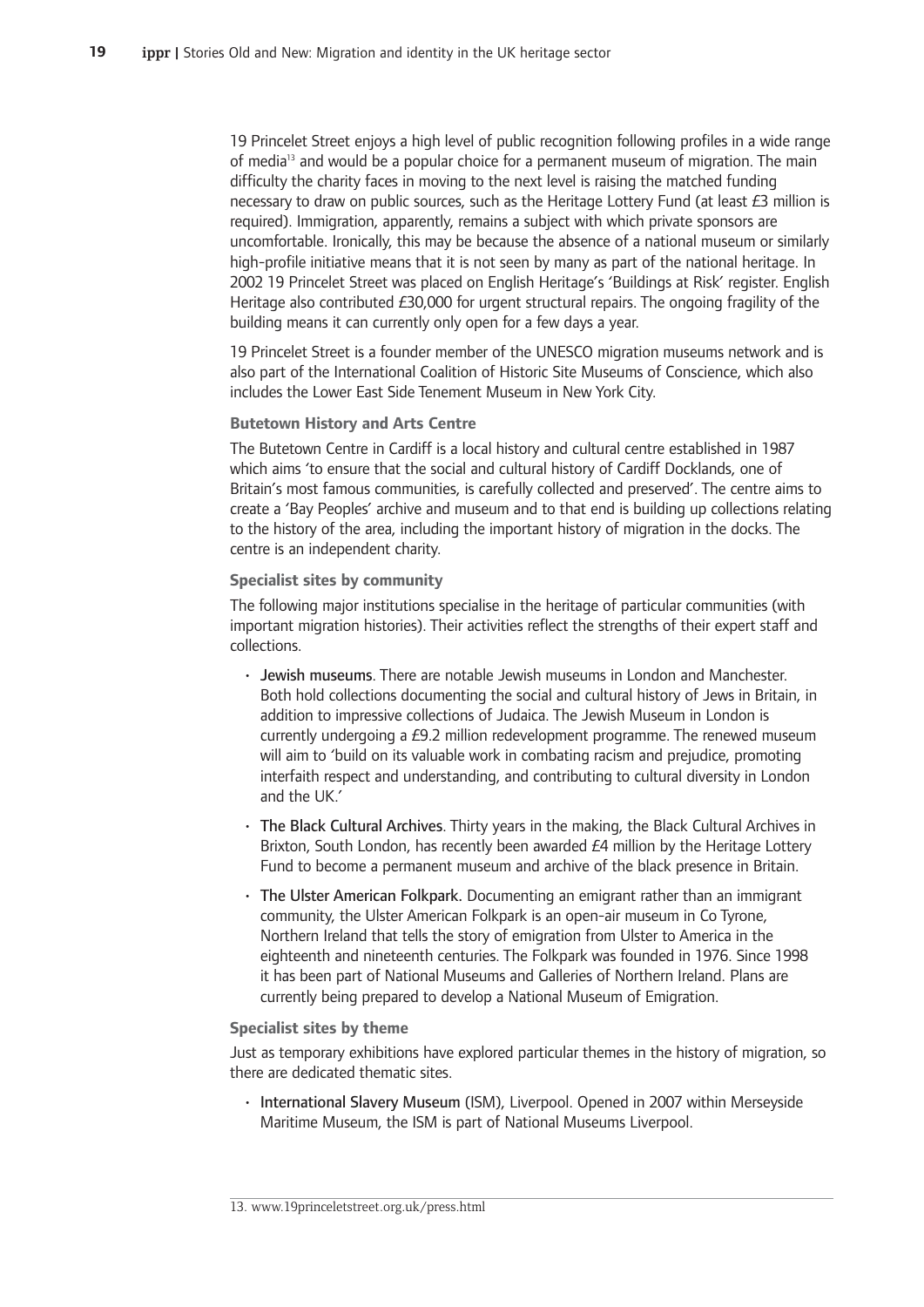•-British Empire and Commonwealth Museum (BECM), Bristol. Opened in 2002, the British Empire and Commonwealth Museum is the first major institution in the UK to present the 500-year history and legacy of Britain's overseas empire. Its 2007 exhibition 'Breaking the Chains - The Fight to End Slavery' was shortlisted for the coveted Art Fund prize. As an independent charity the BECM has struggled to attract the financial support it requires to meet its current  $E2$  million annual running costs and is planning a move to London with the hope of securing its long-term future and reaching a larger international audience.

#### **Online-initiatives**

The physical initiatives described above are complemented by a set of online initiatives.

#### **Immigration-online**

#### Moving Here - www.movinghere.org.uk

'Moving Here' was a consortium of 30 archives, libraries and museums that contributed to the online catalogue of 200,000 items relating to the history of migration to the UK. The first phase of the project dedicated to the development of this online resource and including essays on the history of the Irish, Jewish, Caribbean and South Asian communities in the UK was funded by the Big Lottery Fund and led by the National Archives. Visitors to the site were also encouraged to upload their own stories and 104 did so. 'Moving Here' also provides guidance for people from these communities looking to explore their family history, and this feature helps to explain the site's success.

A second phase from 2005–7 included four new regional heritage partners (MLA Yorkshire, West Midlands Museums Hub, East Midlands Museums Hub, and London Museums Hub) and a number of other organisations (National Museums Liverpool, the Royal Geographical Society, the Museum of London, West Yorkshire Archives Service, and the Jewish Museum), again led by the National Archives and funded by the Heritage Lottery Fund. This second phase was intended to facilitate community-based heritage projects around the history of migration across the UK. These projects are profiled on the website.<sup>15</sup>

The 'Moving Here' project has now closed. No new items are being added to the collections, nor are there ongoing plans to disseminate the research, although ongoing access is handled by the National Archives. Any proposals for additional online resources will need to plan for their long-term future.

#### Origination - www.channel4.com/culture/microsites/R/racedebate/more.html

'Origination: The Rich Mix of British History and Culture' is a Channel 4 mini-site, created in 2006, that 'brings together, the wealth of web resources recording and celebrating the contributions of immigrant cultures to contemporary Britain.<sup>16</sup> Many of the resources it gathered have now been taken down, highlighting issues around the long-term sustainability of online resources. It continues to host a series of 'Talking Points', where various prominent figures share their views about multiculturalism and an ethnicity map of Britain.

#### The BBC

The BBC website provides detailed information about the history of immigration to the UK in a range of locations. In addition to 'Born Abroad: An Immigration Map of Britain'<sup>17</sup> (prepared in conjunction with ippr) local and regional pages offer detailed information about sometimes little-known migration history in their area, for example about the Polish community that came to settle in the village of Penley on the Wrexham-Shropshire border.<sup>18</sup>

<sup>15.-</sup>www.movinghere.org.uk/stories/default.asp-

<sup>16.</sup> www.channel4.com/culture/microsites/R/racedebate/more.html

<sup>17.</sup> http://news.bbc.co.uk/2/shared/spl/hi/uk/05/born\_abroad/html/overview.stm

<sup>18.</sup> www.bbc.co.uk/wales/northeast/sites/wrexham/pages/penley.shtml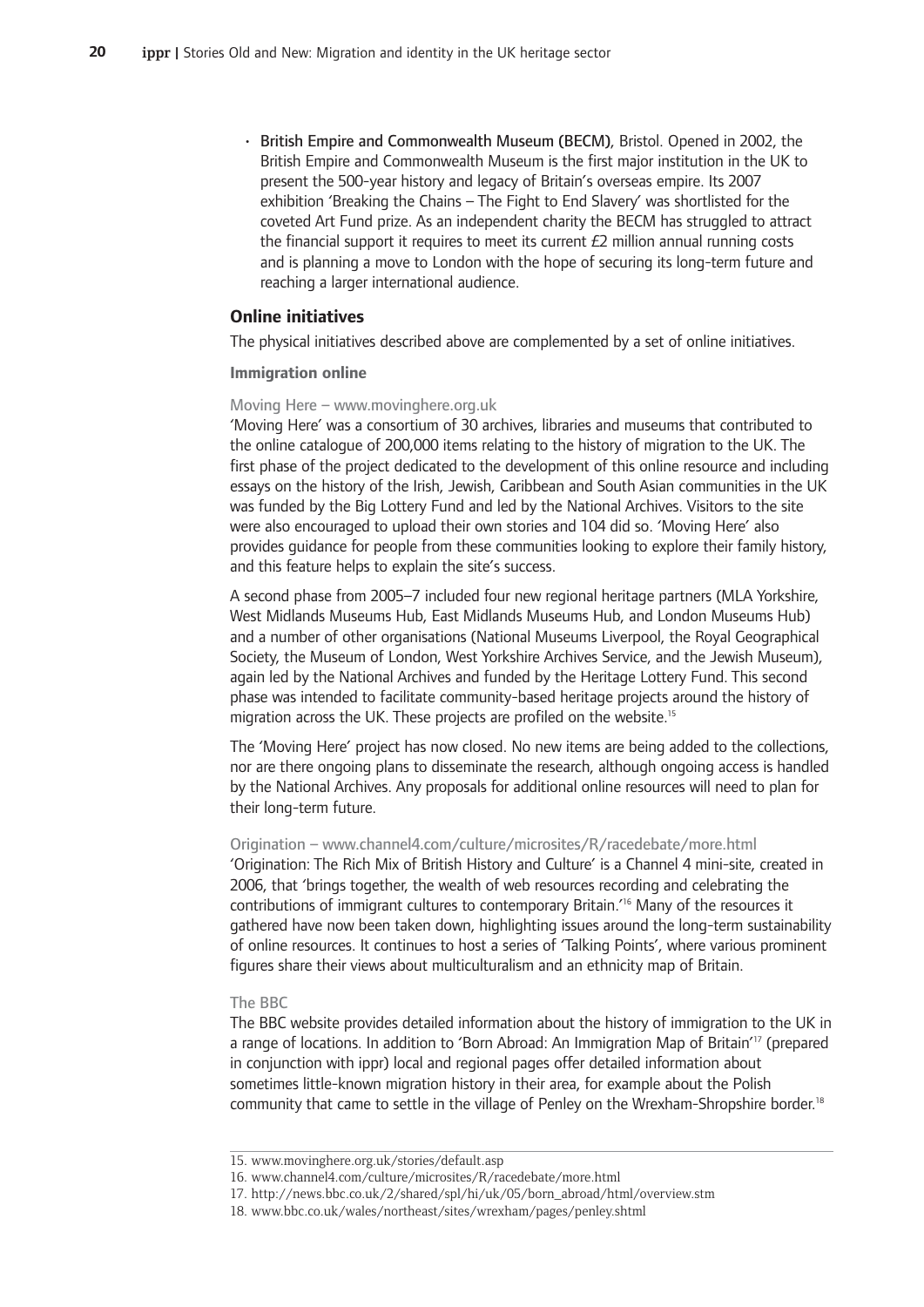#### **Emigration-online**

The Scottish Emigration Museum - www.homecomingscotland.com This project, coordinated by the Scottish Museums Council, aims 'to provide the global community with access to a unique, authoritative and inspirational online collection of Scots migration-related resources in partnership with key Diaspora partner countries' (Scottish Museums Council 2008). It is due to be launched in time for the 2009 'Homecoming Scotland' celebrations.

#### Scots Abroad - www.nls.uk/catalogues/online/scotsabroad/index.html

Scots Abroad is a portal hosted by the National Library of Scotland, giving access to online Scottish emigration resources both inside and outside the Library.

#### Glaniad - www.glaniad.com

Glaniad (Welsh for 'landing') is a website that tells the story of the Welsh emigrants who settled in Patagonia, South America, during the late nineteenth century. In 2005–6 items 'of cultural and historical significance to Wales and Patagonia' were digitised to produce a searchable online gallery and a trilingual website to interpret these items. The project was a joint undertaking between CyMAL (Museums Archives and Libraries Wales), Culturenet Cymru, the National Library of Wales, the University of Wales Bangor Archives and Library, and various organisations in Patagonia with funding from the Welsh Assembly Government. The online resource was also explicitly designed to meet the requirements of secondary school History Key Stage 3: A Historical Theme: Migration and Emigration.

#### Hidden Histories: The Untold London portal - www.untoldlondon.org.uk

Untold London is a web portal connecting users with information about the history of London's diverse communities. Based at Museum of London Docklands and managed by London Museums Hub, the project is supported by the technology of the 24 Hour Museum and is funded by the MLA and the DCMS (which back the Hub). The project is in part a response to a recommendation by the Mayor's Commission on African and Asian Heritage for 'the establishment of a virtual resource [...] as a formal and informal educational tool as well as a portal for the wealth of heritage resources [...]' (MCAAH 2005: 18). The site provides history listings in London, collection information and news features. Past listings and features are archived as a resource. Information is organised 'by cultural group'.

#### **Community-projects**

The initiatives described above are mostly major institutional initiatives. There is also a wealth of smaller projects, often, although not exclusively, led by and from the communities in question and funded for the most part by the Heritage Lottery Fund. While these projects take place outside of the mainstream, those in receipt of public funding are required to make their outcomes accessible to people from beyond their community, often by depositing their archives with local or national archives or libraries. Collectively, these projects make a major contribution to the UK's migration heritage.

#### **Community heritage and oral history projects**

Oral history has a particularly important role to play in the history of migration, since there may be minimal traces in existing collections in museums and archives. Oral history projects may empower migrants to tell their stories for the first time (Thomson 1999). And the community basis of these projects enables them to reach individuals and unearth memories and experiences that would probably be inaccessible to mainstream organisations, even those that are locally embedded.

The table that follows lists a selection of recent community heritage projects that have used oral history (often alongside other activities), funded either by the Heritage Lottery Fund, or by the Big Lottery Fund under the 'Awards for All' scheme. The list is not comprehensive, but is intended to give a flavour of the kind of work being undertaken.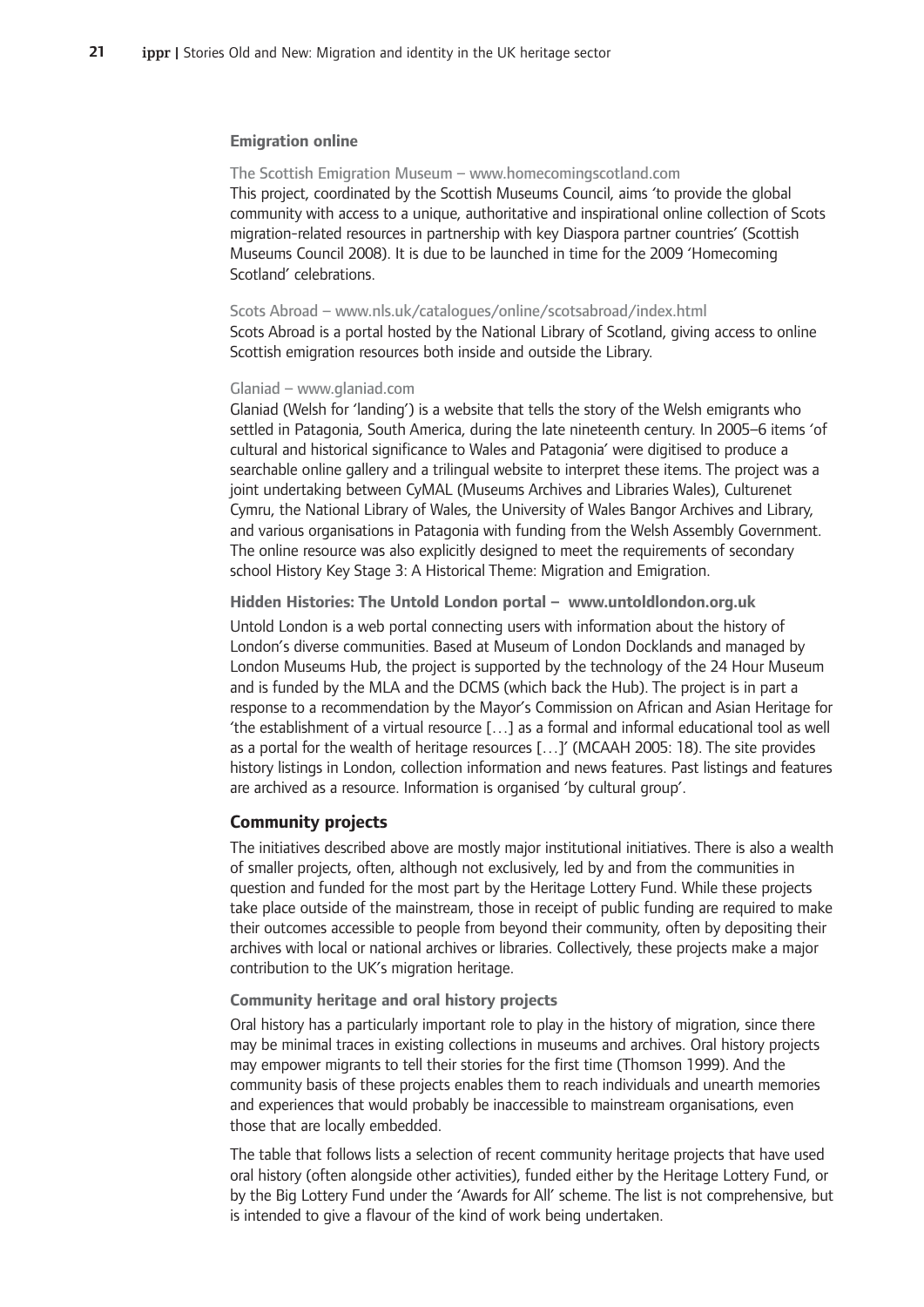| Project                                                                           | Lead partner                                         | Community/ies                                                     |
|-----------------------------------------------------------------------------------|------------------------------------------------------|-------------------------------------------------------------------|
| <b>Burton Multi-Cultural History Project</b>                                      | East Staffordshire Racial Equality Council           | Caribbean, South Asian                                            |
| How Soon we Forget                                                                | Soft Touch                                           | Caribbean, South Asian, African,<br>Eastern European in Leicester |
| First Bosnians in the UK                                                          | Bosnian Cultural Centre - Midlands                   | <b>Bosnian</b>                                                    |
| <b>Moving Out</b>                                                                 | Full spectrum production                             | Caribbean in Nottingham                                           |
| Diamond anniversary of the<br>'Seva' in Handsworth                                | Sikh Community and Youth Service UK                  | Sikh, Handsworth (Birmingham)                                     |
| London Turkish Heritage Project                                                   | <b>Turkish Cypriot Community Association</b>         | <b>Turkish Cypriot</b>                                            |
| <b>Asian History Project</b>                                                      | <b>Asian History Project</b>                         | Asian in Bristol                                                  |
| Hidaha iyo Dhaqan                                                                 | <b>Somaliland Community Centre</b>                   | Somali in Manchester                                              |
|                                                                                   | Polkadotsonraindrops                                 | Vietnamese in London                                              |
| Migration project                                                                 | <b>Stockport Youth Services</b>                      | Multiple                                                          |
| Irish Heritage in Haslingden                                                      | Irish Heritage in Haslingden Committee               | Irish                                                             |
| <b>Sikhs in Scotland</b>                                                          | Anderson Mel-Milaap Centre                           | <b>Sikh</b>                                                       |
|                                                                                   | Camden Cypriot Women's Organisation                  | <b>Greek Cypriot</b>                                              |
| Cypriot Diaspora Project                                                          | <b>Greek Parents Association</b>                     | <b>Greek Cypriot</b>                                              |
| Oral History of Bangladeshi<br>in Greater Manchester                              | <b>Tigers Community Association</b>                  | Bangladeshi in Manchester                                         |
| Bangladeshi Heritage                                                              | Newham Bengali Community Trust                       | Bangladeshi in London                                             |
| <b>Unpacking The Past</b>                                                         | <b>MAPPA</b>                                         | Multiple in Portsmouth                                            |
| <b>Moroccan Memories</b>                                                          | The Migrant and Refugee<br><b>Communities' Forum</b> | Moroccan                                                          |
| Tales of three generations of Bengalis<br>in the UK: Bengali Oral History Project | Swadhinata Trust                                     | Bengali                                                           |
| The Immigrants Project                                                            | <b>Reading Local History Trust</b>                   | Multiple in Reading                                               |
| <b>Walsall Asian Heritage Project</b>                                             | <b>Walsall Asian Library User Group</b>              | Sikh, Hindu, Muslim, Gujarati,<br>Bangladeshi in Walsall          |
| Vietnamese Oral History Project                                                   | <b>Refugee Action</b>                                | Vietnamese                                                        |
| <b>Welcome Stories Project</b>                                                    | National Coalition Building Institute,<br>Lancashire | Multiple in Lancaster                                             |
| Romany Heritage Project                                                           | Gypsy/Traveller Support Group                        | <b>Traveller</b>                                                  |

#### **Table 1. Community heritage projects using oral history**

These projects are often supported by larger umbrella groups such as Eastside Community Heritage and Shed 22, both in East London, which provide support, training and sometimes physical space to community projects in their area.

#### **Trails**

The Anglo-Sikh Heritage Trail is a unique national initiative, bringing together a wide range of heritage sites, organisations and objects in the UK and revealing their (often hidden) importance for Sikh Heritage. The project has been supported by English Heritage and the Heritage Lottery Fund and was launched in 2004. In the first phase a website was created which enabled visitors to follow the Trail virtually and plan actual visits. In the second phase of the project (scheduled to run to 2010) the trail will deliver a programme of outreach and education initiatives but will also continue its exploration of existing museum and archive collections. The trail is an exciting way of using a virtual platform to link partners in a physical network.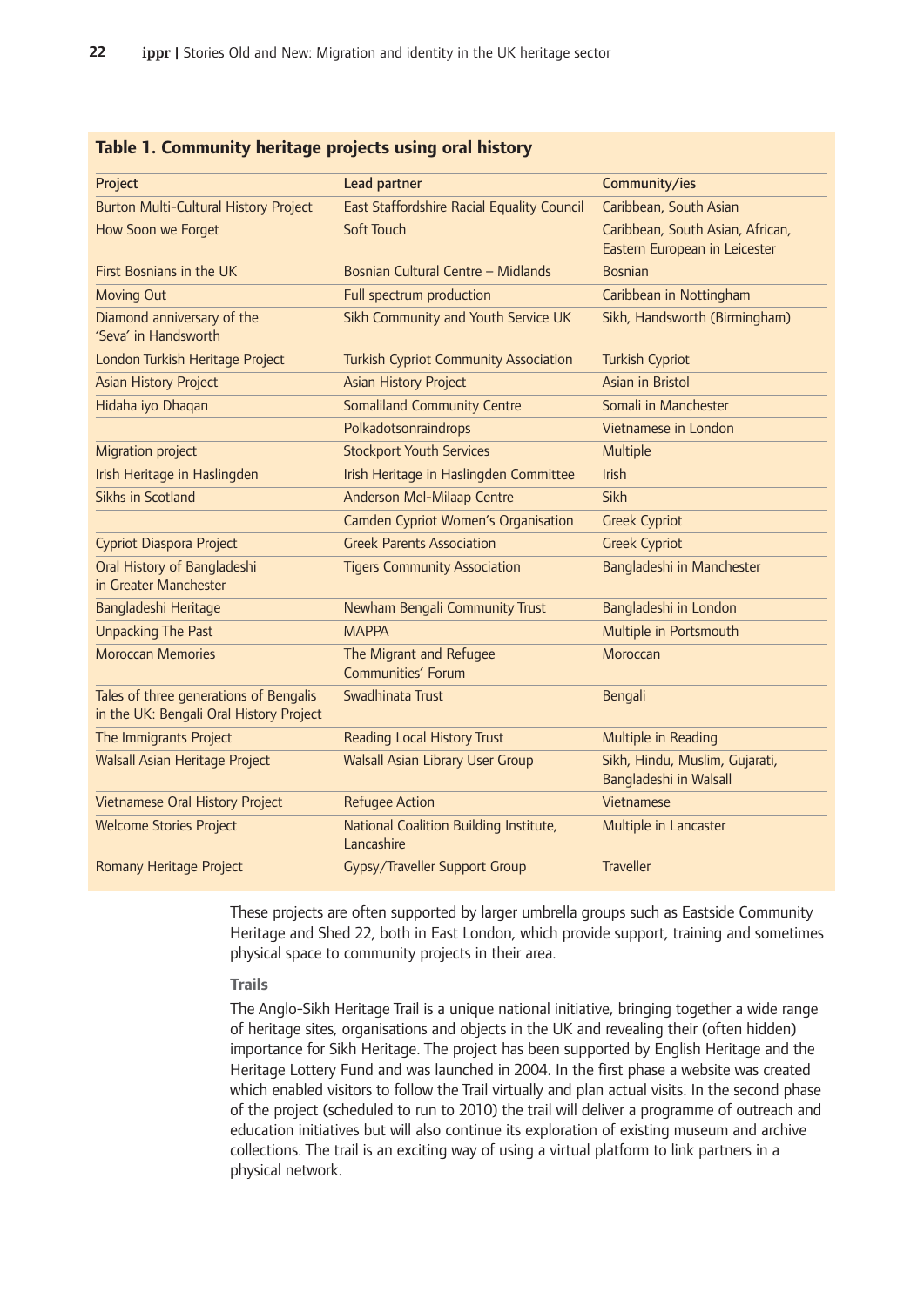#### **Community-partnerships**

While many communities have drawn on available funding to go it alone, there are also instances of successful partnerships between heritage sector organisations and community groups (and often additional partners such as schools and universities) around the themes of migration and settlement. These may be initiated by the community or by the heritage organisation keen to meet cultural diversity objectives. A number of the exhibitions and projects cited above in the section 'Showcasing cultural diversity' fall into this category. The following further examples are intended to give some indication of the diversity of partnership working, and also to extend the frame beyond the staging of exhibitions.

- 'Ferham Families' (2007). A team including researchers from the University of Sheffield, curators from Clifton Park Museum and a visual artist from the local community worked with a local school, a Sure Start programme and members of the Pakistani/Kashmiri community in Rotherham to create a website and exhibition and to 'to explore ways in which museum practices and the collection of artefacts within a museum were both upheld and disrupted through the presentation of an exhibition of 'identity narratives' (Pahl and Pollard 2006). The project was funded by the Arts and Humanities Research Council.
- •-Northamptonshire Black History Association (formerly Project) and Northamptonshire Record Office have worked together on two separate Heritage Lottery Fund projects from 2002–8 to encourage black and Asian community groups (many of whose records pertain to histories of migration) to deposit their archives at the record office in order to preserve this heritage for the future and, from the point of view of the record office, to create more representative collections.
- 'Footprints of the Dragon' (ongoing since 2007): a partnership between the London Metropolitan Archive (LMA), the Chinese National Healthy Living Centre (CNHLC) and the London Chinese Community Network (LCCN). The project aims to document the experiences of Chinese settlers in London since 1880 to create a 'London Chinese community archive' at LMA.
- Identity and the City: A History of Ethnic Minorities in Bristol 1000–2001. This was a book published as part of the 'England's Past for Everyone' project, a scheme led by the Victoria County History and funded by the Heritage Lottery Fund, bringing together historians and volunteers to work on new publications and other resources. The Bristol group, led by researchers from the University of the West of England, chose to focus on 'the people who have made Bristol their home, from medieval Jews to the modern day asylum seeker.<sup>'19</sup> Another outcome from the project was the creation of the 'Bristol Slavery Trail.'

#### **Community-archives**

Within particular communities, the history of migration is increasingly documented by independent community archives. These initiatives vary in size from some large-scale organisations in receipt of considerable project funding from either the Heritage Lottery Fund or the Arts Council (such as the Black Cultural Archives and Rivington Place, the new archive of 'culturally diverse visual arts'), to projects that depend entirely on a small number of volunteers, may never have received any funding and may fall below the radar even of local authority heritage services. A variety of institutional arrangements are possible: material may be held entirely in the community, or housed by mainstream institutions such as universities or local authority archives, with ownership remaining with the source group. For example, the Archive of the Irish in Britain, 'a unique academic and community resource', is

<sup>19.</sup> www.englandspastforeveryone.org.uk/Counties/Bristol?Session/@id=D\_4N9iGiLD8dQ3CFDbb6vo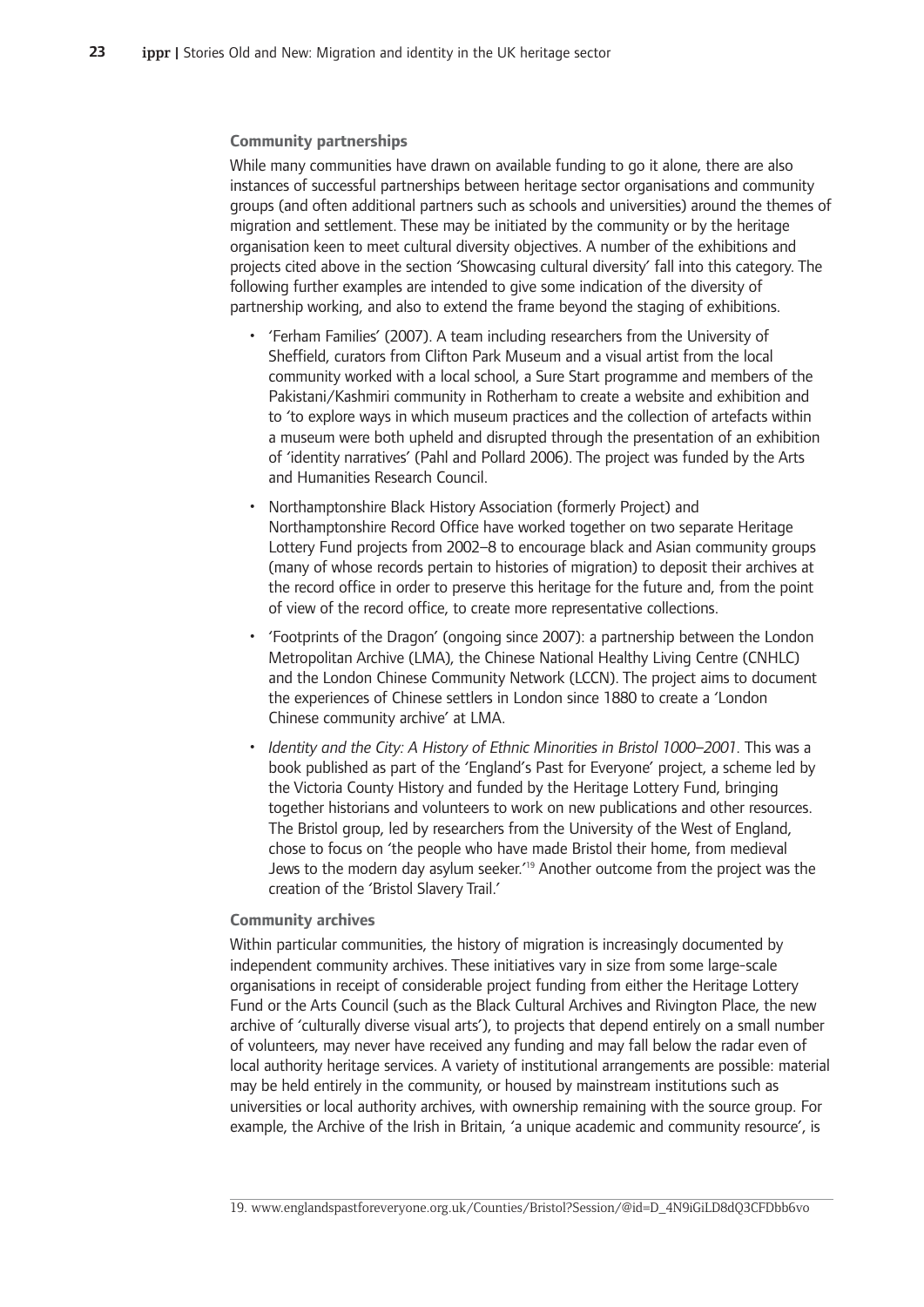held by the Irish Studies Centre at London Metropolitan University<sup>20</sup> but there are also important collections of material relating to the Irish diaspora held entirely within the community, for example, by the Huddersfield Irish Centre.

The value of the community archives sector was recognised by the report of the Archives Task Force, which suggested that archives held in the community were 'as important to society as those in public collections' (Archives Task Force 2004: 43). Community archives have a unique role to play in telling the British migration story, since they often preserve the documentary legacy of those groups that have been marginalised by the mainstream heritage sector. They offer communities the opportunity to tell their own stories on their own terms. The intrinsic transience of migration also means that archive collections are sometimes better placed than museums to tell the story of migration, since traces often remain in the form of passenger lists, diaries, tickets and photos, as scraps in shoeboxes rather than artefacts in museum stores. However, the lack of core funding for independent archives makes it difficult to guarantee their sustainability.

The need to develop a long-term strategy for the independent community archives has been identified by the Community Access to Archives Project and more recently by the Archives Diversification Sub-committee of the Heritage Diversity Task Force (2007, unpublished). Any initiative seeking to raise the profile of migration heritages in the UK would need to include measures to support this valuable sector, which currently relies heavily on project funding.

### **Identifying-the-gaps**

While many of the initiatives described above demonstrate the impressive diversity of approaches to migration in the UK heritage sector they also reveal the piecemeal and patchy way in which migration is represented. Gaps mentioned by the experts consulted during the preparation of this report include:

- The Medieval and Early Modern period. When people think of migration to the UK, there tends to be a focus on twentieth century migration. Some of the earlier migratory phases, set out in Section 2 above, have been particularly underrepresented.
- •-Emigration. While the emigration experience, particularly to North America, is well represented in Wales, Scotland and Northern Ireland, emigration from England is almost completely invisible in the heritage sector, except in the context of the British Empire, which is itself a very marginal topic (currently visible only at the Bristol Empire and Commonwealth Museum and, to a lesser extent, in National Museums Liverpool).
- Internal migration, both from rural to urban areas and between the nations of the United Kingdom. By way of example, the recent 'Destination Tyne & Wear' exhibition at the Sunderland Museum focused on migration from overseas, without highlighting the fact that between 1880 and 1920 the North East region was a major centre of migration not just from Ireland, but also from Scotland (Renton 2006).
- Return-migration. There is no evidence of return migration either to or from the UK being represented in museums, archives or other heritage sites anywhere in the UK. This topic is essential to grasping the complexity of migration flows.
- The history of the British Empire and Commonwealth and its associated population patterns. The only institution to specialise in this crucial aspect of British history (Bristol Empire and Commonwealth Museum) is being forced to relocate because of lack of funding. The lack of understanding of the history of the British Empire can be considered a major barrier to intercultural dialogue between the majority white population and communities originating from the former colonies.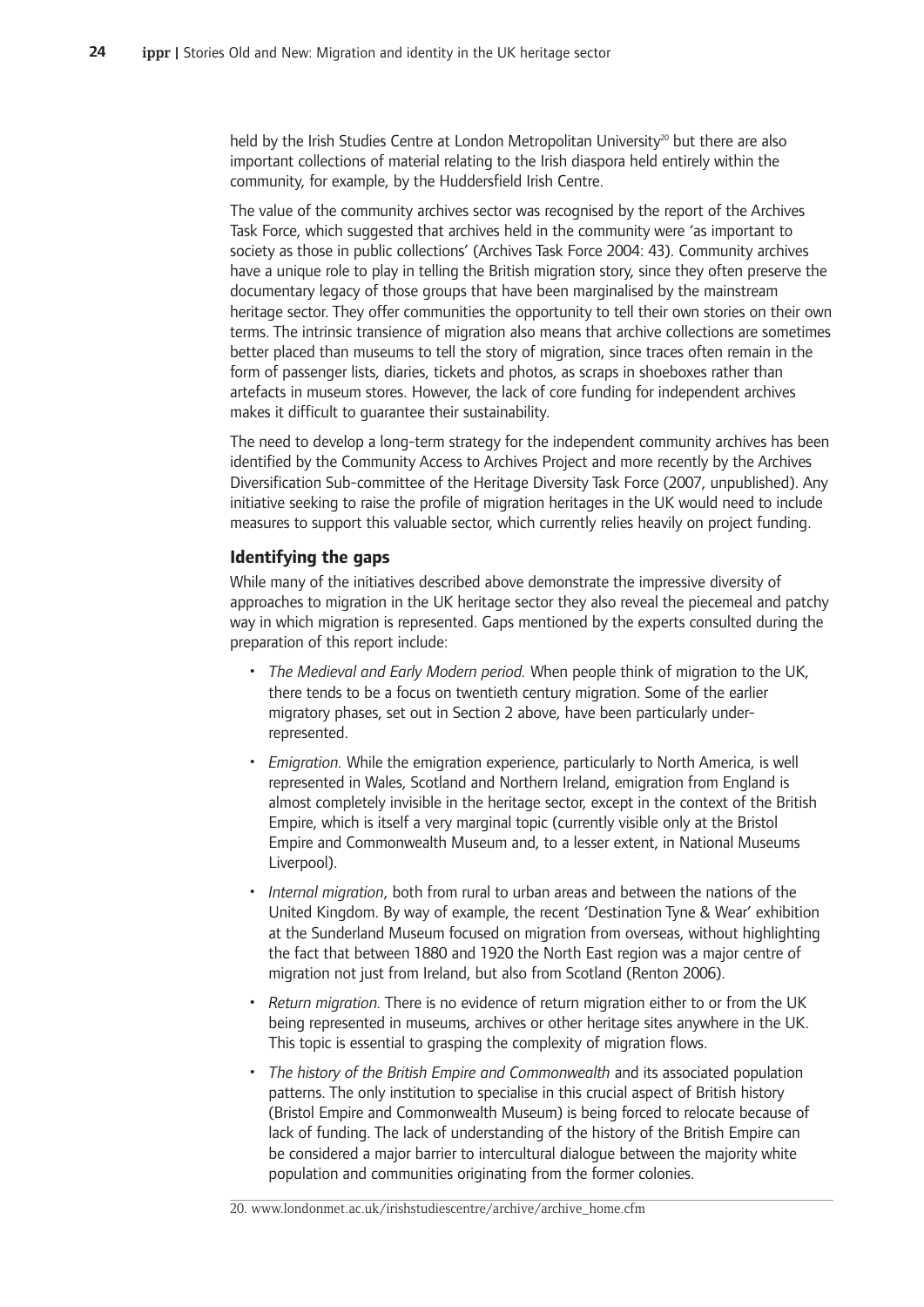• European migrations, in particular Irish and Polish migrations. The lack of visibility of the Irish diaspora in the heritage sector is particularly surprising given the existence of a strong research community (reflected in migration focused research centres at London Metropolitan University, Huddersfield, Bradford and Queen's University Belfast [Omagh]). Little of this work appears to have permeated through to museums and archives. The Irish community was profiled in the 'Moving Here' project, resulting in the digitisation of a significant amount of relevant material from the National Archives and other repositories. However, most of the community projects associated with 'Moving Here' were short-lived, and few of the heritage organisations involved (such as Kirklees Museum) appear to have sustained their involvement with the Irish community.

A number of archives, either based in the community or in academic institutions, have emerged to fill this gap, but the challenges for community archives are multiple (see Flinn 2007) and all struggle to achieve a high level of visibility. Moreover, under-representation of the Irish diaspora has often amounted to misrepresentation; the Museum of London has, for example, reportedly been criticised in the past for representing nineteenth-century Irish Londoners as 'almost exclusively uneducated labourers' (Samuels 2007). The Irish community has not been the subject of any major exhibition in England, nor have population movements in both directions between England and Wales and Ireland been explored in any detail in a heritage setting.

Despite a long history of migration between Poland and the UK (in both directions: as many as 15,000–40,000 Scots may have settled in Poland in the seventeenth century)<sup>21</sup> a lack of awareness of this history, and in particular the arrival of large numbers of Poles in the aftermath of the Second World War, contributes to misconceptions about the Polish presence. The story of the Polish presence in Britain could play a significant role in fostering a more sophisticated public understanding of the complex and inextricable links between Britain and Europe. The Polish community remains, however, almost entirely absent from mainstream heritage representations (the language barrier was reportedly one reason why it was not profiled in 'Moving Here') and Polish-led heritage organisations (in particular POSK – Polish Library and Archive in Hammersmith, West London) receive little or no support from the mainstream heritage sector.

• The most recent migrations, whether from Eastern Europe or from countries such as Iraq. There was also a feeling that the drive to find ways to improve the representation of African and Asian heritages in the sector has led to some figures and periods being disproportionately emphasised, not in relation to the heritage sector as a whole (where these heritages continue to be marginalised) but rather in the context of the overall picture that is presented, for example of the African presence in the UK. The recurrence of now familiar figures and narratives may reflect both a lack of specialist knowledge on the part of curators and the ongoing paucity of research into Black British history. So, for example, the arrival of the Windrush dominates narratives of migration from the Caribbean, to the detriment of a more complex story for this period. There is an ongoing need for support for Black heritage projects across the widest possible range of historical periods and geographic areas to correct this imbalance. Such projects depend on increased support for academic research into Black British history, which continues to be neglected or marginalised in school and university curricula.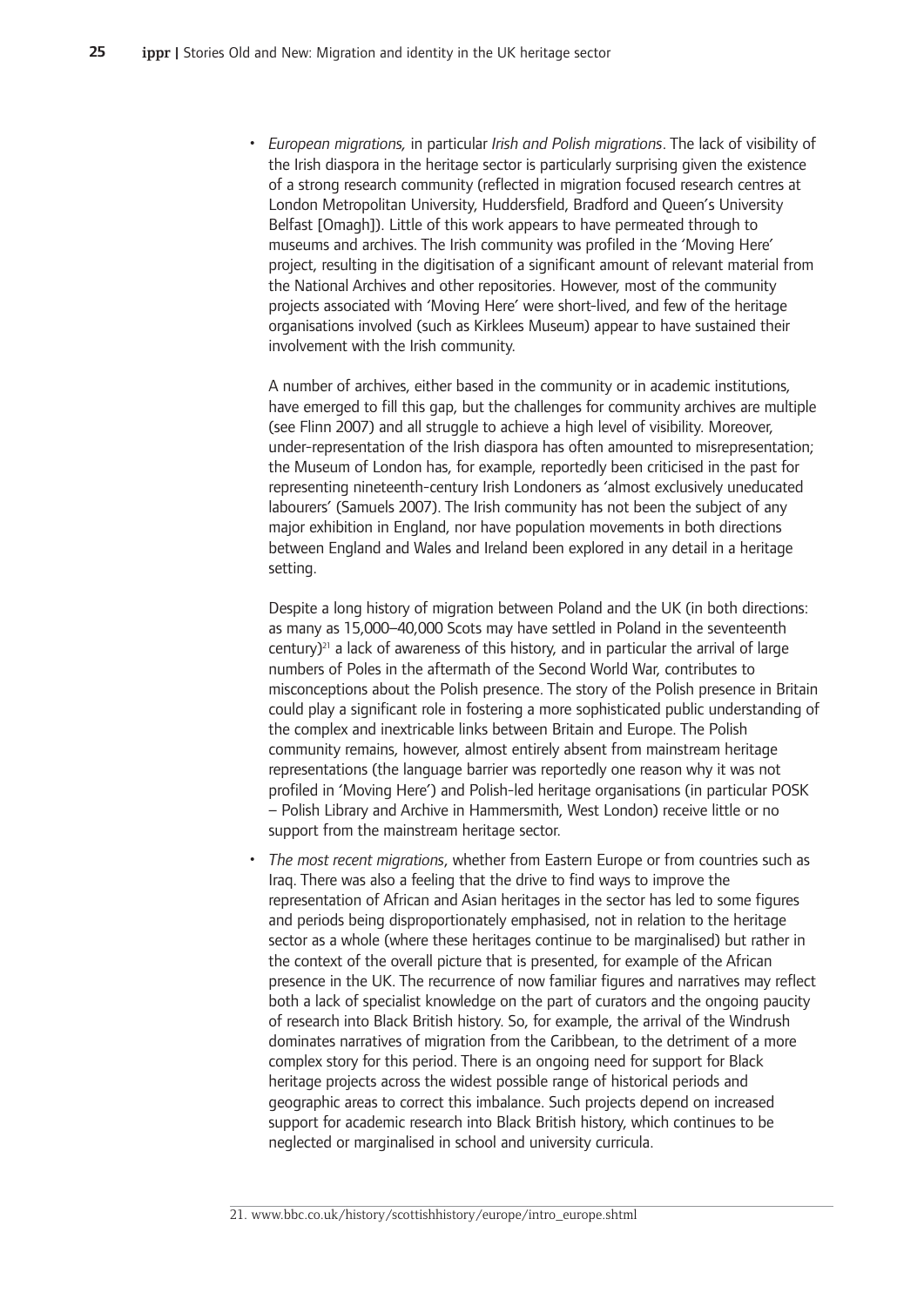Thematic gaps were identified in the areas of:

- Changing communication technologies. The Internet, cheap long-distance telephone calls and satellite television have radically changed individual experiences of migration and the way diasporic space is imagined, constructed and inhabited. Overall, the media used by migrants to maintain links with home, and how these have changed, were felt to be under-represented.
- •-Music. Few recent projects have looked at the importance of music as a vehicle for the telling of migration narratives, nor have there been systematic attempts to look at the migration of musical styles and practices. Music, however, is one of the ways in which people most readily engage on a day-to-day basis with diversity, diaspora and the creative fusion of cultural styles and practices.

What links both these themes is the question of intangible heritage and the problem of how we use collections and displays to document and represent performance and practice. This is a particularly pressing issue for any heritage initiative seeking to explore the theme of migration since there is no easy answer to the question of what constitutes the material culture of migration (as opposed to diversity). Indeed, central to the theme of migration is often the idea of loss, of what has been left behind. But how can museums, built on a logic of accumulation, acquisition and material excess, account for this void and open up a space for the longed-for, missing object (Grognet 2007)? Migration museums present an exciting opportunity to call into question the dominant heritage paradigm but they are also liable to struggle to develop a rationale and long-term strategy if they are seen merely as instruments of social change rather than sites for intercultural experiment and encounter.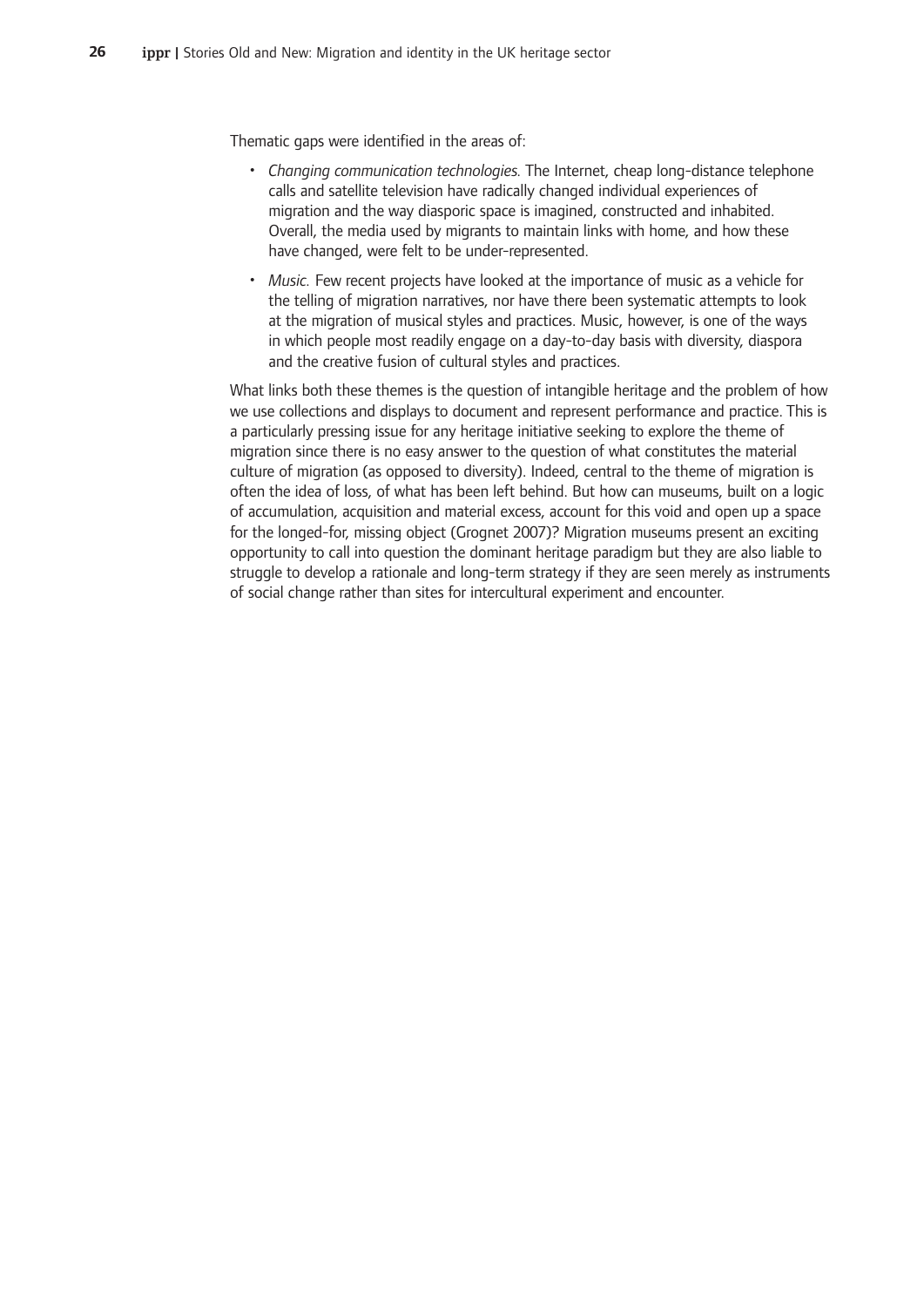## 4. The international context

Although some of the issues around migration are specific to the UK, accelerations in the pace of movements of goods, people and ideas around the world have generated very similar debates in many other countries, predominantly in the English-speaking world and in Continental Europe. Since the late 1990s many countries have turned to museums and heritage sites to help them address fundamental questions of identity and origin. Part of the answer has frequently been to explore the legacy of population movement and settlement through migration museums.

The importance of this trend has been recognised by UNESCO (the United Nations Educational, Scientific and Cultural Organization), which in 2006 created an international migration museums network. The final statement of the first UNESCO expert meeting on migration museums sent out a clear message about the value of such institutions, noting their potential 'to achieve a more cohesive and peaceful society both nationally and internationally' and 'to protect migrants' rights' (UNESCO 2006).

As the following discussion will show, many of these initiatives would not be appropriate in the UK context, but no new initiative in this area should occur without careful attention to international experience and existing international networks of expertise, which have much to teach us. (See Appendix 2 for an overview in table form.)

### **The-Americas-and-Australasia**

#### **The-United-States**

The United States has the most potent site for a migration museum in Ellis Island in New York. The Island was the first port of call for more than 12 million immigrants between 1892 and 1954 and is thus deeply symbolic for migrant heritage. It is both a museum and a heritage site, seeking to interpret both the individual and collective stories of immigrants and the processes of migration they experienced on the Island. Its displays primarily address the flood of European immigration to America during the late nineteenth and early twentieth centuries. However, a permanent contextual introduction and temporary exhibitions seek to broaden the site's narrative to include non-European migration in more recent years. The museum also offers access to passenger records and help with family history research, which has proved very popular. Ellis Island opened its doors to visitors in 1990.

The Lower East Side Tenement Museum, also in New York City and established in 1988, addresses the history of migration in the United States on a much more personal, domestic scale. The Museum's mission is to promote tolerance and a historical perspective by interpreting the variety of migrant experiences on Manhattan's Lower East Side in the light of contemporary social issues (Abram 2000).

The US also has a strong tradition of ethno-specific museums. Many states possess a number of such institutions, typically the result of grassroots movements to record and preserve ethnic heritages. Examples include the Chinese American Museum in Los Angeles, the Ukrainian American Archives at the Museum of Detroit, and the Welsh American Heritage Museum in Oak Hill, Ohio. Many of these institutions emphasise a 'hyphenated' identity, simultaneously both ethno-specific and American. This approach is mirrored at national level with the National Museum of the American Indian and the forthcoming National Museum of African American History and Culture, both of which combine (or will combine) celebrations of achievement with narratives of forced displacement and migration.

#### **Canada**

In 1971 Canada adopted an official policy of multiculturalism, the first country to do so. The initial focus in the policy was on the right to the preservation of one's culture and ethnicity as a part of Canadian national identity. Multiculturalism was then enshrined in the 1982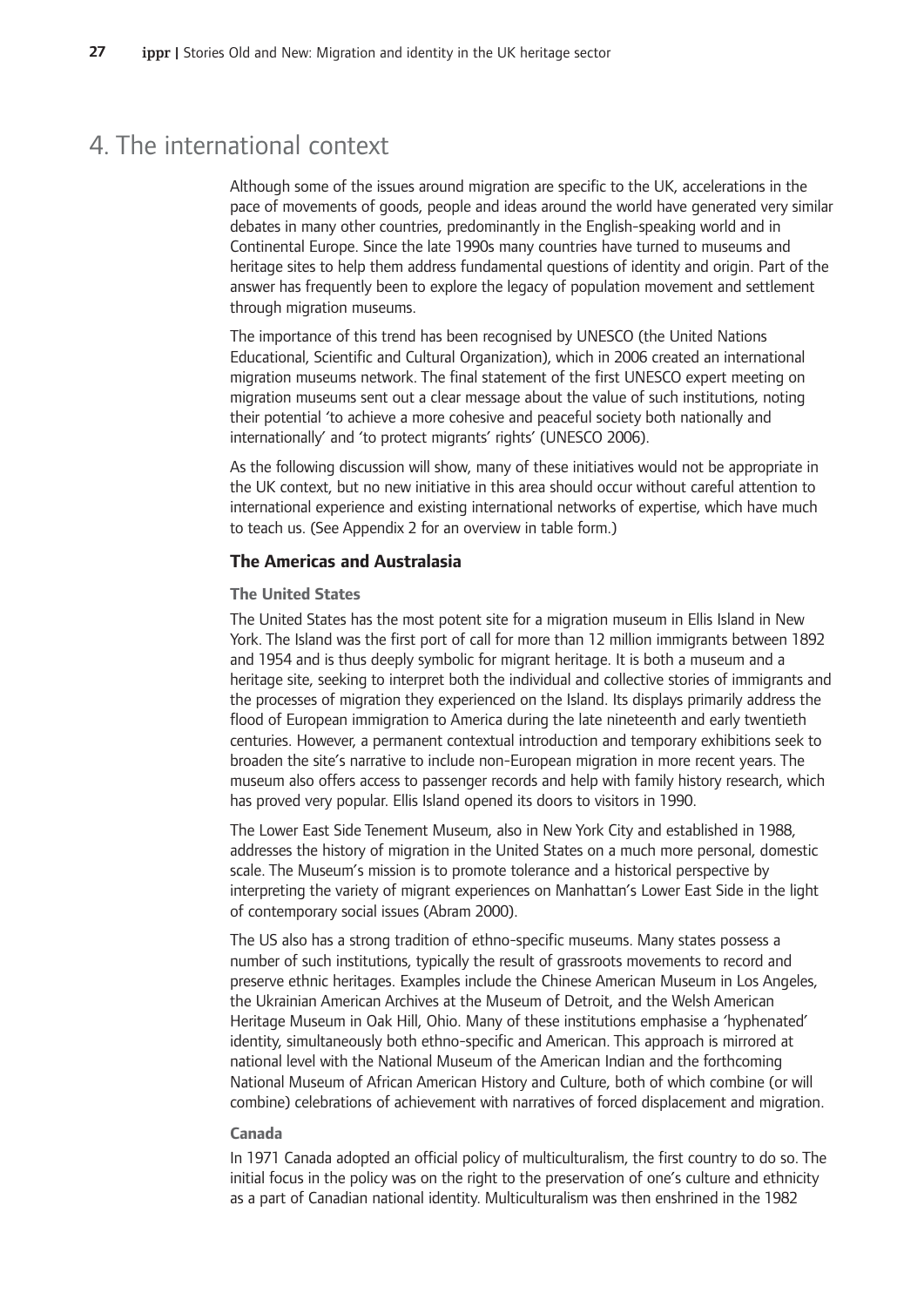Constitution Act as part of the Canadian Charter of Rights and Freedoms, and further enhanced by the 1987 Canadian Multiculturalism Act. While this legislation was developed primarily with the cultural rights of Canada's francophone minority in mind, it has also had implications for the representation both of first nations' peoples and more recent arrivals.

The influence of Canadian multicultural legislation can be seen most clearly at the Canadian Museum of Civilization in Gatineau, the equivalent of a national museum of Canadian history. The museum includes the 'Canada Hall', an extended chronological gallery which uses full-scale reconstructions and recreations of buildings to tell the stories of successive waves of migration to and within Canada.

Canada also has its own equivalent of Ellis Island at Pier 21 in Halifax. Again, this is a symbolic site of arrival, which seeks to preserve the immigration shed which processed more than one million new arrivals between 1928 and 1971, as well as the stories of the people themselves. Other museums have focused on migration histories through their temporary exhibitions and events programme (for example, 'The Scots - dyed in the wool Montrealers' at the McCord Museum of Canadian History, 2003, and 'Encontros: the Portuguese Community' at the Centre d'Histoire de Montreal, 2003); these exhibitions are typically celebratory in their approach.

#### **Australia-and-New-Zealand**

Much as in Canada, explicit multicultural legislation has impacted on the development of social history and migration museums in Australia. The formal adoption of multiculturalism as policy in 1978 was further enhanced in 1989 with the National Agenda for Multicultural Australia. Australia's two migration museums can be seen in part as a direct embodiment of these policies, providing a space and a forum for different groups to come together and showcase their migration histories and cultures.

The Migration Museum in Adelaide was the first to open in 1986 as a state government initiative, followed by the Immigration Museum in Melbourne in 1998. Both museums have permanent displays on different aspects of the migration experience from the 1800s to the present and successful community access galleries, where community groups can mount their own exhibitions (Szekeres 2000). Migration stories are also central to the National Museum of Australia, which opened in 2001, although the emphasis on cultural diversity and aboriginal struggles has placed the museum at the heart of Australia's 'culture wars' and led it to be accused of sponsoring 'black armband history'. Similarly, in New Zealand, the Museum of New Zealand – Te Papa Tongawera's narratives of migration are explored through the 'Passports' gallery, which looks at the contribution made to New Zealand by 'different ethnic communities'.

The Migration Heritage Centre in Sydney presents another model. This too is a state government initiative but critically without a dedicated building. Operating out of the Powerhouse Museum in Sydney, the core of its work lies in virtual exhibitions and digitised collections through its website.<sup>22</sup> It also works in partnership with numerous other museums in the state to present temporary exhibitions in different venues, as well as heritage trails and educational programmes. As with the US, there are also several examples of ethno-specific history museums, such as the German Migration Museum within the Hahndorf Academy in Hahndorf, and the Golden Dragon Museum in Bendigo (run by the Bendigo Chinese Association).

It is worth noting that the extent to which migration museums help foster inclusive notions of national heritage in the 'new world' is dependent on the broader narrative context in which they are embedded. While Ellis Island is careful to incorporate non-European stories

<sup>22.</sup> www.migrationheritage.nsw.gov.au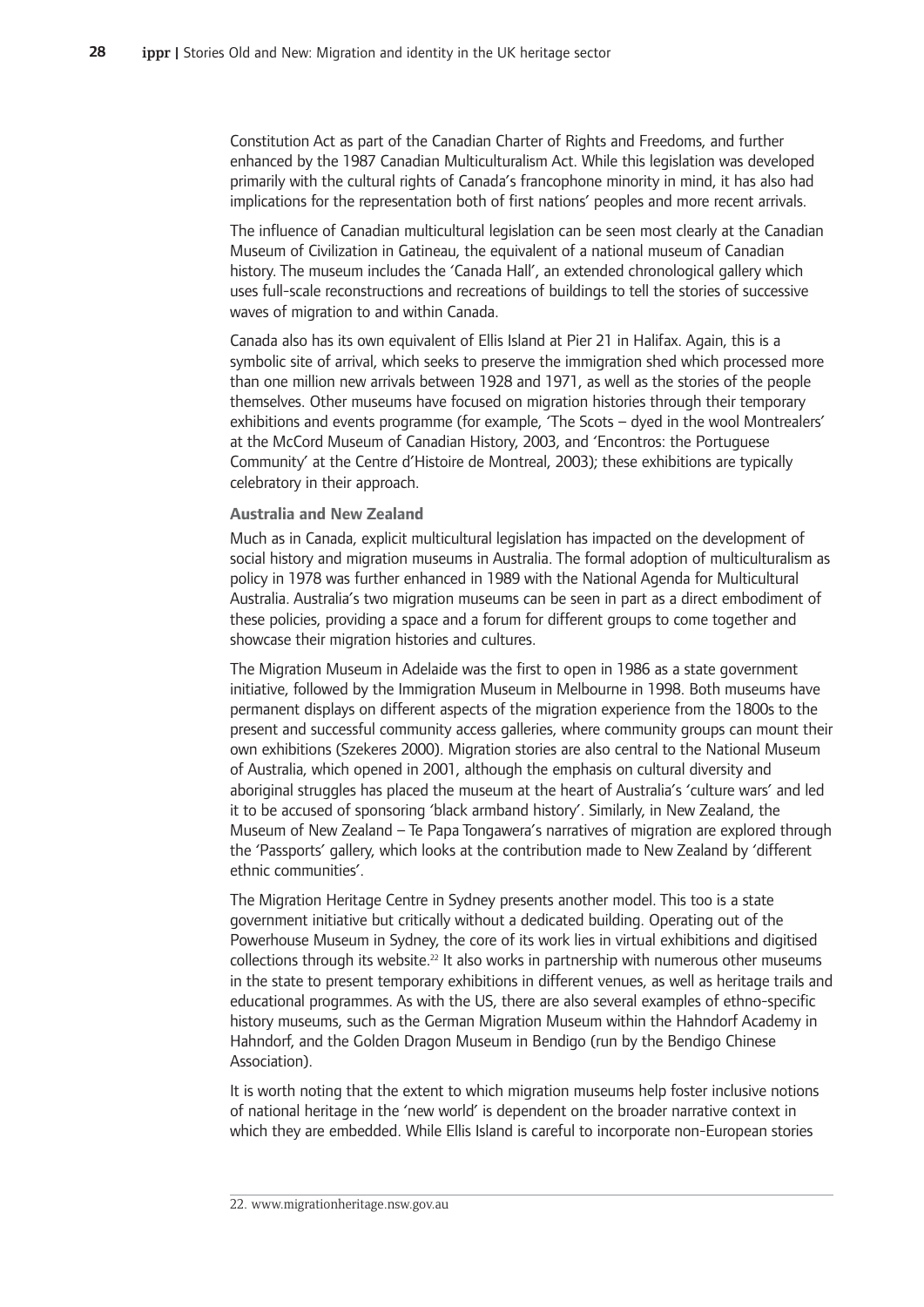into its displays, it arguably owes its high symbolic status to the dominance of white mythologies of national origins. A more extreme case is 'El Hotel de los Inmigrantes' (House of Immigrants) in Buenos Aires, which has been accused of celebrating the history of European migration to the detriment of African and indigenous American stories (Blickstein 2006). There is also a danger that in an overtly bi- or multicultural context, exhibitions on migration can reinforce notions of discrete, segregated communities, by positing an essential 'otherness' (however well-intended).

#### **Europe**

European museums of migration have frequently drawn inspiration from initiatives such as Ellis Island. Some countries have sought to capitalise on the interest of North Americans in tracing their European ancestry by establishing emigration museums. But elsewhere the Ellis Island model has been adopted by policymakers keen to displace romanticised notions of white cultural homogeneity – 'our ancestors the Gauls' in the classic French formulation – in favour of more complex national stories, grounded in the movement of peoples and cultural syncretism. These new institutions are seen as having an important role to play in tackling xenophobia and racism. Other countries, in particular the Netherlands, have, however, chosen to develop their own models.

#### **Immigration-museums**

The most ambitious European project to date is Cité nationale de l'histoire de l'immigration (CNHI), the French national museum of the history of immigration. Opened in October 2007 in a central Paris location, it is the only immigration museum in Europe to have national museum status and is intended to alter perceptions of immigration and contribute to social cohesion. The idea of an immigration museum first emerged in the late 1980s, around the time of the celebrations for the bicentenary of the French Revolution, when radical historians and civil rights activists began to reflect on the absence of a history of immigration from the French popular historical imagination, despite the fact that, according to research conducted in 1991, one quarter of all French citizens had at least one foreign grandparent (Tribalat 1991).

Support for the idea gained ground in the aftermath of the 2002 elections, when the Socialist Prime Minister Lionel Jospin was eliminated from the Presidential elections by the National Front's Jean-Marie Le Pen. The project for an immigration museum was revived by the new centre-right Prime Minister Jean-Pierre Raffarin, with the backing of President Chirac, who appointed his former adviser and one-time Minister of Culture Jacques Toubon to lead the project, in the hope that it would present the newly elected centre-right government as tough on racism and supportive of France's 'visible minorities'. Crucially, in order to achieve the creation of a new museum Toubon was allocated the (reduced) resources of an existing state-funded 'race relations' agency (l'ADRI, l'Agence pour le Développement des Relations Interculturelles). Unlike its counterparts in the Englishspeaking world the French museum is firmly republican; the permanent exhibition, which looks at the history of immigration to France since the Revolution, is organised thematically rather than by community (an earlier temporary exhibition, 'Toute la France', which coincided with the victory of a multi-racial team in the 1998 football World Cup, took a communitybased approach).

Even so, the museum could be said to represent a softening of the conventional assimilationist line on French national identity, particularly in its commitment to working in partnership with migrant community organisations and its formal recognition of cultural diversity. This may explain why the new institution has not yet been visited or even officially mentioned by President Sarkozy, whose May 2007 decision to create a Ministry of Immigration and National Identity resulted in the resignation of a number of key experts from the museum's advisory and management boards. The network of over 1,500 organisations (including NGOs, community heritage groups, local authorities and other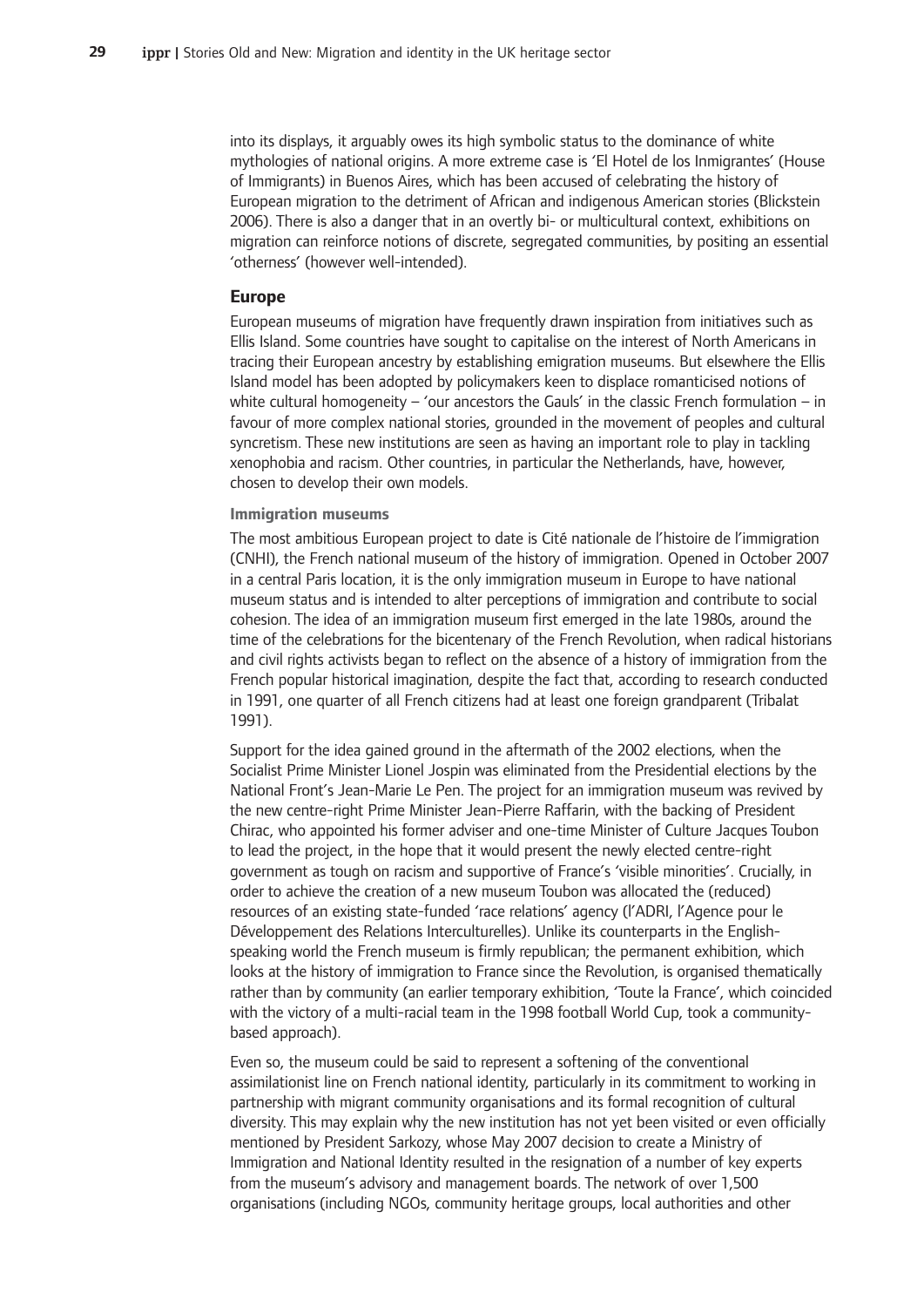heritage organisations) to which members subscribe by signing a 'charter' or a more official partnership contract, is perhaps the centre's greatest achievement and the aspect of the project that is potentially most relevant to the UK (Gascoigne 2008; see also the special issue of Museum International 59:1-2 [2007]).

One of the key partners in the CNHI network, the independent archive of the history of migration, Génériques, has also been responsible for creating a now four-volume official guide to the history of immigration in France's national and regional archives, with the support of the French national council for archives. The first three volumes appeared in 1999 and the fourth in 2005. A fifth is planned to complete this remarkable survey.

There has also been an immigration museum in Denmark since 1997 and a small museum, part of an archive and resource centre, in Borås, Sweden since 1973. A museum for Catalonia was scheduled to open in 2007. Preliminary discussions about an Italian migration museum were launched in October 2007 at a seminar at the Italian Ministry of Foreign Affairs. While in Germany there is (as yet) no national institution, in 2007 the Documentation Centre and Museum of Immigration from Turkey (Dokumentationszentrum und Museum über die Migration aus der Türkei e.V. or DOMiT, a grassroots organisation created in 1990) fused with the association for a German migration museum (Migrationsmuseum in Deutschland e.V.), founded in 2002 in Cologne from a network of researchers and activists to create the Documentation Centre and Museum of Immigration in Germany (Dokumentationszentrum und Museum über die Migration in Deutschland, or DOMiD). Its stated aim is the creation of a national migration museum.<sup>23</sup> The national Museum of German History (Deutsches Historiches Museum) is also collaborating on a major temporary exhibition with the French museum of immigration, opening in Paris in December 2008 before travelling to Berlin in 2009.

#### **Emigration-museums**

The current boom in emigration museums in Europe predominantly reflects the growth of 'genealogy tourism', especially from the United States. Yet despite the commercial incentives for the development of such institutions many handle the subject in a sophisticated fashion, encouraging reflection on notions of diaspora and cultural identity. The majority of these institutions are located in Northern Europe.

First among these is the German Emigration Centre in Bremerhaven, which opened in 2005 and which in 2007 was awarded the prestigious 'European Museum of the Year' award (previous recent winners include London's V&A, and the Guggenheim, Bilbao). The centrepiece of the museum is the recreation of the experience of the transatlantic crossing, but temporary exhibitions have also covered subjects such as the experience of those forced into exile by the Nazis. The display concludes with a 'Migration Forum', which invites visitors to engage with the contemporary picture of global migration (Pes 2007).

The idea of an emigration museum is not new; the Swedish 'House of Emigrants', home to a museum, a large archive of material relating to Swedish emigration to North America and family history research library opened its doors as long ago as 1968.<sup>24</sup> The Bremerhaven centre is, moreover, not even the only institution of its kind in Germany: there are also emigration archives or research centres in Hamburg, Oldenburg and Bredstedt, all of which are members of AEMI (see below). There are plans to turn the Hamburg centre into another museum.<sup>25</sup> Back in Scandanavia an emigration museum is planned in Peraseinajoki, Finland, Norway already has one (the Norwegian Emigrant Museum) and Denmark has national emigration archives. All these organisations cater to a very large extent to the North

<sup>23.-</sup>www.domit.de/seiten/ueberdomid/ueberdomid-en.html-

<sup>24.</sup> www.utvandrarnashus.se/eng/

<sup>25.-</sup>www.ballinstadt.de/en/ballinstadt.php?id=9-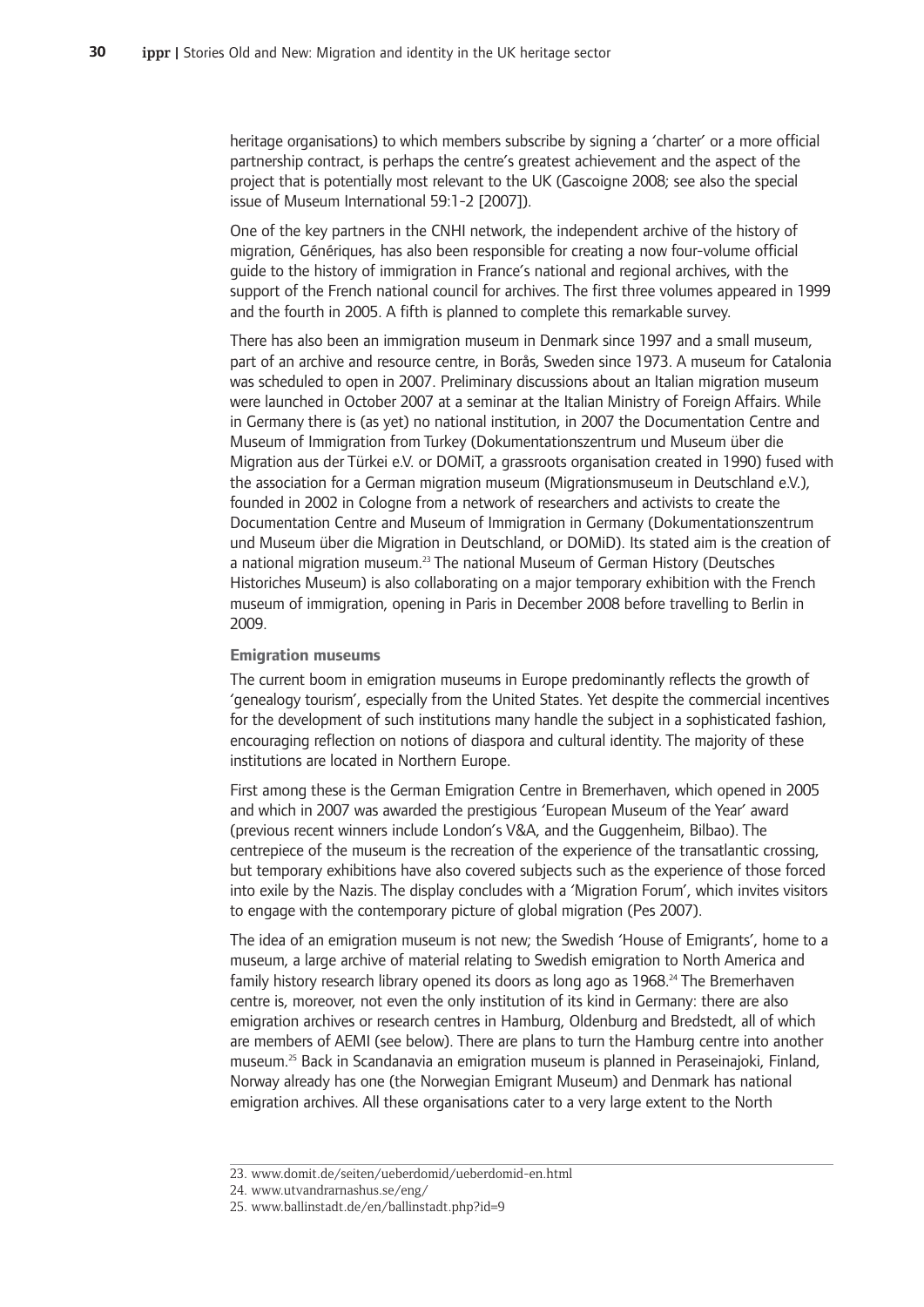American genealogy tourism market. The same can be said of the Dunbrody Emigrant Ship, County Wexford, a full scale replica of an 1845 vessel that carried thousands of emigrants from Ireland to North America over a period of thirty years, and the Cobh Heritage Centre in Cobh, County Cork.

The Museum of Emigration and the Communities is a recent Portuguese initiative, exploring both nineteenth century emigration to Brazil and twentieth century population flows between Portugal and neighbouring countries in Western Europe. It does not, however, address the Portuguese colonial diaspora, despite its importance in opening up Africa and India to European traders and the longevity of the Portuguese Empire. Other Southern European initiatives include an emigration museum in San Marino (established 1997) and the Pietro Conti regional emigration museum in Gualdo Tadino, Italy.

#### **Migration-museums**

One of the few European institutions to explore the movement of peoples more broadly is the Centre de Documentation sur les Migrations Humaines in Luxembourg which since 1995 has developed and hosted temporary exhibitions as well as leading a 'living museum' walk in the town of Dudelange's 'little Italy' neighbourhood. A project for a Serbian migration museum has recently been launched in Belgrade (Srpski Muzej rasejanja i seoba) with a view to helping the people of Serbia negotiate the thorny issues of identity and displacement and exile in the Balkan region. The museum has three sections: immigration, emigration and return migration (both voluntary and forced). It describes its vision as 'Serbia in the World, World in Serbia'. A campaign for a migration museum is also underway in Switzerland (Verein Migrationsmuseum Schweiz, set up in 1998).

Good practice and strategies for developing migration museums in Europe have been discussed at a number of international conferences in the last few years, a phenomenon that partially explains the rapid spread of the model. Of particular note are 'Museum Representations of Migration' (November 2003, Historical Museum of Rotterdam), 'Museums and the History of Immigration: A Question for All Nations' (December 2004, National Library, Paris) and 'Migration in Museums: Narratives of Diversity in Europe' (October 2008, Berlin), all of which drew or will draw participants from several European countries. The UNESCO Expert Meeting on Migration Museums, which took place in Rome in October 2006, can also be considered a landmark event in terms of bringing together practitioners around this theme.

### **'Houses for cultural dialogue': the case study of the Netherlands**

Of experiences in other countries, that of the Netherlands corresponds most closely to the UK's. Both countries have chosen to develop policies focused on the recognition of diversity. Both have large populations with their origins in former colonies. And, critically, in both cases official policy towards the cultures of these populations has come under scrutiny as a consequence of home-grown Islamic extremism (in the Netherlands the murder in 2004 of film-maker Theo van Gogh was a key moment).

In 2006 immigrants made up 19.3 per cent of the Dutch population, according to the central bureau of statistics (Council of Europe/ERICarts 2009). This significant population was felt by many in the heritage sector to be seriously under-represented, both as visitors and as heritage practitioners. The heritage of the Netherlands' diverse communities first began to be explored in the 1980s in temporary exhibitions at the Amsterdam Historical Museum and the Museum of World Cultures (Wereldmuseum) in Rotterdam. In 1997 the Netherlands Museums Association (NMA) set up an 'Intercultural Museum Programme' with a view to stimulating programmes exploring the theme of cultural diversity. From 2001–4 this was supplemented by a programme, initiated by a grassroots network the 'National Organization of Ethnic Minorities' and again supported by the NMA and the Ministry of Education and Culture entitled 'The Cultural Heritage of Minorities' (Cultureel Erfgoed Minderheden, CEM).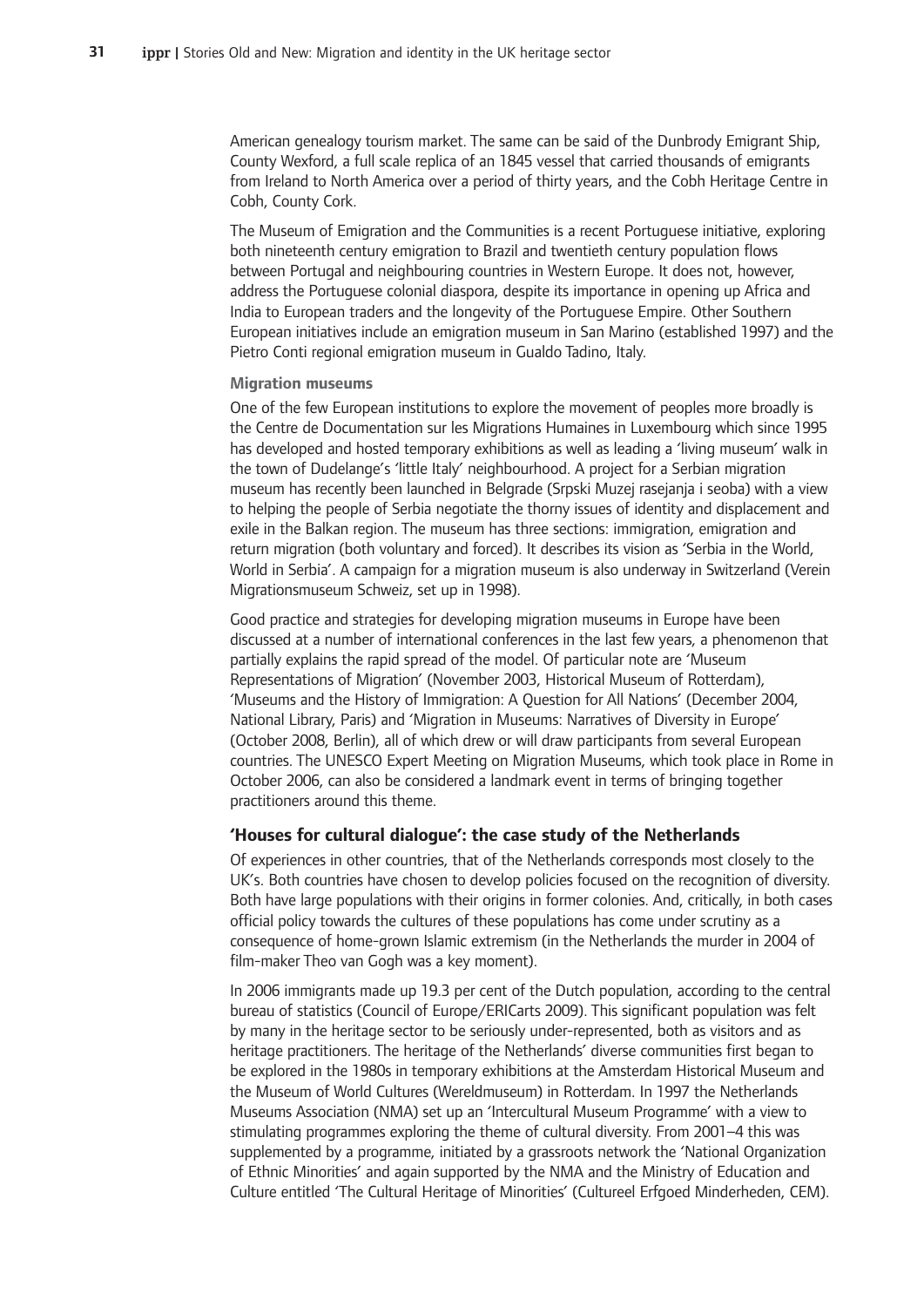This scheme brought together 45 different organisations (museums, archives, universities, community groups) to collaborate on a total of 47 projects, including an exhibition about the legacy of slavery at the Wereldmuseum, Rotterdam (2003–4).

The project was not continued after 2004 and instead in 2006, partly in response to the changed political climate, the Secretary of State for Culture and the Secretary of State for European Affairs jointly announced the creation of a 'House for Cultural Dialogue', aimed to reinforce social cohesion through encouraging intercultural exchange. This represented a significant shift away from the earlier 'multicultural' model which prioritised the representation of different minority communities. Four 'houses' or cultural centres have now been set up in Amsterdam, Rotterdam, Utrecht and The Hague, under the group name 'Kosmopolis'.<sup>26</sup> At the same time, faced with anxieties about the failure of Dutch 'integration' policy, the state is increasingly seeking to use the history of the Netherlands to develop a stronger sense of a collective identity and common values. The desire of the Government to raise awareness about the history of the Netherlands among recent migrants is certainly one of the factors behind the decision in July 2007 to create a national history museum for the Netherlands in Arnhem. At the same time more radical critics of cultural policy are campaigning for the history of migration to be placed at the heart of any reworking of Dutch history: 'What we see as "characteristically Dutch" is sponged with international influences. There is no such thing as "the Dutch identity". A national identity, just like an individual one, is multiple, dynamic and even contrary. All of us have come from somewhere. "Our" heritage, our history crosses borders' (Stam 2005).

#### **European-networks**

In addition to the UNESCO network mentioned above there are European networks dedicated to promoting better understanding of Europe's migration heritage.

First is the Association of European Migration Institutions (AEMI), founded in Denmark in 1989, which 'seeks to provide its members with an international forum through which they may advance the knowledge of European migration.' Three UK organisations are currently members: Merseyside Maritime Museum (Liverpool), the Centre for Migration Studies at the Ulster-American Folk Park (Omagh) and National Museums Scotland. The benefits that derive from networking at European level on these issues (such as awareness of funding streams and access to potential partners – important since applications for European cultural funding can only be made jointly by organisations from at least two member states) do not currently appear to trickle down to other organisations with migration-related collections. AEMI members have put together an online exhibition, 'The Art of European Migration', which 'presents a collection of images which help to tell the story of the millions of people who moved from Europe to North America during the past millennium.'<sup>27</sup> The exhibition site is hosted by Queen's University Belfast.

A second grouping is European Routes of Migration Heritage, a network of trans-European cultural itineraries that retraces historic migration routes across Europe. The network is managed by the Luxembourg-based European Institute for Cultural Routes which since 1998 has been charged with developing the 'Cultural Routes' programme of the Council of Europe. There is also a European Jewish heritage route, and routes exploring the Celtic, Viking and Norman heritages in European context.

2008 was the European Year of Intercultural Dialogue. In the UK this funding stream was used almost exclusively to lever additional funding into the celebrations for Liverpool, Capital of Culture.<sup>28</sup> Stronger leadership in the UK heritage sector with regard to developing

<sup>26.-</sup>www.kosmopolis.nl/-

<sup>27.-</sup>http://aem.qub.ac.uk/index2.html#-

<sup>28.-</sup>www.interculturaldialogue2008.eu/546.0.html?&L=0&L=0-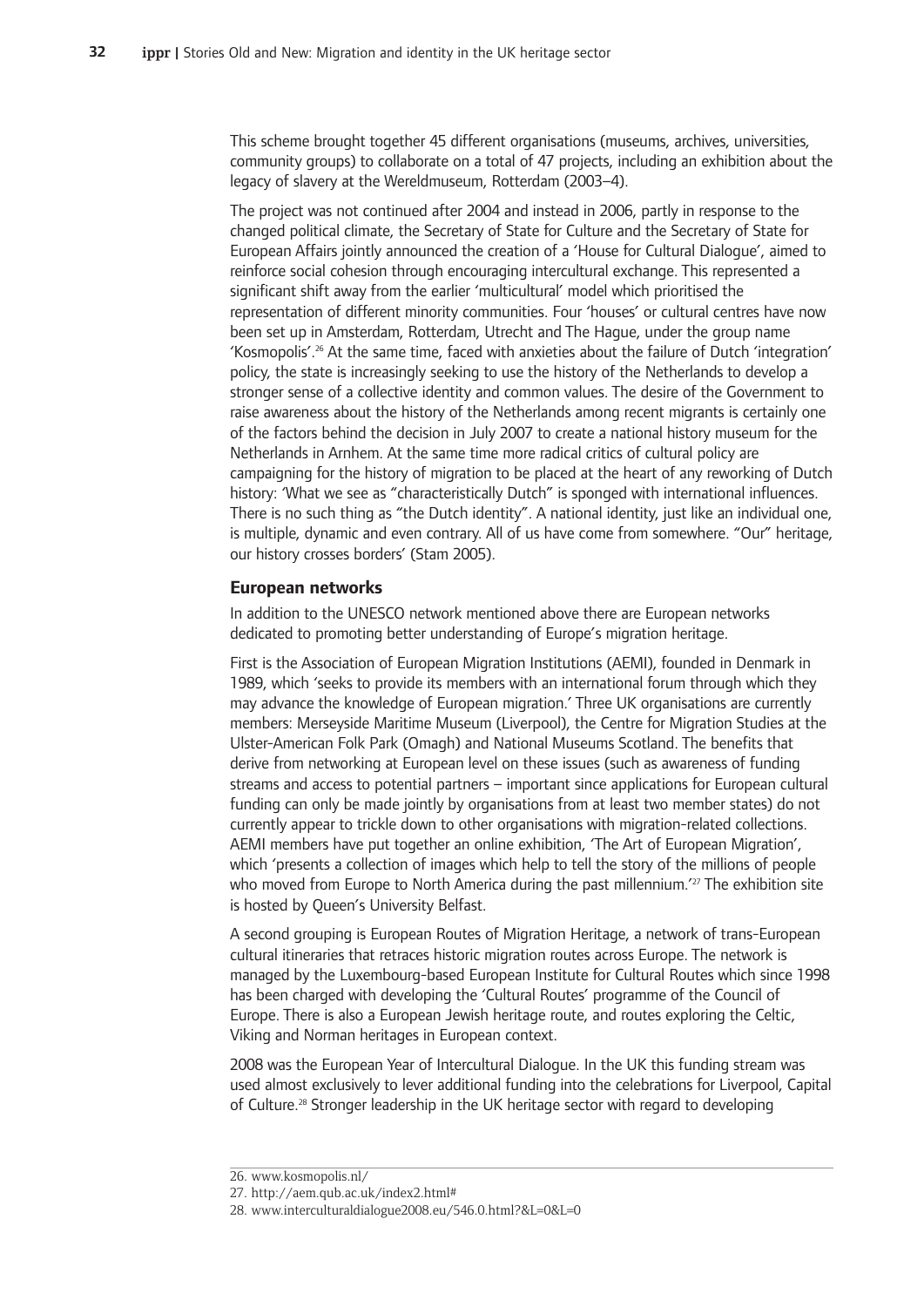European partnerships (on themes of common interest such as migration) could help channel more funds into the sector in the future. Intercultural dialogue is in fact the key theme for the European Union's Culture Programme until 2013, presenting obvious opportunities for collaborative work on migration histories.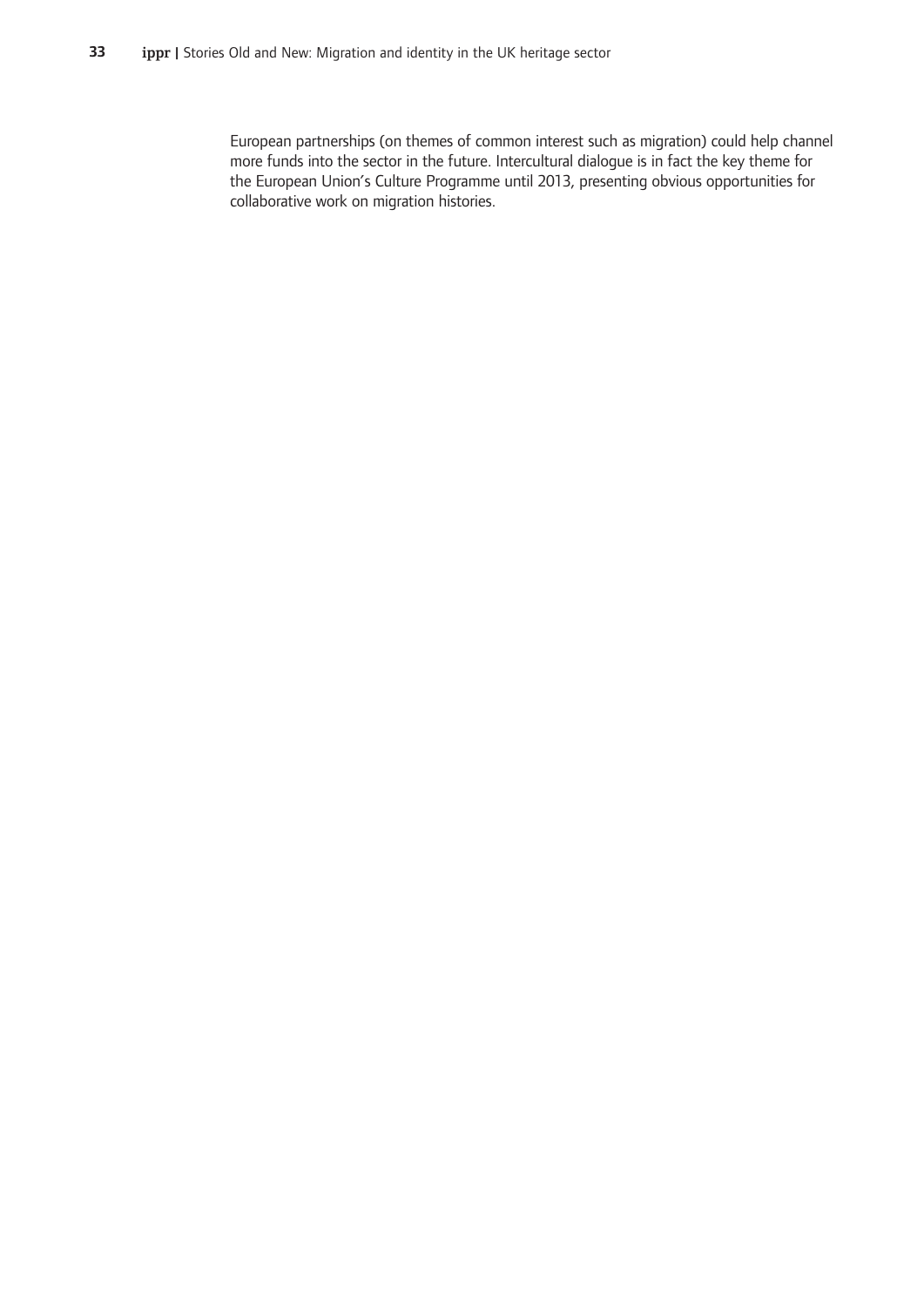## 5. The international experience: implications for the UK

While, as the previous chapter showed, there is already a wealth of expertise in the UK about possible approaches to representation of migration in museums and other heritage sites, there is also clearly much that can be learned from these international comparisons.

First and foremost, the extent to which migration museums help foster inclusive notions of national heritage is dependent on the broader political context in which they are embedded. We have seen how the national political climates in Canada, France and elsewhere have influenced the development of both museums and the migration narratives within them; collective choices about how best to accommodate difference within society are reflected in the heritage sector as much if not more than heritage narratives reshape dominant attitudes. The extent to which a museum of migration can encourage better intercultural relations may be limited in situations where both popular media and mainstream political parties promote an anti-migration discourse, even if over time a museum may develop into a forum for a questioning of this dominant narrative. In short, a migration museum needs to be part of a broader political commitment to developing a more positive public consensus about the value of cultural diversity and migration and not seen as an 'answer' in and of itself.

Second, the French example in particular illustrates the need for both strong cross-party leadership over an extended period and the existence of an appropriately resourced project team if the dream of a museum is to become a reality. Despite the attractiveness of strong leadership to overcome bureaucratic and political obstacles, this approach does carry a risk: a new institution may struggle to assert its editorial independence from its most prominent backers and their policies. High-level backing seems essential, but the museum requires as broad a coalition of supporters as possible if it is to remain credible.

With regard to possible models for the UK, Ellis Island, Pier 21 and Bremerhaven's German Emigration Centre are testimony both to the power and the limitations of an iconic site. These emblematic sites are perhaps less obvious in the UK. Tilbury, Southampton and Heathrow, as points of entry and departure, rather lack magic. Leicester, Brixton or Spitalfields may be more obvious choices, but are associated in the popular imagination with particular migrant communities.

Moreover, when thinking about the heritage sector in the UK it is important to understand the distinction between activities that happen in and through museums, archives and historic houses and the wider activity associated with organisations and individuals who are actively engaged in caring for and interpreting historic places. Many of these places are directly linked to the history of migration but are not necessarily seen as such, from places of worship to railways and coast line. The archaeological record, too, from early prehistory onwards is overflowing with evidence of migration. Indeed, it may be that in Britain we need to think more in terms of iconic areas or networks of material culture (from London's East End, to Cardiff's waterfront and the mills and factories of Bradford) than of single iconic sites, like Ellis Island. A network approach is however by no means incompatible with a migration museum; indeed, a central institution might act as a lynchpin and help to increase the visibility of all these sites, as the French experience increasingly demonstrates.

There are many possible solutions to the challenge of siting a museum. The stories that are told inside can balance associations with particular migratory movements associated with the location. Ensuring that much of a museum's work is undertaken away from a fixed site also addresses some of the limitations of the iconic site.

Finally and most importantly, our examination of international heritage sector initiatives highlights the breadth of coverage as well as many different approaches to public engagement and inter-cultural dialogue that have been adopted by museums across the world. There are collections that could be borrowed and exciting partnerships waiting to be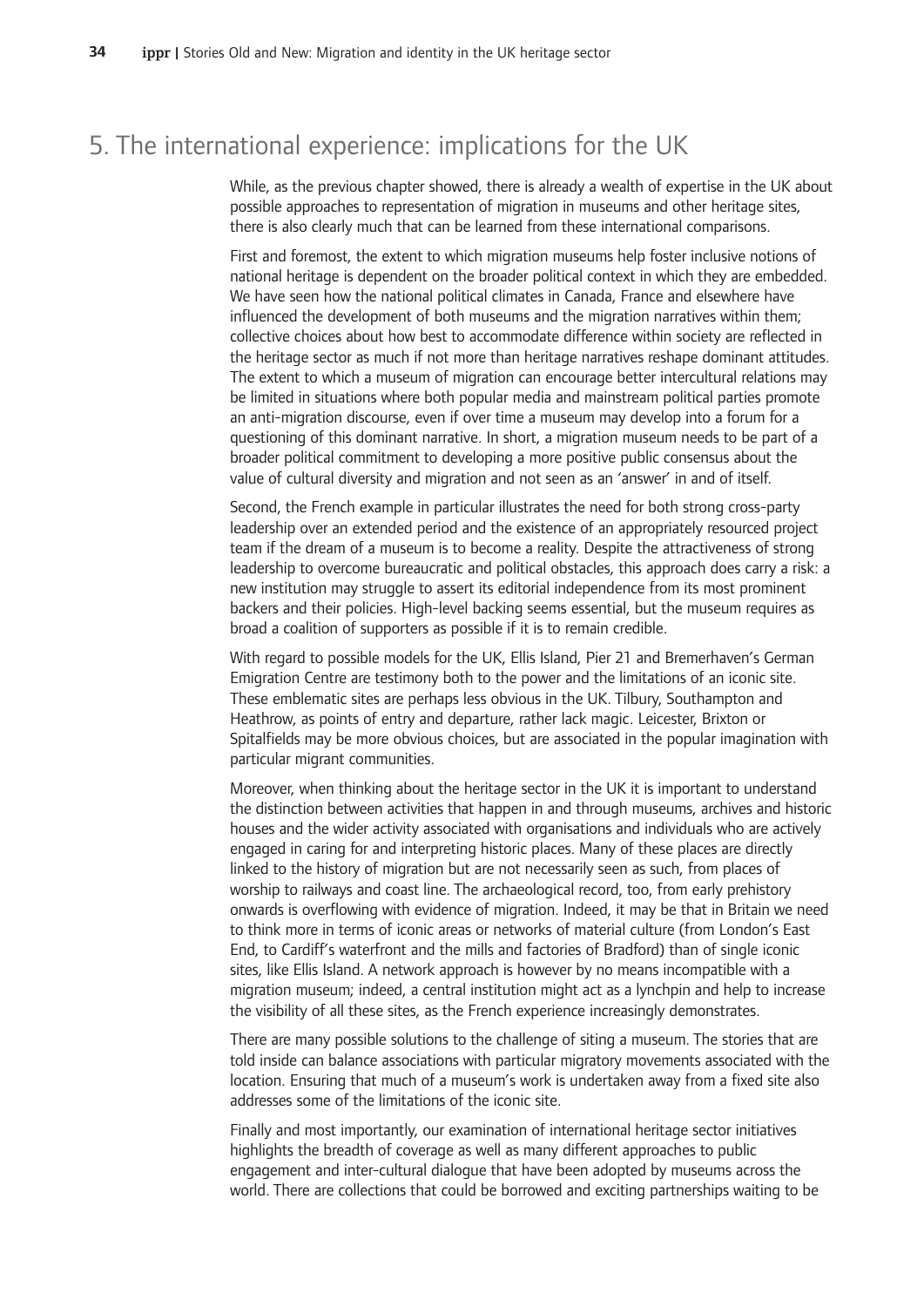developed. The representation of migration can, after all, never be restricted to national boundaries. Moreover, any future British project would find itself in the enviable position of being able to both learn from the mistakes and draw on the successes of its international counterparts.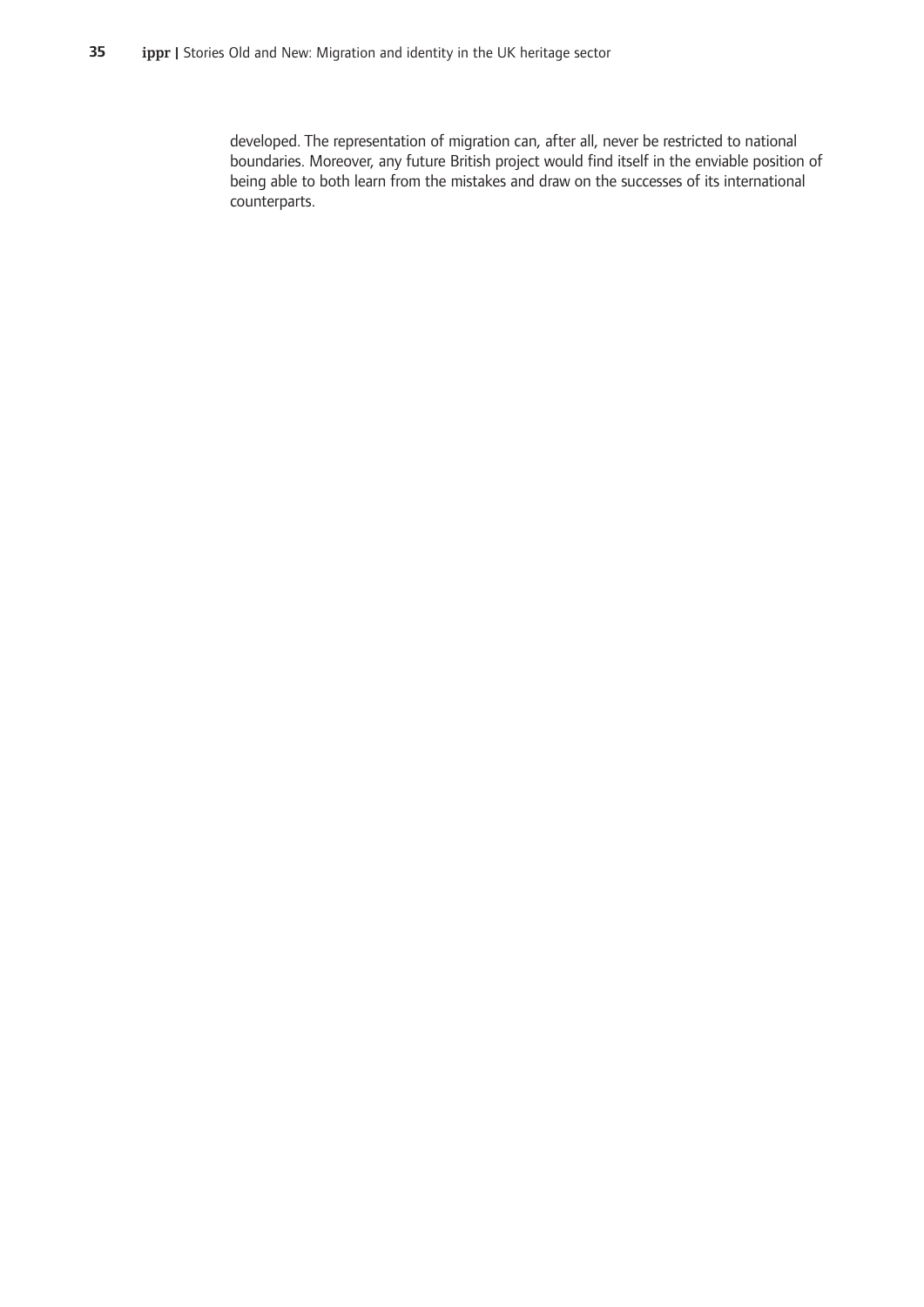## $\bf{A}$ ppendix  $\bf{1}.$  Key publications to have addressed cultural diversity in the heritage sector in **the-last-decade**

| <b>Publication title</b>                                                                                                                    | Author                                                                                                             | <b>Date</b> | <b>Commissioning body</b>                                                                        | Findings/recommendations                                                                                                                                                                                                                                                                                                                                                                                                                                       |
|---------------------------------------------------------------------------------------------------------------------------------------------|--------------------------------------------------------------------------------------------------------------------|-------------|--------------------------------------------------------------------------------------------------|----------------------------------------------------------------------------------------------------------------------------------------------------------------------------------------------------------------------------------------------------------------------------------------------------------------------------------------------------------------------------------------------------------------------------------------------------------------|
| <b>Cultural Diversity: Attitudes of</b><br><b>Ethnic Minority Populations</b><br>towards Museums and Galleries                              | <b>Philly Desai</b><br>and Andrew<br><b>Thomas</b>                                                                 | 1998        | <b>Museums and Galleries</b><br>Commission                                                       | Highlights barriers to access for<br>'ethnic minorities'.                                                                                                                                                                                                                                                                                                                                                                                                      |
| 'Whose Heritage? The Impact<br>of Cultural Diversity on<br>Britain's Living Heritage'<br>(conference)                                       | Included<br>keynote<br>address by<br><b>Stuart Hall</b>                                                            | 1999        | Arts Council England,<br>Heritage Lottery Fund,<br>Museums Association,<br>North West Arts Board | Identifies need to develop more<br>inclusive model of heritage.                                                                                                                                                                                                                                                                                                                                                                                                |
| Holding up the Mirror:<br>Addressing Cultural Diversity in<br>London's Museums                                                              | Helen<br>Denniston<br><b>Associates</b>                                                                            | 2003        | Archives, Libraries,<br>Museums London (ALM<br>London)                                           | Suggests strategy for collections<br>development and improving<br>access.                                                                                                                                                                                                                                                                                                                                                                                      |
| <b>Reflections: Mapping Cultural</b><br>Diversity in London's Local<br><b>Authority Museum Collections</b>                                  | Val Bott                                                                                                           | 2003        | <b>ALM London</b>                                                                                | Maps the use of collections in the<br>context of culturally diverse<br>communities within 28 museum<br>services in London. Barriers to<br>diversifying collections included<br>lack of political support (from<br>local authorities) and limited<br>opportunities for sharing skills<br>and experience with other<br>museums.                                                                                                                                  |
| Focus on Cultural Diversity: the<br>Arts in England                                                                                         | Ann<br>Bridgwood,<br>Clare Fenn,<br>Karen Dust,<br>Lucy Hutton,<br>Adrienne<br>Skelton,<br>Megan<br><b>Skinner</b> | 2003        | Arts Council England<br>and Office for National<br><b>Statistics</b>                             | Survey into attendance,<br>participation and attitudes to the<br>arts amongst culturally diverse<br>populations. Identifies high levels<br>of interest and participation in<br>the arts among culturally diverse<br>communities. 87 per cent of Black<br>or British Black and 84 per cent<br>of mixed ethnicity respondents<br>thought that 'Arts from different<br>cultures contribute a lot to this<br>country', as did 71 per cent of<br>white respondents. |
| <b>Enriching Communities: How</b><br>Archives, Libraries and<br>Museums can Work with<br>Asylum Seekers and Refugees<br>(conference papers) | Various                                                                                                            | 2004        | <b>ALM London</b>                                                                                | Series of case studies.                                                                                                                                                                                                                                                                                                                                                                                                                                        |
| World in One City                                                                                                                           |                                                                                                                    | 2004        | <b>London Archives</b><br><b>Regional Council</b>                                                | This study 'established a picture<br>of the way in which the archives<br>sector currently engages with<br>London's Black, Asian and<br>minority ethnic communities.' (No<br>longer available online)                                                                                                                                                                                                                                                           |
| New Directions in Social Policy:<br><b>Cultural Diversity for Museums,</b><br><b>Libraries and Archives</b>                                 | <b>Tracey Hylton</b>                                                                                               | 2004        | Museums, Libraries and<br>Archives Council (MLA)                                                 | Overview of policies concerning<br>the term 'cultural diversity' both<br>within and outside the sector;<br>brief analysis of materials and<br>statements which may be<br>significant in relation to public<br>policy development.                                                                                                                                                                                                                              |
| Handle with Care: Towards a<br>Diversity Strategy for London's<br>Archives, Libraries and<br><b>Museums</b>                                 | <b>Michael Bell</b><br><b>Associates</b>                                                                           | 2005        | <b>ALM London</b>                                                                                | Emphasises need for diversity<br>policy to be embedded<br>throughout heritage institutions,<br>including in areas such as training<br>and development.                                                                                                                                                                                                                                                                                                         |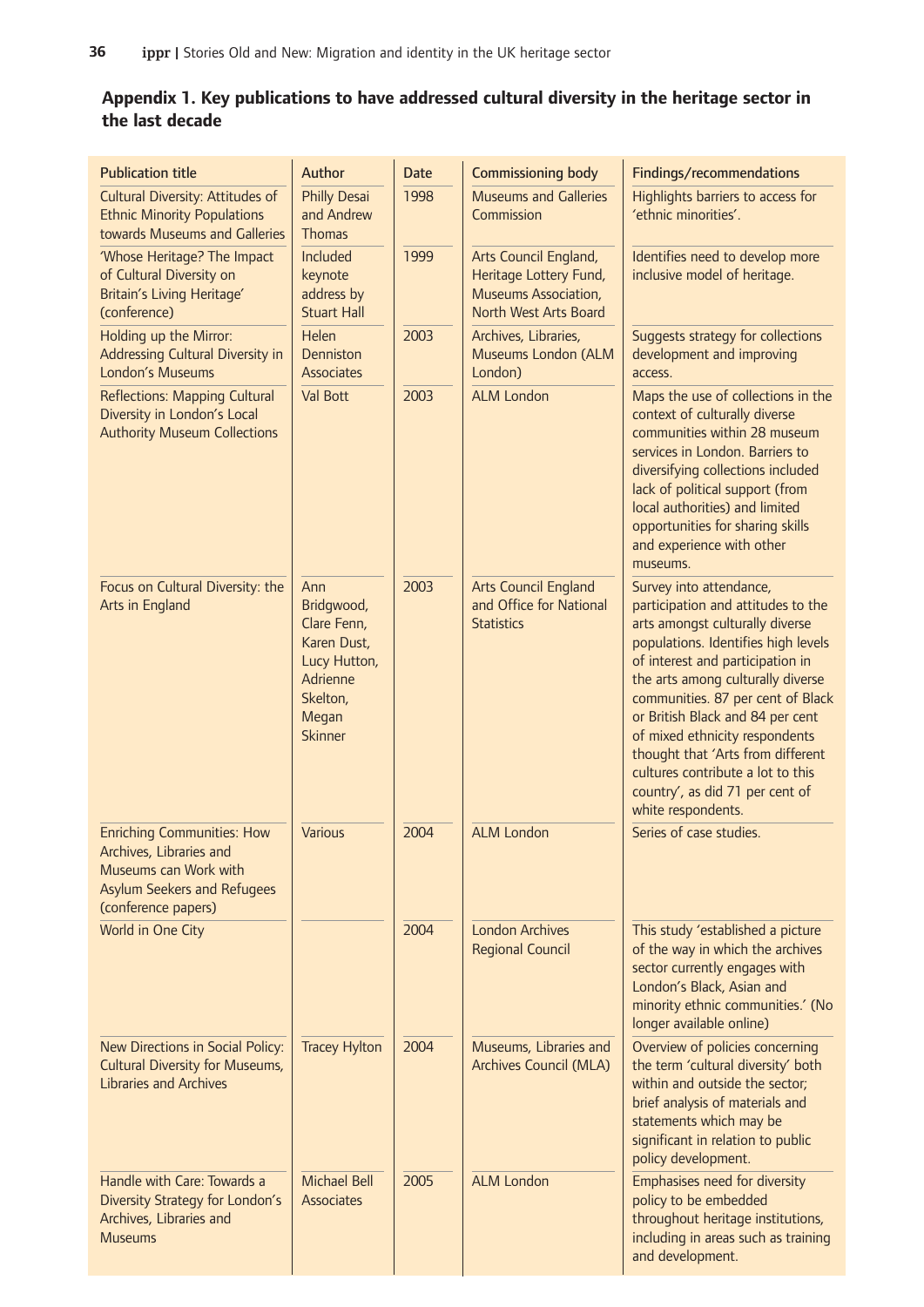| <b>Revisiting Collections: A Toolkit</b><br>for the Capture of Information<br>to Enhance the Meaning and<br><b>Significance of Museum</b><br><b>Collections for New and</b><br><b>Culturally Diverse Audiences</b> |                                          | 2005 | <b>ALM London</b>                                                                  | Developing a methodology for<br>community involvement in<br>collections management,<br>development and description.                                                                                                                                                                                                                                                                                                                                                                                                                                                                                                           |
|--------------------------------------------------------------------------------------------------------------------------------------------------------------------------------------------------------------------|------------------------------------------|------|------------------------------------------------------------------------------------|-------------------------------------------------------------------------------------------------------------------------------------------------------------------------------------------------------------------------------------------------------------------------------------------------------------------------------------------------------------------------------------------------------------------------------------------------------------------------------------------------------------------------------------------------------------------------------------------------------------------------------|
| Delivering Shared Heritage, the<br>Mayor's Commission on Asian<br>and African Heritage                                                                                                                             |                                          | 2005 | <b>GLA</b>                                                                         | Recommends action on workforce<br>diversity, community-based<br>heritage, equitable partnerships,<br>inclusive education.                                                                                                                                                                                                                                                                                                                                                                                                                                                                                                     |
| Our Lives, Our Histories, Our<br><b>Collections</b>                                                                                                                                                                | Lola Young                               | 2005 | Museum of London                                                                   | Consultancy for the Museum of<br>London's 'Reassessing what we<br>collect' project. Reviews literature<br>on cultural diversity and makes<br>recommendations for collections<br>strategies.                                                                                                                                                                                                                                                                                                                                                                                                                                   |
| Unearthing our Past: Engaging<br>with Diversity at the Museum<br>of London                                                                                                                                         | Raminder<br>Kaur                         | 2005 | Museum of London                                                                   | Consultancy for the Museum of<br>London's 'Reassessing what we<br>collect' project. Identifies the<br>need to work with more complex,<br>cross-cutting models of difference<br>and makes suggestions as to how<br>this might be done in the context<br>of the Museum of London.                                                                                                                                                                                                                                                                                                                                               |
| <b>Cultural Diversity Interim</b><br>Report (unpublished)                                                                                                                                                          |                                          | 2005 | <b>National Museum</b><br><b>Directors Conference</b>                              | Recommends that each national<br>museum appoint a member of the<br>senior management team to<br>oversee cultural diversity policy.                                                                                                                                                                                                                                                                                                                                                                                                                                                                                            |
| Culture Shock Tolerance<br>Respect, Understanding and<br><b>Museums</b>                                                                                                                                            | <b>Chris Wood</b><br>and Hannah<br>Gould | 2006 | <b>Campaign for Learning</b><br>in Museums and<br>Galleries (CLMG),<br>Home Office | Recommends supporting<br>community collecting and<br>'personal museums'; 'an<br>international outreach programme<br>to capture the stories of<br>migration and settlement from<br>British émigrés abroad'; 'culture<br>boxes' for new arrivals to UK; a<br>one-world international<br>programme to take stories of life<br>in Britain to peoples' home<br>country museums; 'culture<br>gateways' curated by heritage<br>organisations at points of entry to<br>the UK (ports, airports); a<br>'blockbuster' exhibition exploring<br>questions of citizenship and<br>identity and building on material<br>developed across UK. |
| Understanding the Future:<br>Priorities for England's<br><b>Museums</b>                                                                                                                                            |                                          | 2006 | <b>DCMS</b>                                                                        | Museums as the 'building blocks<br>of belonging'.                                                                                                                                                                                                                                                                                                                                                                                                                                                                                                                                                                             |
| <b>Diversity</b>                                                                                                                                                                                                   | Karen Raney                              | 2006 | Engage: The National<br><b>Association for Gallery</b><br>Education                | Identifies the current strategies<br>for embedding diversity in art<br>institutions. Profiles work of<br>gallery educators, artists, curators,<br>funders engaging with the<br>diversity agenda. Highlights<br>obstacles.                                                                                                                                                                                                                                                                                                                                                                                                     |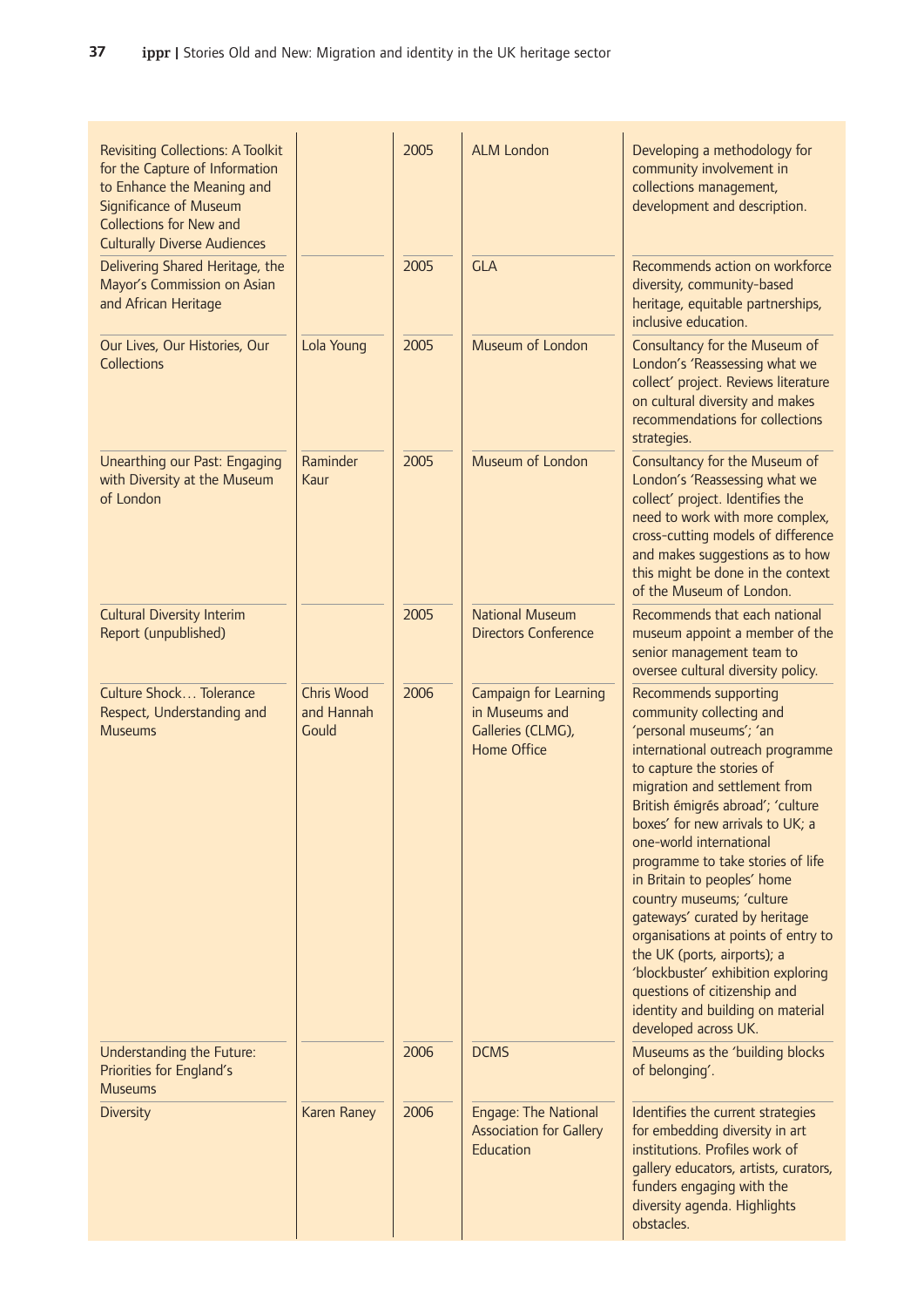| <b>Arts Council England: Diversity</b><br>- The Journey                                                     | Tony<br>Panayioutou                                                     | 2006       | Engage: The National<br><b>Association for Gallery</b><br>Education          | Gives an account of the gains to<br>date in terms of programmes,<br>events, funding and equality<br>schemes linked to black and<br>minority ethnic groups and<br>artists.                                                                                                                                                                                                                                                                                                                                                                                                                |
|-------------------------------------------------------------------------------------------------------------|-------------------------------------------------------------------------|------------|------------------------------------------------------------------------------|------------------------------------------------------------------------------------------------------------------------------------------------------------------------------------------------------------------------------------------------------------------------------------------------------------------------------------------------------------------------------------------------------------------------------------------------------------------------------------------------------------------------------------------------------------------------------------------|
| Diversity and its Discontents                                                                               | Karen Raney                                                             | 2006       | <b>Engage: The National</b><br><b>Association for Gallery</b><br>Education   | Summarises a seminar of strong<br>opinions against the pigeonholing<br>exercise artists and curators must<br>undergo in order to secure<br>funding.                                                                                                                                                                                                                                                                                                                                                                                                                                      |
| Cultural Diversity in Britain: A<br>Toolkit for Cross-Cultural Co-<br>operation                             | Phil Wood,<br><b>Charles</b><br>Landry and<br>Jude<br><b>Bloomfield</b> | 2006       | Joseph Rowntree<br>Foundation                                                | Cultural diversity is something<br>which should be explored for its<br>advantage, rather than being<br>assumed to be a problem for<br>society to deal with. Argues that<br>national government has failed to<br>respond to community cohesion<br>in a joined-up way so far.<br>Recommends government<br>adopting a strategy for productive<br>diversity, local authorities<br>developing 'intercultural spaces<br>and places' and revisions to the<br>teaching of multiculturalism in<br>schools, to make it 'applicable to<br>all communities, including the<br>indigenous population'. |
| Heritage Diversity Task Force<br>working papers (unpublished)                                               | Various                                                                 | $2007 - 8$ | <b>GLA</b>                                                                   | Suggests ways in which the<br>recommendations of 'Delivering<br>Shared Heritage' (see above) can<br>be implemented.                                                                                                                                                                                                                                                                                                                                                                                                                                                                      |
| Knowledge and Inspiration: A<br><b>Strategy for Archive, Library</b><br>and Museum Collections in<br>London | <b>Caroline Reed</b>                                                    | 2008       | <b>ALM London</b>                                                            | Gives collections diversity as a key<br>strategic objective: 'By 2010,<br>archives, libraries and museums<br>will be better equipped and<br>supported to respond to the<br>needs of London's diverse<br>communities, providing<br>Londoners and visitors to London<br>with opportunities to build<br>knowledge and cohesion,<br>understand shared histories and<br>celebrate London's unique<br>identity as a world city.'                                                                                                                                                               |
| Arts and Refugees: History,<br><b>Impact and Future</b>                                                     | <b>Hybrid</b>                                                           | 2008       | Arts Council England,<br><b>Baring Foundation, Paul</b><br>Hamlyn Foundation | Mapping exercise, exploring the<br>ways in which arts organisations<br>are working with refugee groups.                                                                                                                                                                                                                                                                                                                                                                                                                                                                                  |
| Interculturalism: Theory and<br>Policy                                                                      | Malcolm<br>Jones                                                        | 2008       | <b>Baring Foundation</b>                                                     | Summarises academic literature<br>on interculturalism and the<br>implications for policy.                                                                                                                                                                                                                                                                                                                                                                                                                                                                                                |
| Keeping Cultures: Report on<br>the London Museums Hub<br>Refugee Heritage Project                           |                                                                         | 2008       | <b>London Museums Hub</b>                                                    | Identifies 'strong signs' that<br>cultural inclusion has a bearing on<br>social inclusion; museums can<br>help overcome barriers to social<br>inclusion; there is 'appetite'<br>among visitors for museums<br>sharing different cultures; and a<br>methodology for long-term<br>evaluation.                                                                                                                                                                                                                                                                                              |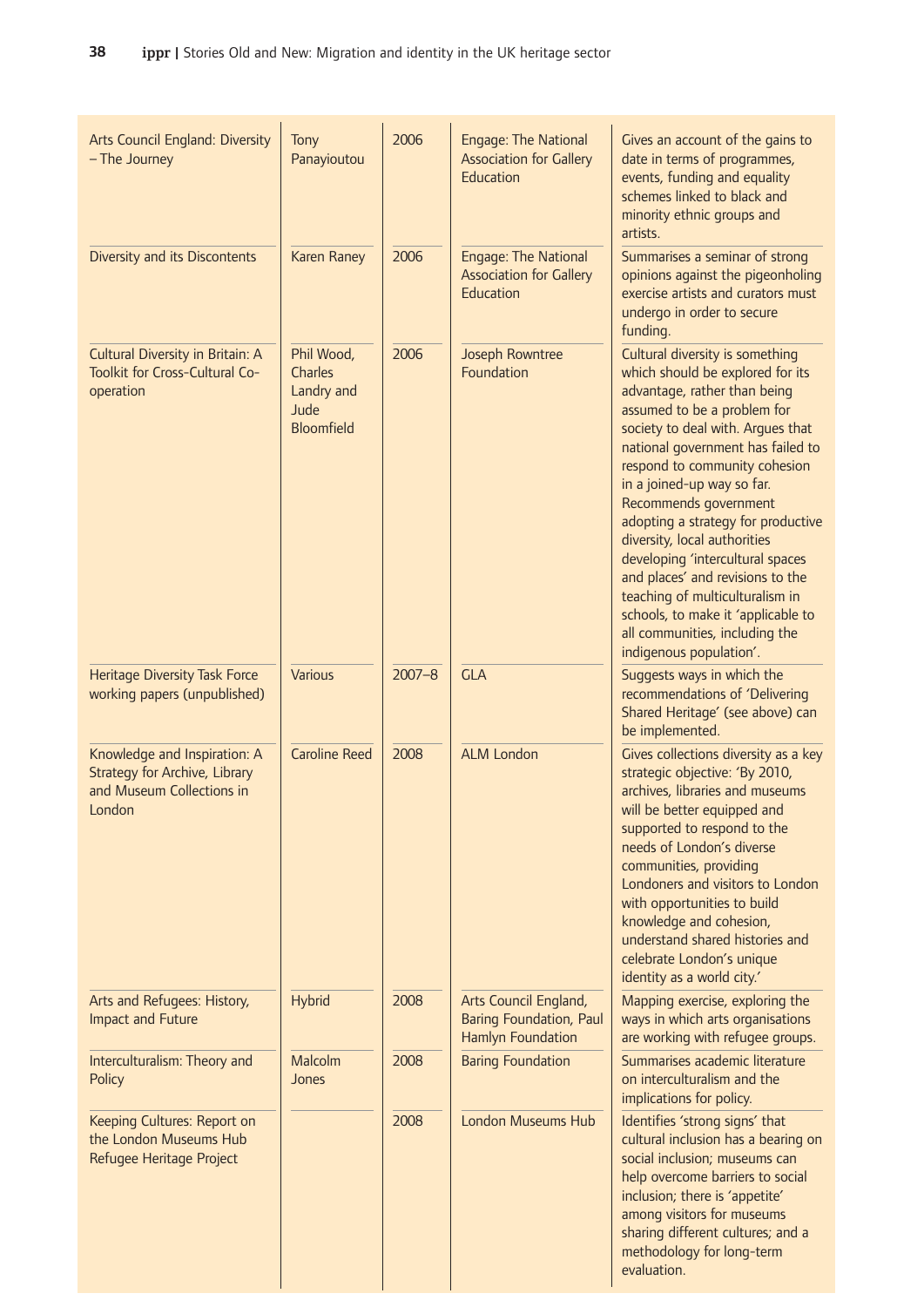## **Appendix-2.-Summary-table-of-international-heritage-initiatives**

Note: projects that appear in italics are either not yet completed or are still under discussion.

| Country              | <b>Museums</b>                                                                                                                                                                                                                                                                                                                                                                                          | <b>Archives</b>                                                                         | <b>Other initiatives</b>                                     |
|----------------------|---------------------------------------------------------------------------------------------------------------------------------------------------------------------------------------------------------------------------------------------------------------------------------------------------------------------------------------------------------------------------------------------------------|-----------------------------------------------------------------------------------------|--------------------------------------------------------------|
| <b>United States</b> | · Ellis Island, New York, 1990<br>• Lower East Side Tenement Museum,<br>New York, 1988<br>• Dreams of Freedom (Immigration<br>Museum), Boston<br>· Various community museums e.g.<br>Chinese American Museum, Los Angeles<br>· Migration integral to various national<br>museums, including the Smithsonian<br>National Museum of American History<br>and the National Museum of the<br>American Indian | • Various community<br>archives e.g. Ukrainian<br><b>American Archives</b>              |                                                              |
| Canada               | · 'Canada Hall' in Canadian Museum of<br>Civilization, Gatineau, 1989<br>· Pier 21, Halifax, 1999                                                                                                                                                                                                                                                                                                       |                                                                                         |                                                              |
| Australia            | · Migration Museum, Adelaide, 1986<br>· Immigration Museum, Melbourne, 1998<br>· Various community museums e.g.<br>German Migration Museum, Hahndorf<br>· Migration also integral to National<br>Museum of Australia, Canberra, 2001                                                                                                                                                                    |                                                                                         | · Migration Heritage<br>Centre, Powerhouse<br>Museum, Sydney |
| <b>New Zealand</b>   | · Migration integral to Museum of New<br>Zealand - Te Papa Tongawera                                                                                                                                                                                                                                                                                                                                    |                                                                                         |                                                              |
| Argentina            | · El Hotel de los Immigrantes, Buenos<br><b>Aires, 1990</b>                                                                                                                                                                                                                                                                                                                                             |                                                                                         |                                                              |
| France               | · Cité nationale de l'histoire de<br>l'immigration (national immigration<br>museum), Paris, 2007<br>· Museum of French Emigration to<br>Canada, Tourouvre, 2006 [1987]<br>· Migration integral to Museum of<br><b>European and Mediterranean</b><br>Civilisations, Marseille                                                                                                                            | · Génériques, independent<br>archive of immigration<br>history, Paris, 1987             |                                                              |
| <b>Denmark</b>       | · Immigration museum, Farum,<br>Copenhagen, 1997                                                                                                                                                                                                                                                                                                                                                        | • Danish Emigration<br>Archives, Aalborg, 1932                                          |                                                              |
| Sweden               | · The House of Emigrants, Växjö, 1968                                                                                                                                                                                                                                                                                                                                                                   | · Immigration archive and<br>resource centre, Borås<br>(includes small museum),<br>1973 |                                                              |
| Spain                | · Immigration museum, Catalonia                                                                                                                                                                                                                                                                                                                                                                         |                                                                                         |                                                              |
| <b>Italy</b>         | · Discussions underway about national<br>immigration museum<br>· Pietro Conti regional emigration<br>museum, Gauldo Tadino                                                                                                                                                                                                                                                                              |                                                                                         |                                                              |
| Germany              | · Dokumentationszentrum und Museum<br>über die Migration in Deutschland<br>(DOMiD), Köln, since 2007<br>· German Emigration Centre,<br>Bremerhaven, 2005<br>· Emigration museum, Hamburg                                                                                                                                                                                                                | · Hamburg<br>· Oldenburg<br>· Bredstedt                                                 |                                                              |
| Finland              | · Emigration Museum, Peraseinajoki                                                                                                                                                                                                                                                                                                                                                                      |                                                                                         |                                                              |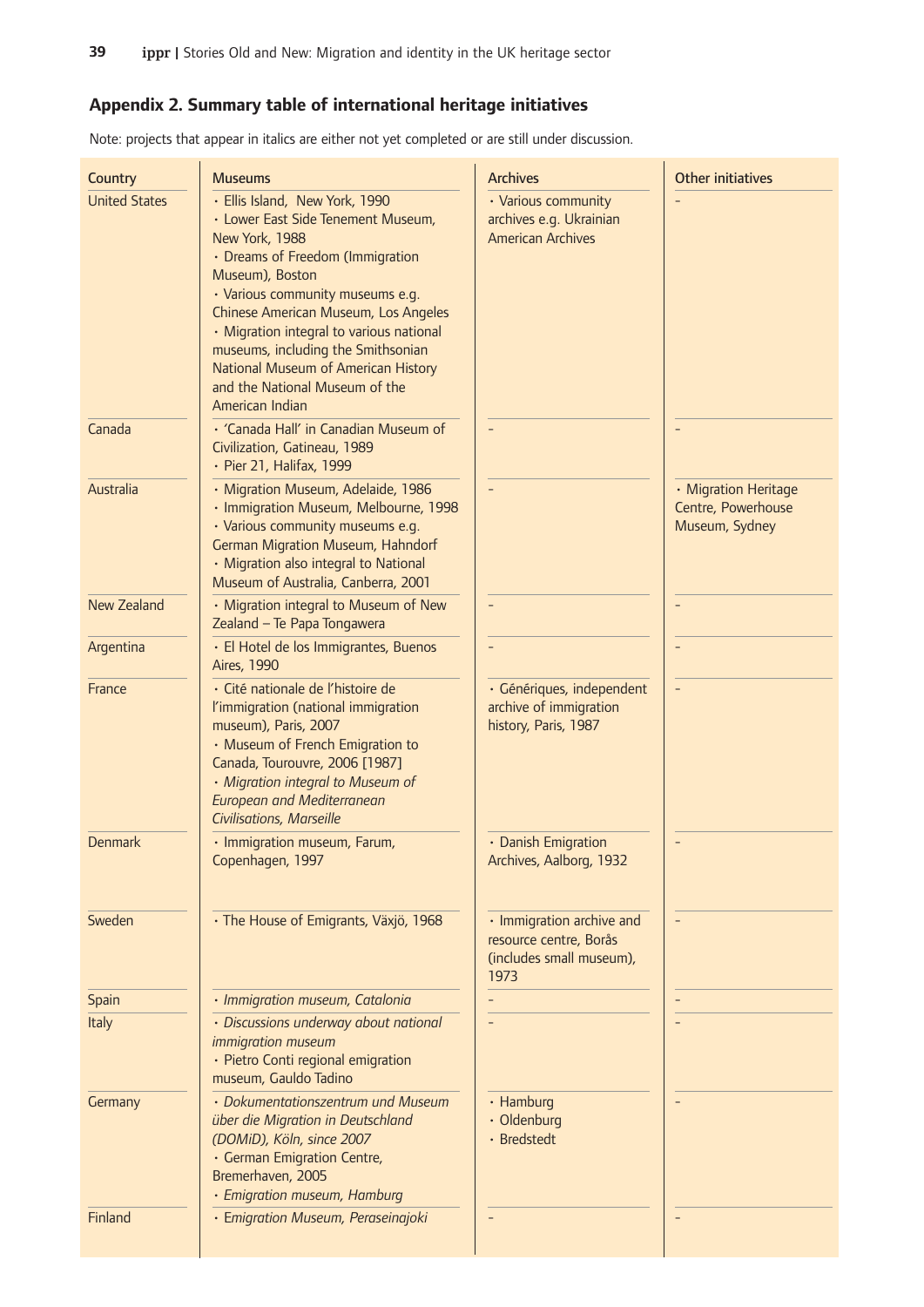| Country            | <b>Museums</b>                                                                                    | <b>Archives</b> | Other initiatives                                                 |
|--------------------|---------------------------------------------------------------------------------------------------|-----------------|-------------------------------------------------------------------|
| Norway             | • Norwegian Emigrant Museum, Hamar,<br>1988                                                       |                 |                                                                   |
| Portugal           | • Museum of Emigration and the<br>Communities, virtual museum:<br>www.museu-emigrantes.org/, 2001 |                 |                                                                   |
| San Marino         | • Emigration museum, 1997                                                                         |                 |                                                                   |
| Ireland            | • Cobh Heritage Centre, County Cork                                                               |                 | • Dunbrody Emigrant<br>Ship, County Wexford,<br>2005              |
| Luxembourg         |                                                                                                   |                 | $\cdot$ Documentation centre<br>on migrations, Dudelange,<br>1995 |
| Serbia             | · Migration museum                                                                                |                 |                                                                   |
| <b>Netherlands</b> | • Place of migration in the forthcoming<br>national history museum currently under<br>discussion  |                 | • Houses of cultural<br>dialogue (Kosmopolis),<br>since 2006      |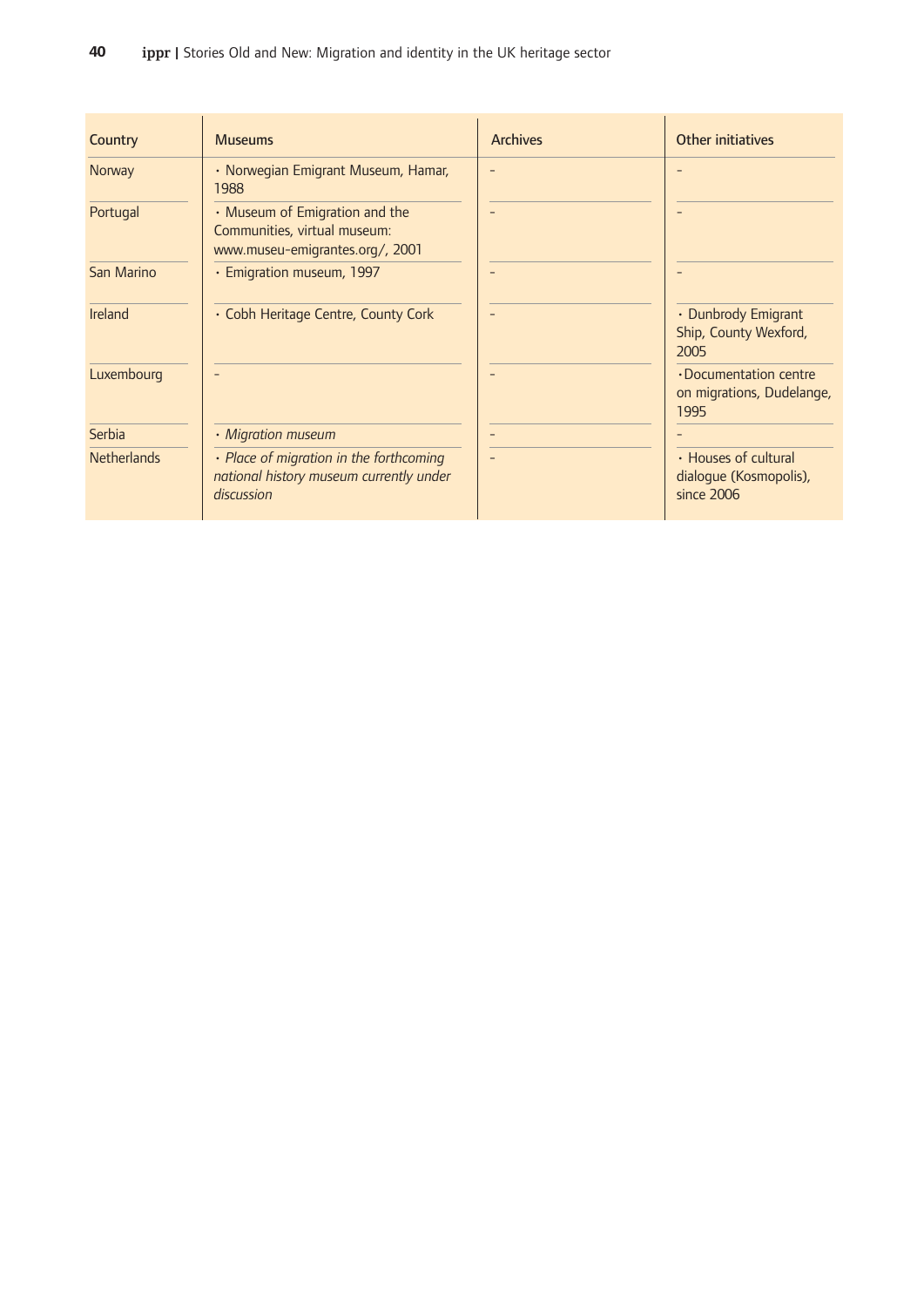#### **References**

- Abram RJ (2000) 'Harnessing the Power of History' in Sandell R (ed) Museums, Society, Inequality, London: Routledge
- Ajegbo K (2007) Diversity and Citizenship, Curriculum Review, London: Department for Education and Skills
- Anthais-F-and-Yuval-Davies-N-(1992)-*Racialized-Boundaries:-Race,-Nation,-Gender,-Colour-and-Class* and the Anti-racist Struggle London: Routledge
- Archives-Task-Force-(2004)-*Listening-to-the-Past,-Speaking-to-the-Future:-Report-of-the-Archives-Task* Force, London: MLA
- BBC (2004) 'Language tops "Britishness poll"', 7 December, http://news.bbc.co.uk/1/hi/uk/4074801.stm
- Blickstein T (2006) 'Passés sous silence: Musées de l'immigration et mythes nationaux', Master II, EHESS, Paris (Unpublished dissertation)
- Burrell K and Panayi P (2006) 'Immigration, History and Memory in Britain' in Burrell K and Panayi P (eds)-*Histories-and-Memories:-Migrants-and-their-Histories-in-Britain,* 3-17,-London:-Tauris
- Coxall H (1997) 'Speaking other voices' in Hooper-Greenhill E (ed) Cultural Diversity and Museums and Galleries in Britain, Leicester: Leicester University Press
- Council of Europe/ERICarts (2009) 'Netherlands/ 4.2 Recent policy issues and debates', Compendium *of-Cultural-Policies-and-Trends-in-Europe,-*10th-edition,-available-at www.culturalpolicies.net/web/netherlands.php?aid=421
- Crooke-E-(2007) *Museums-and-Community:-Ideas,-issues-and-challenges,-*London:-Routledge
- Department for Communities and Local Government (DCLG) (2007) Bicentenary of the Abolition of *the-Slave-Trade-Act,* London:-DCLG
- Department for Culture, Media and Sport (DCMS) (2006) Understanding the Future: Priorities for England's Museums, London: DCMS
- Dean M (2005) 'There goes the neighbourhood', 26 January, The Guardian
- English Heritage (2003) Heritage Counts: The State of England's Historic Environment, London: English-Heritage
- Feldman D (2008) 'Making immigration work for Britain', BBC History Magazine, March
- Flinn A (2007) 'Community Histories, Community Archives: Some Opportunities and Challenges', *Journal-of-the-Society-of-Archivists* 28-(2):-151-176
- Fryer P (1984) Staying Power: The History of Black People in Britain, London: Pluto Press
- Fussell D (1991) 'Adding to the Collection', Museums Journal, February
- Gascoigne L (2008) 'Tout le monde', Museum Practice, Summer
- Gillis JR (1994) 'Memory and Identity: The History of a Relationship' in Commemorations: The Politics of Natioanl Identity, Gillis JR (ed) Princeton, N.J.: Princeton University Press
- Grognet F (2007) 'Quand « l'étranger » devient patrimoine français', Hommes et migrations 1267: 28-37
- Grosvenor I and Myers K (2006) Whose Story? An exploration into cultural diversity at Wightwick Manor, Report prepared for the National Trust, available at www.nationaltrust.org.uk/main/wwightwick-\_manor\_research.pdf-
- Hall S (1999) 'Whose Heritage? Un-settling "The Heritage", Re-imagining the Post-nation', Third Text  $(49)$ : 3-13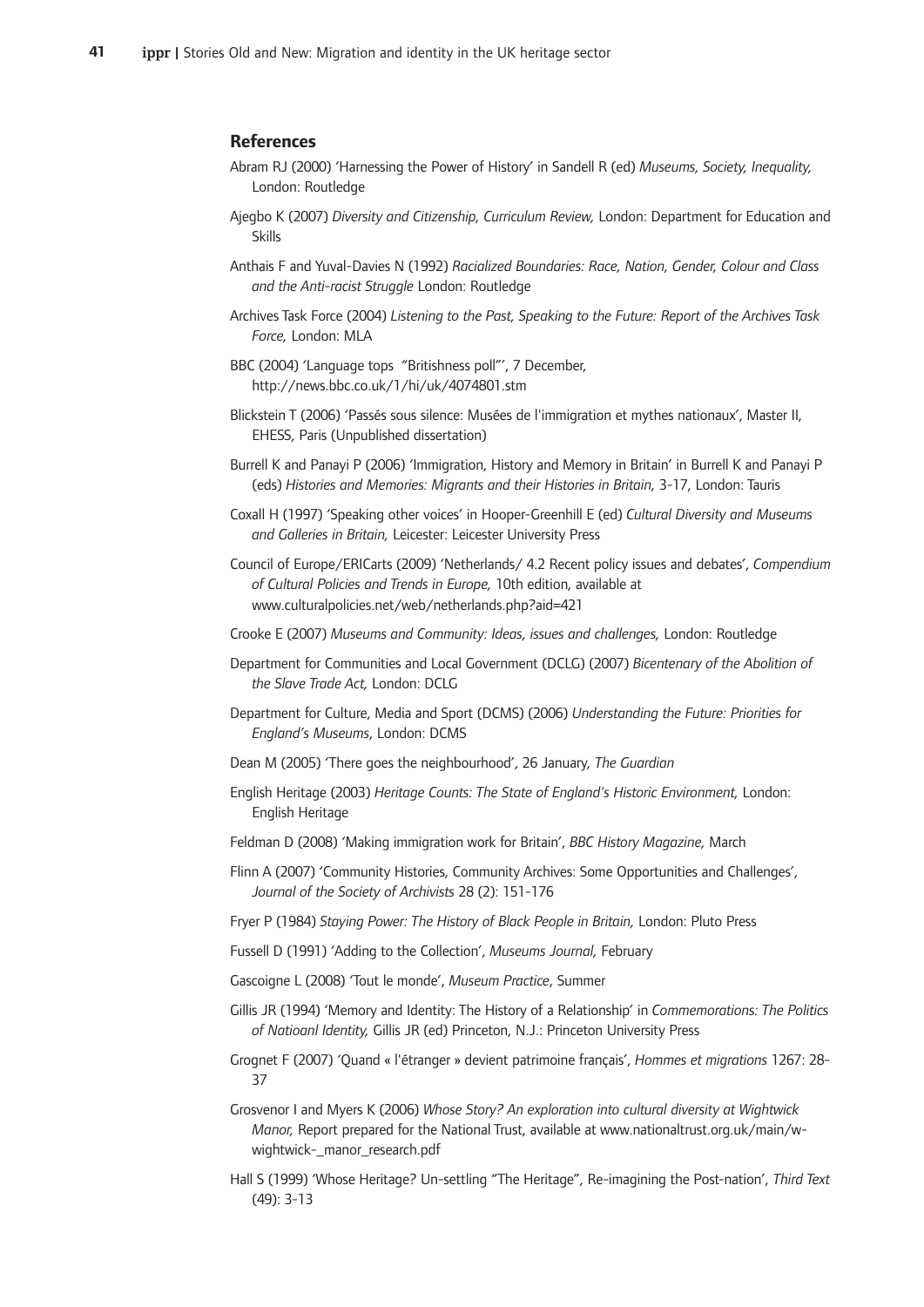- Heritage-Lottery-Fund-(2006)-*The-Heritage-Lottery-Fund-and-the-Bicentenary-of-the-Parliamentary* Abolition of the Trans-Atlantic Slave Trade in 2007, London: Heritage Lottery Fund
- Hodge M (2008) 'Britishness, Heritage and the Arts: Should cultural institutions promote shared values and a common national identity', speech at ippr event, 4 March
- Home-Office-(2001)-*Community-Cohesion:-A-Report-of-the-Independent-Review-Team-chaired-by-Ted* Cantle, London: Home Office
- Hybrid-(2008)-*Arts-and-Refugees:-History,-Impact-and-Future,-Report-for-Arts-Council-England*,-Baring Foundation & Paul Hamlyn Foundation
- Hylton-T-(2004)-*New-Directions-in-Social-Policy:-Cultural-Diversity-for-museums,-libraries-and-archives* London: MLA
- Kaplan FES (ed) (1994) Museums and the Making of "Ourselves": The Role of Objects in National Identity Leicester: Leicester University Press
- Kaur R (2005) 'Unearthing our Past', Museum of London, available at www.museumoflondon.org.uk/English/Collections/OnlineResources/RWWC/Essays/Essay1/
- Khan N (2005) 'Taking Root in Britain: The process of shaping heritage' in Littler J and Naidoo R (eds)-*The-Politics-of-Heritage:-The-legacies-of-'race',--*London:-Routledge
- Klein-G-(1993)-*Education-Towards-Race-Equality,-*London:-Cassell
- Kushner T (2006) 'Great Britons: Immigration, History, Memory' in Burrell K and Panikos P (eds) *Histories-and-Memories:-Migrants-and-their-Histories-in-Britain-*London:-Tauris
- Lammy D (2005) 'Where now for Black and Minority Ethnic Heritage?' speech by David Lammy MP, 24-October
- MacDonald S (1995) 'Changing our Minds: Planning a responsive museum service' in Hooper-Greenhill E (ed) Museum, Media, Message London: Routledge
- Mayor's Commission on African and Asian Heritage (MCAAH) (2005) *Delivery Shared Heritage London:-GLA-McGregor-J-(2006)-So-many-ways-to-begin-*London:-Bloomsbury
- Merriman N (1997) 'The Peopling of London Project' in Hooper-Greenhill E (ed) Cultural Diversity *and-Museums-and-Galleries-in-Britain-*Leicester:-Leicester-University-Press
- Merriman-N,-Selwood-S-and-Schwarz-B-(1996) *The-Peopling-of-London:-15,000-Years-of-Settlement from Overseas. An Evaluation of the Exhibition London: Museum of London and University of East* London
- Miles-D-(2005)-*The-Tribes-of-Britain:-Who-are-we?-And-where-do-we-come-from?* London:-Weidenfeld & Nicoloson
- MORI-(2000)-*Attitudes-towards-the-Heritage,* London:-English-Heritage
- Mulhearn D (2007) 'Finding sanctuary', Museums Journal, June
- Museums, Libraries and Archives Council (MLA) (2008) Attendance in Museums and Galleries, London: MLA
- Pahl K and Pollard A (2006) 'Narratives of migration and artefacts of identity: new imaginings and new generations', paper for BERA conference, Warwick, September 2006. Available as an AHRC working paper at www.diasporas.ac.uk/assets/PAHL%20EVENT.pdf
- Pes J (2007) 'Letter to America', Museum Practice, Autumn
- Pierson Jones J (1992) 'The Colonial Legacy and the Community: The Gallery 33 Project' in Karp I, Kraemer CM and Lavine SD (eds) Museums and Communities: The Politics of Public Culture Washington, D.C. and London: Smithsonian Institution Press